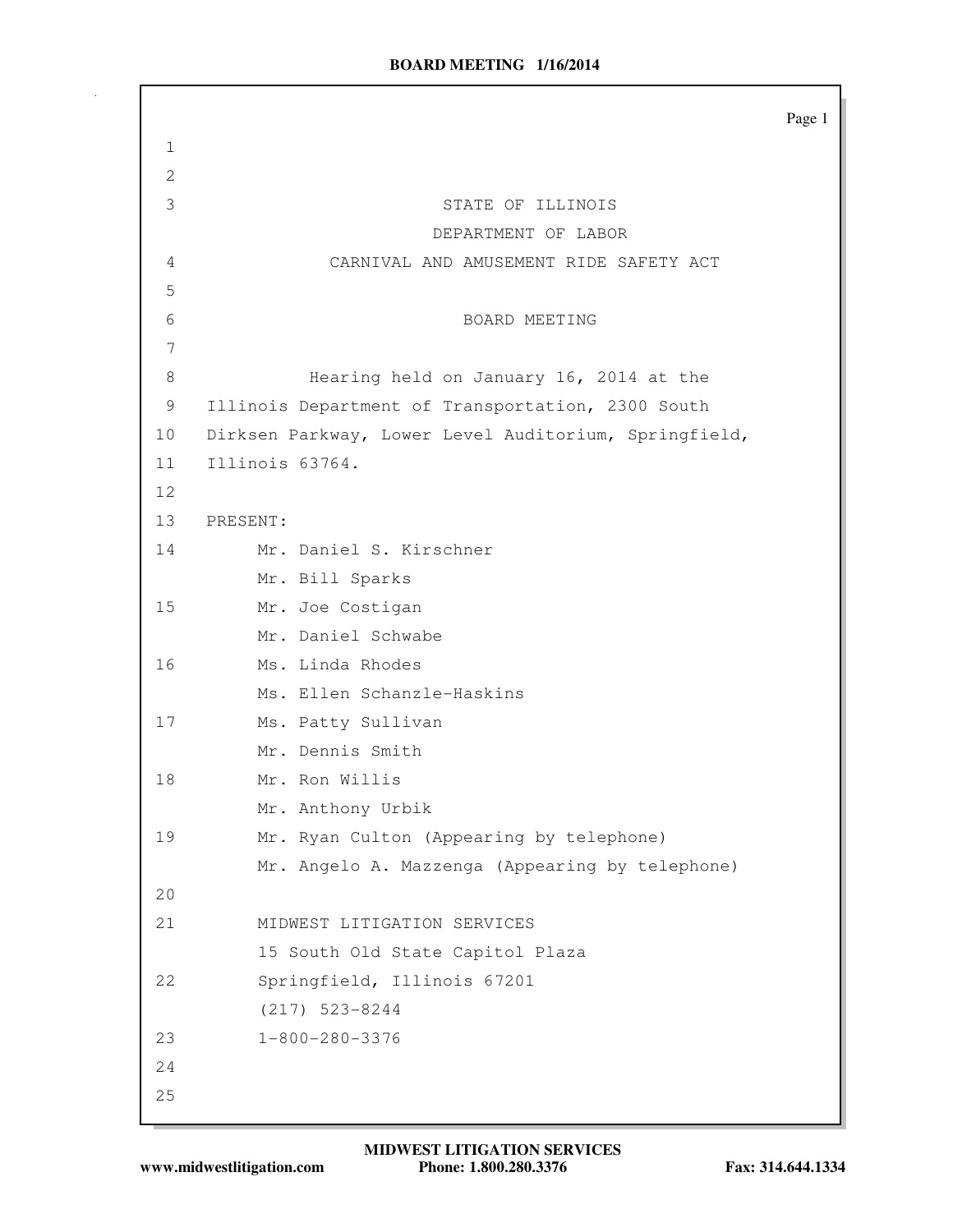|                 |                                                        | Page 2 |
|-----------------|--------------------------------------------------------|--------|
| $\mathbf{1}$    | MR. KIRSCHNER: We are going to call to                 |        |
| 2               | order this meeting of the CARSA Board, our annual      |        |
| 3               | January meeting. Thank you for everyone in attendance  |        |
| 4               | today.                                                 |        |
| 5               | If I can just remind the board members that            |        |
| 6               | Brenda is our court reporter today. She's taking down  |        |
| 7               | everything we say in the meeting. To make her job --   |        |
| 8               | to make her job easy, if everyone could talk one at a  |        |
| 9               | time and not talk over each other.                     |        |
| 10              | For members of the audience, I just ask that           |        |
| 11              | you turn your cell phones off, and if you need to make |        |
| 12 <sup>°</sup> | a call or talk amongst yourselves, if you could just   |        |
| 13              | step out for that. Thank you very much. Has everyone   |        |
| 14              | on the Board had an opportunity to view the agenda for |        |
| 15              | today?                                                 |        |
| 16              | Do I have a motion to approve the agenda?              |        |
| 17              | Motion.<br>MR. SPARKS:                                 |        |
| 18              | MS. SULLIVAN: Second.                                  |        |
| 19              | MR. KIRSCHNER: All in favor?                           |        |
| 20              | (All members voted in the affirmative.)                |        |
| 21              | MR. KIRSCHNER: Opposition? The motion                  |        |
| 22              | carries.                                               |        |
| 23              | Approval of the minutes. For those who                 |        |
| 24              | have had an opportunity to review the minutes, do we   |        |
| 25              | have a motion to approve the minutes?                  |        |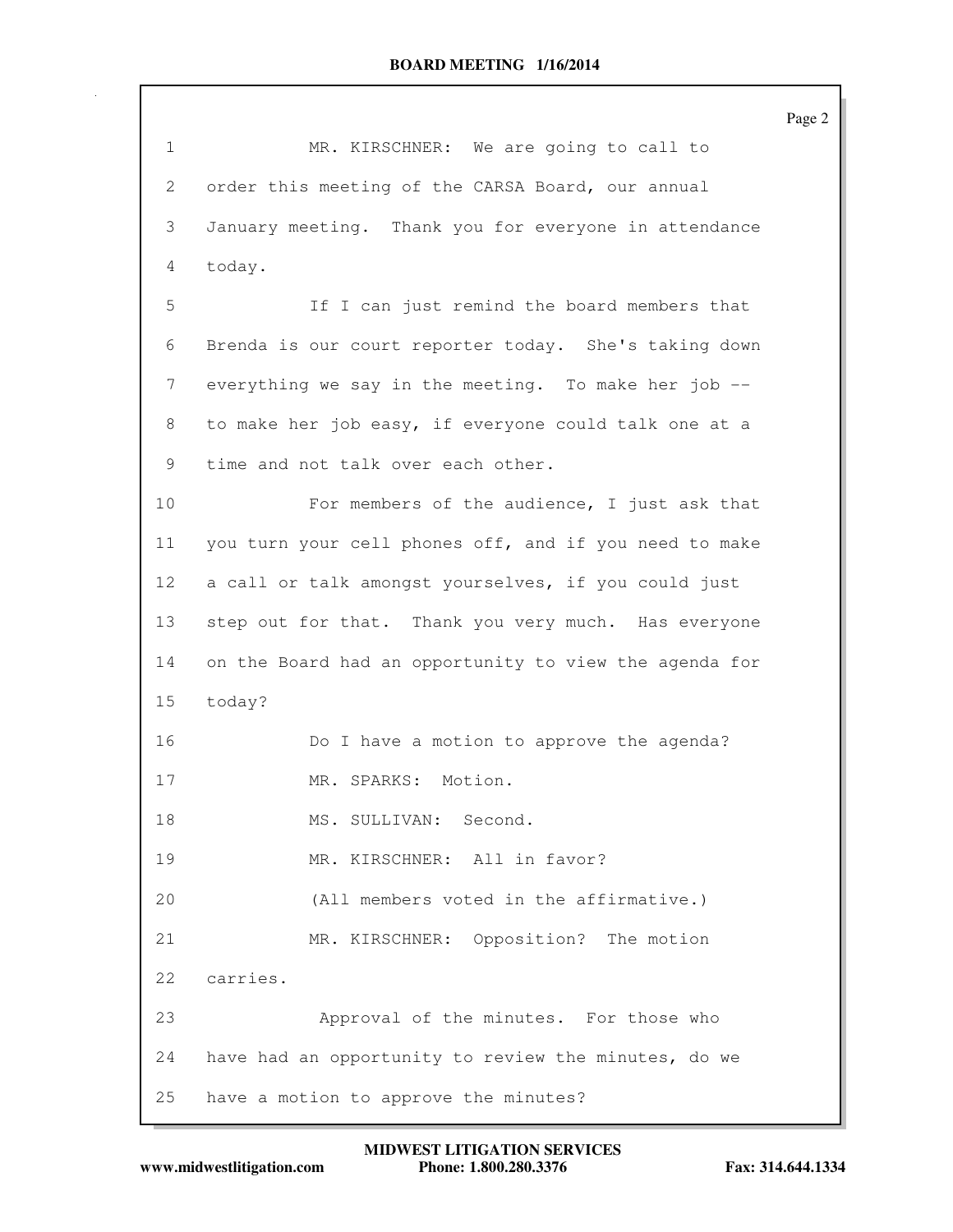|                 |                                                       | Page 3 |
|-----------------|-------------------------------------------------------|--------|
| $\mathbf{1}$    | MR. URBIK: Under the insurance section, I'm           |        |
| 2               | not quite sure what the court reporter took down, but |        |
| 3               | the essence of that discussion was that they change   |        |
| 4               | the rule to not allow surplus lines policies for      |        |
| 5               | general liability, and as a result of the discussion  |        |
| 6               | that the Board had, Ryan and I had a conversation,    |        |
| 7               | talked with the Department of Insurance, and Ryan is  |        |
| 8               | now comfortable with using surplus lines policies as  |        |
| 9               | long as there's --                                    |        |
| 10              | MR. WILLIS: But that's on the minutes.                |        |
| 11              | MR. URBIK: I'm sorry?                                 |        |
| 12 <sub>2</sub> | MR. WILLIS: That wasn't what's discussed.             |        |
| 13              | That was last week.                                   |        |
| 14              | MR. URBIK: Excuse me. Excuse me, yeah. So             |        |
| 15              | Ryan and I formed a committee, and we'll report on    |        |
| 16              | that later.                                           |        |
| 17              | MR. KIRSCHNER: Members of the general                 |        |
| 18              | public attending today, the format for the meeting    |        |
| 19              | this year is going to be a little bit different.      |        |
| 20              | Normally, we start off with a public forum and the    |        |
| 21              | next day followed by our board meeting. That will be  |        |
| 22              | more efficient for everybody if we do it all in one   |        |
| 23              | day. We're going to have our general board meeting    |        |
| 24              | and then followed by comments from the public. All    |        |
| 25              | The next order of business on the agenda is<br>right. |        |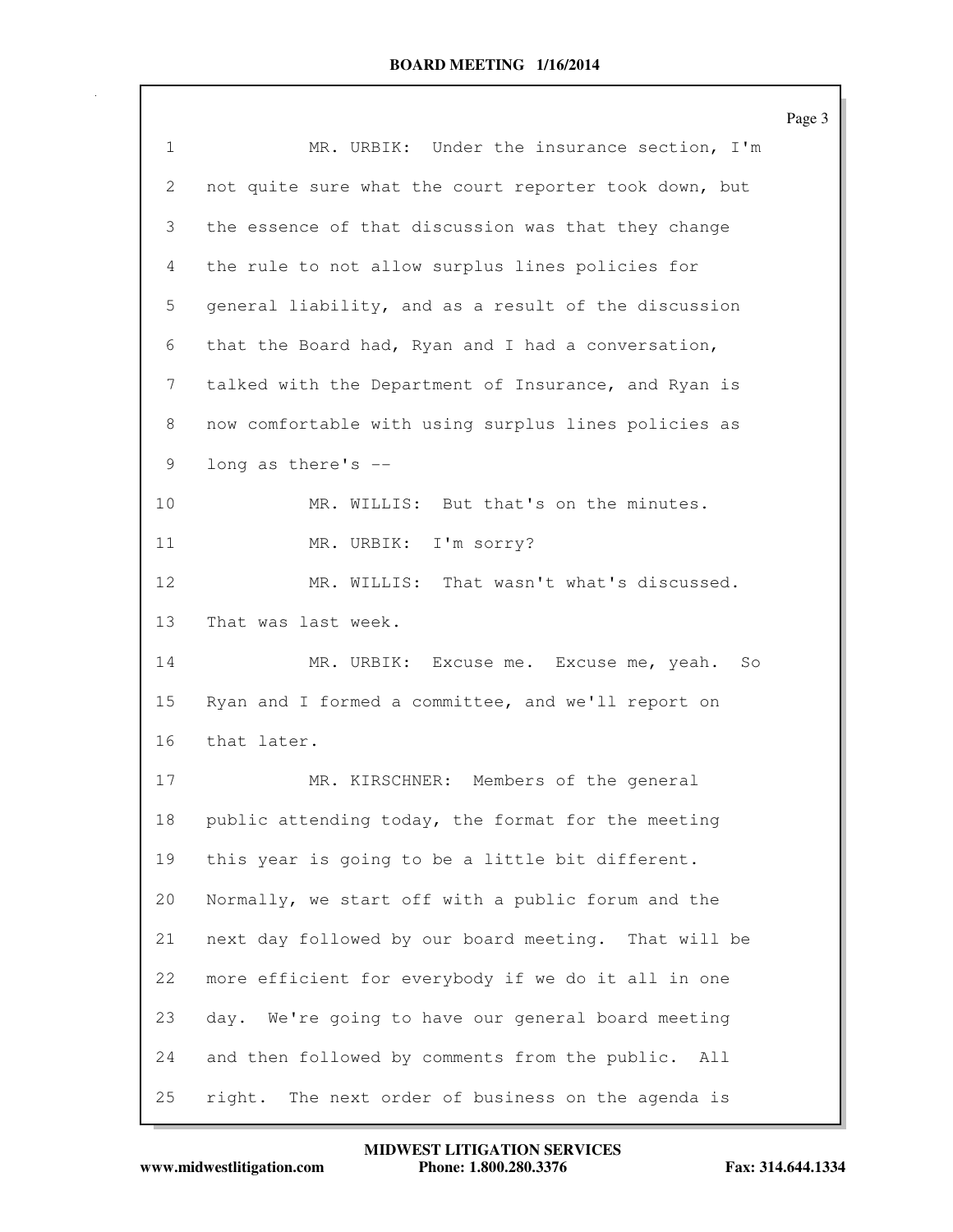Page 4 1 new business. 2 MS. SULLIVAN: Before we do, I had -- there 3 was -- I can't find it right now. There was a part in 4 here that said part of the ASTM -- one of the ASTM 5 standards had been pulled back. 6 MS. RHODES: Is that the one that you want? 7 MS. SULLIVAN: Yes. Just because ASTM 8 withdrew that doesn't mean we can't still use that. 9 If that's -- I couldn't tell what this was trying to 10 say. ASTM 84692 was withdrawn and did not replace 11 [sic]. But there's -- that -- most of 846 is in 12 another part of ASTM standards now. 13 So it's kind of ambiguous what -- what that 14 was supposed to mean. I don't know how to correct it 15 at this point, but just so everybody knows that it's 16 not like we can't still use what we were using before. 17 Even if that has been withdrawn. 18 MR. WILLIS: Yeah. I think that was -- it's 19 just what the discussion was. 20 MS. SULLIVAN: Okay. 21 MR. WILLIS: This was in the draft, and I 22 think this is just the discussion. 23 MS. SULLIVAN: Okay. 24 MR. WILLIS: That doesn't mean we're doing 25 it or not doing it. It's just what -- and I remember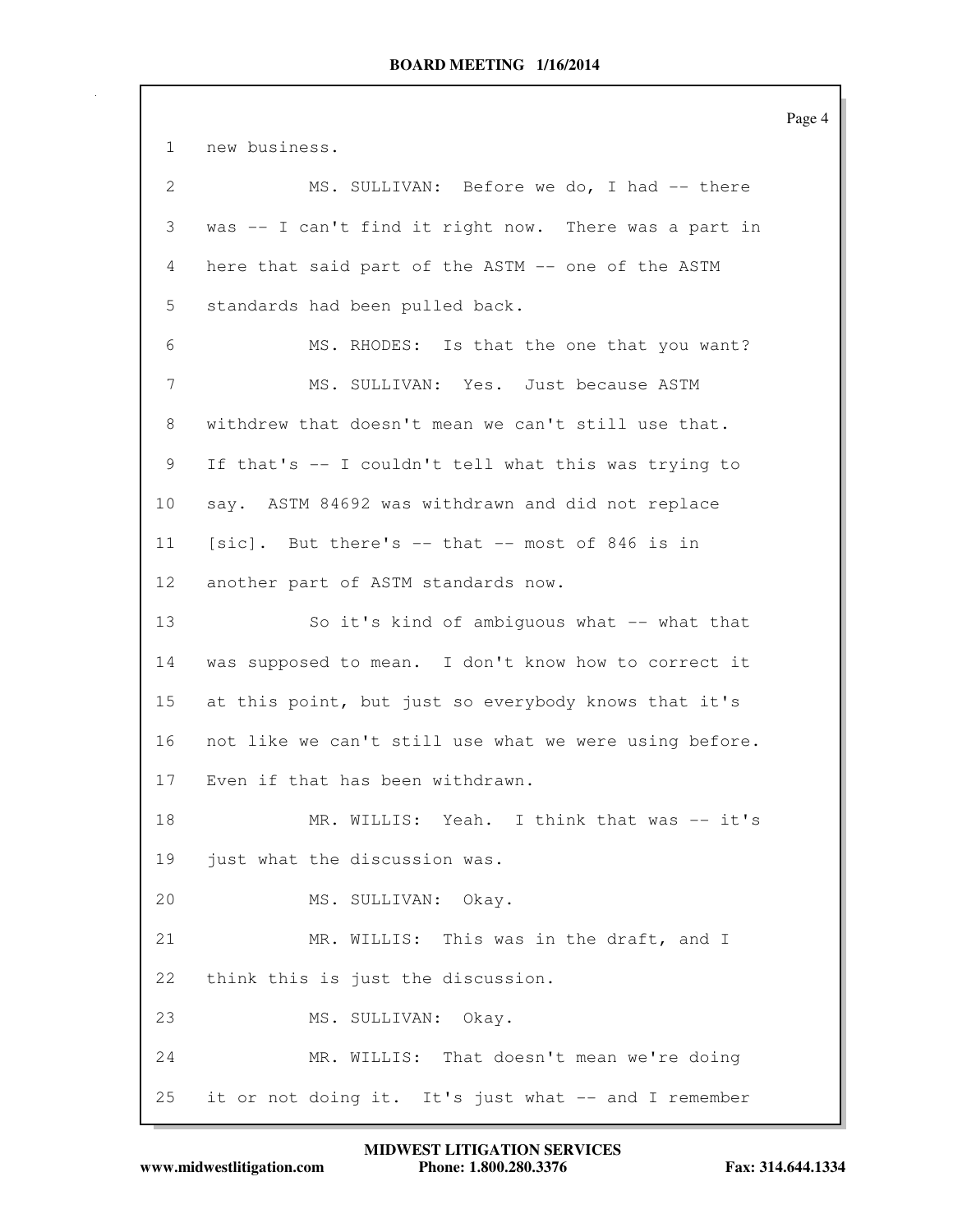Page 5 1 discussing it, because I think it was -- it was 840 -- 2 I don't know whether it was 84692. I have it as 3 81692, I think, is the correct reference. 4 MR. MAZZENGA: I agree with Patty. I 5 believe we had a discussion related to that. 6 MR. WILLIS: Right, and it's 81692. 7 MS. SULLIVAN: I think it's 847, because we 8 didn't have an 816. 9 MR. WILLIS: Okay. Two seconds. 10 MS. SULLIVAN. Anyway, that's all. So --11 MR. WILLIS: Yeah, it was 846. You're 12 right. And there was a discussion regarding that. 13 MS. SULLIVAN: So are you waiting for a 14 second? 15 MR. KIRSCHNER: Well, subject to that, the 16 correction of the minutes on the record. 17 MS. SULLIVAN: Okay. I'll second. 18 MR. KIRSCHNER: All in favor? 19 MEMBERS: Aye. 20 MR. KIRSCHNER: Any opposition? 21 MEMBER: Aye. 22 MR. KIRSCHNER: Motion carries. Thank you. 23 All right. Moving on to new business. The 24 first order of business, discussion about potential 25 oversight and approval -- the first order of business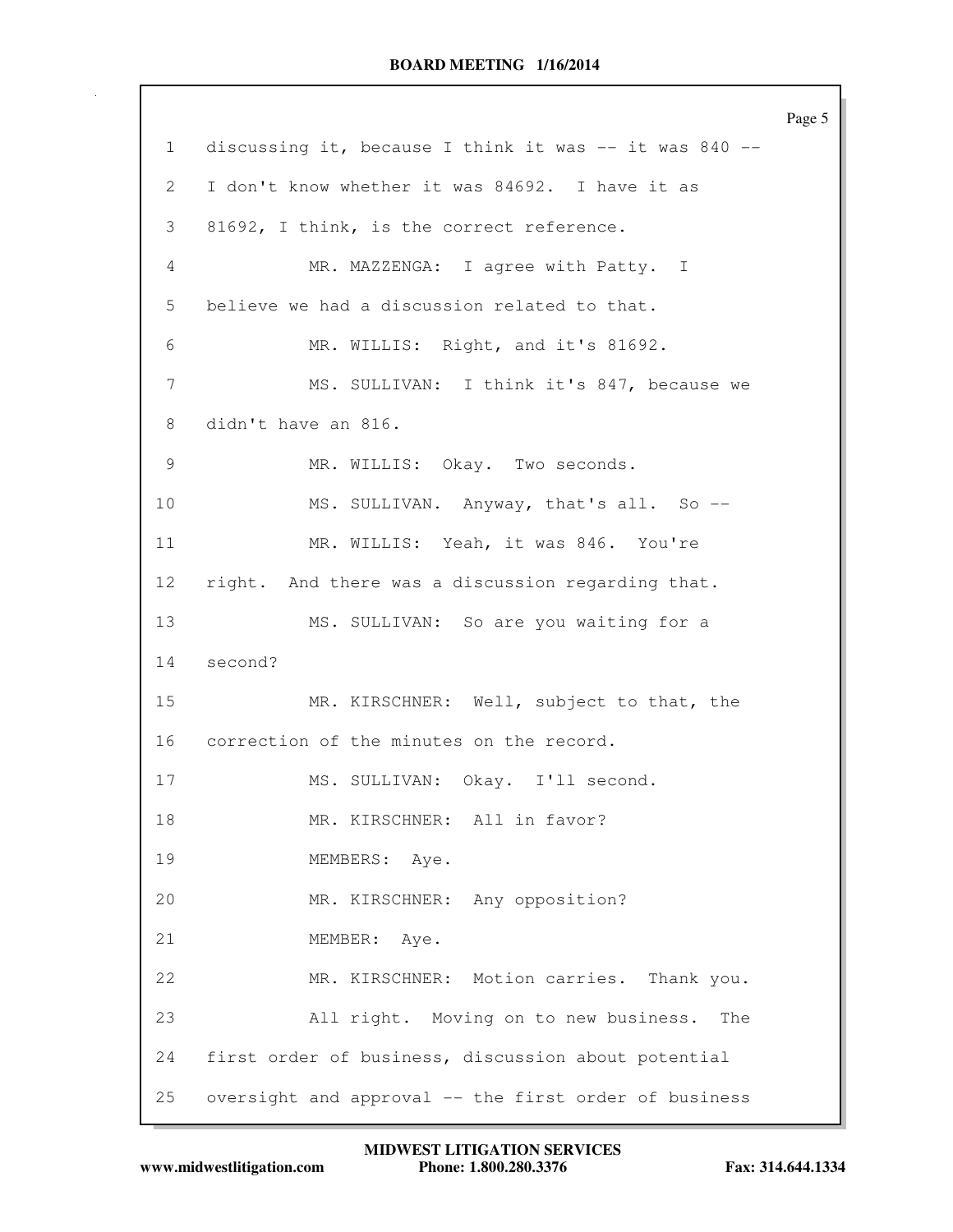|                 |                                                        | Page 6 |
|-----------------|--------------------------------------------------------|--------|
| $\mathbf{1}$    | is discussion regarding potential oversight and        |        |
| 2               | regulation of paintball parks. This discussion came    |        |
| 3               | up in a couple of respects on the agenda. A couple of  |        |
| 4               | paintball parks are starting to involve the use of     |        |
| 5               | moving trams in the use of their facilities. So        |        |
| 6               | obviously with respect to moving trams, those aspects  |        |
| 7               | are going to be a permanent application to the park.   |        |
| 8               | And we want to have some discussion about other        |        |
| 9               | aspects of the paintball parks and whether or not      |        |
| 10              | that's something that we want to look into whether     |        |
| 11              | requlations or oversights that may be necessary.       |        |
| 12 <sup>°</sup> | Discussion?                                            |        |
| 13              | MS. SULLIVAN: Well, how much do trams --               |        |
| 14              | are trams actually involved?                           |        |
| 15              | MR. KIRSCHNER: Ryan, can you hear us?                  |        |
| 16              | MR. CULTON: Yes, I can.                                |        |
| 17              | MR. KIRSCHNER: Can you discuss a little bit            |        |
| 18              | the involvement recently of paintball parks wanting to |        |
| 19              | employ the use of trams in their facility?             |        |
| 20              | MR. CULTON: Yeah. The paintball parks that             |        |
| 21              | we have where there's been trams have typically been   |        |
| 22              | with haunted houses. They'll be some type of tram      |        |
| 23              | that would actually, you know, move people who are on  |        |
| 24              | the tram throughout the course, and they would -- you  |        |
| 25              | know, in a haunted house situation, you know, shoot at |        |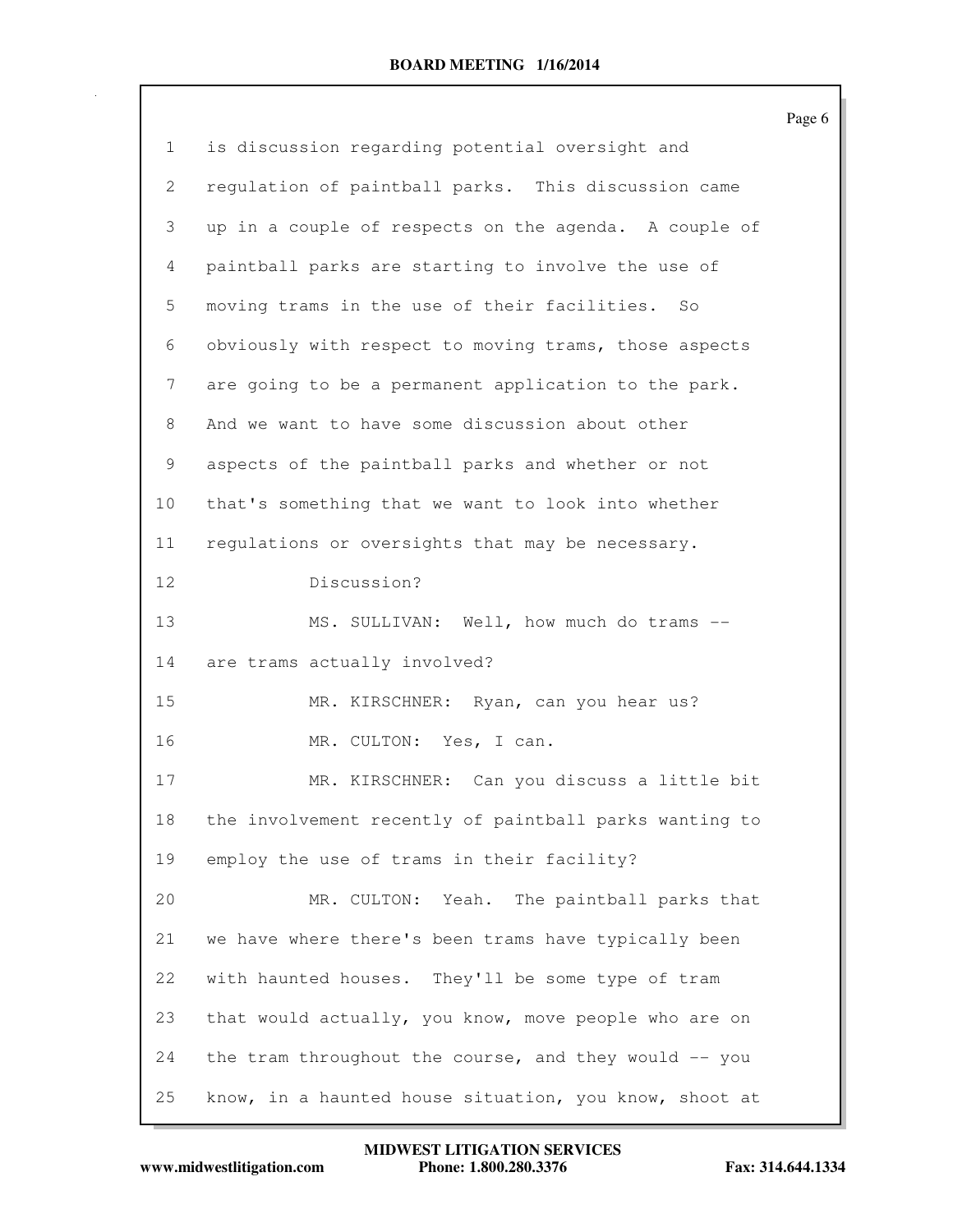Page 7 1 the targets or zombies or something like that. 2 So it's really actually more of the tram 3 that we are regulating, rather than say that the 4 use of -- or, you know, the use of paintballs or 5 looking at the paintball guns itself, because the 6 course, in general, is outside. But the tram that the 7 people were riding on was not. So we were really 8 looking at the -- the one and only amusement ride, you 9 know, in -- in the paintball park. 10 MR. URBIK: Ryan, in your opinion, do -- we 11 do not have the authority -- we do not have the 12 authority to regulate the caliber of the guns or the 13 speed of the guns or the hardness of the paintball? 14 That seems to be a safety issue to me. 15 MR. CULTON: Well, I think if it was inside, 16 if the paintball park was inside. 17 MR. URBIK: There are a lot of them that are 18 inside and outside. 19 MR. CULTON: Yeah. I mean, I don't know 20 that I have an opinion one way or the other. I 21 think -- I think we're just opening it up for 22 discussion. It really would be up to the Board if 23 it's something we want to pursue or not. 24 MR. WILLIS: No, it's --25 MS. RHODES: Can you clarify what the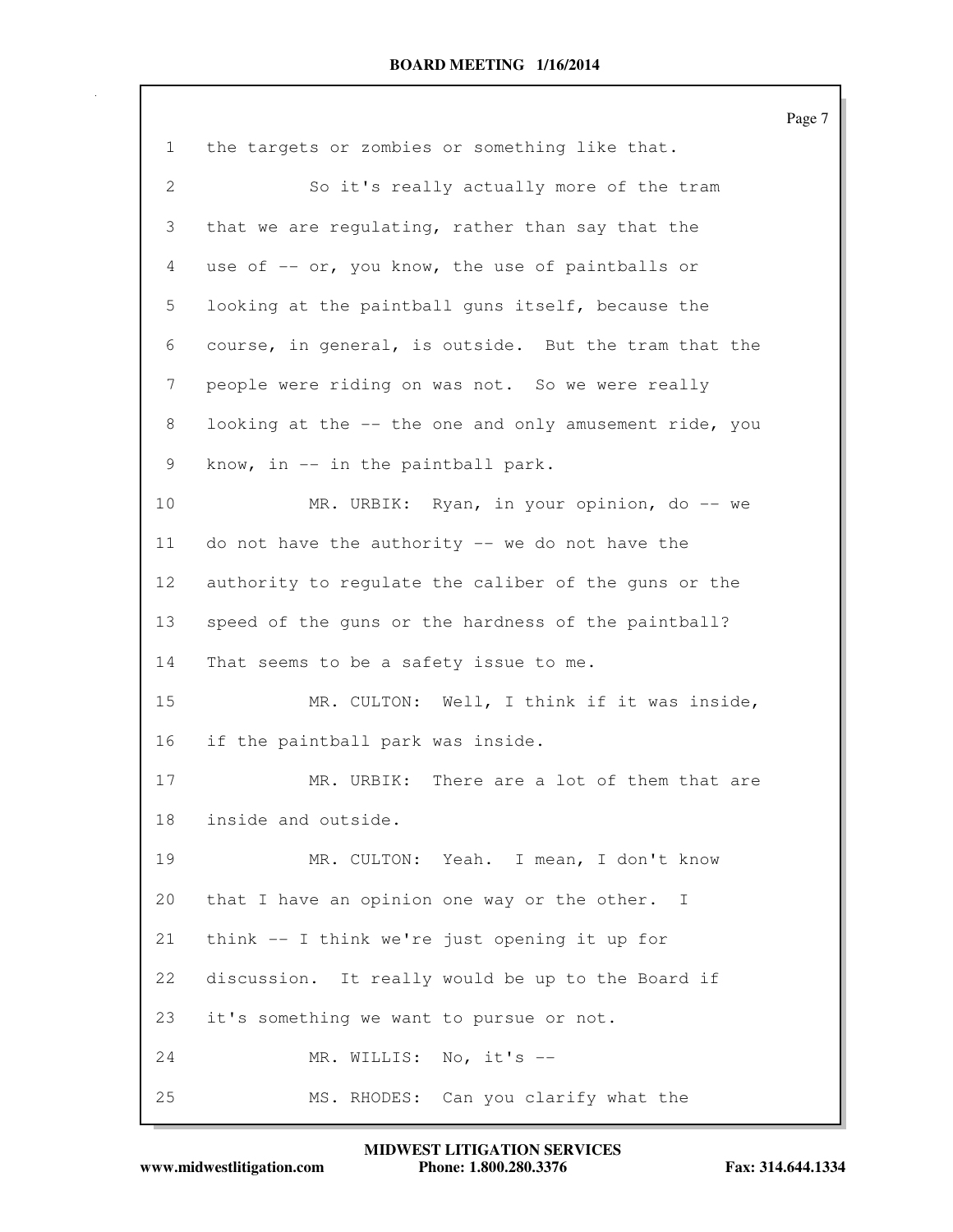Page 8 1 question is that's on the floor? 2 MR. KIRSCHNER: I think part of the question 3 is whether or not it's within our auspice under our 4 charge under the Act to regulate aspects of the 5 paintball park. And by aspects, whether we're talking 6 about the layout of the facility, whether we're 7 talking about safety equipment that's provided to 8 users -- 9 MR. URBIK: Or must be provided. 10 MR. KIRSCHNER: Or that must be provided, 11 whether we're talking about the mechanics of the guns 12 and -- and paintballs itself. I think what we should 13 probably do is in terms of a discussion, put it into 14 the subcommittee to look at and perhaps contact some 15 of the paintball parks that are on the list, both 16 indoor and outdoor, kind of get a sense of what their 17 operation is. Take a look at the statute in terms of 18 our charge and whether or not there are aspects of 19 those parks that fall under our guidance. Ron? 20 MR. WILLIS: Yeah. There's only one 21 issue -- I guess two issues. One, is it an amusement 22 ride, or is it an amusement attraction? I don't know 23 the gun itself is an amusement ride. So the 24 jurisdiction would be asserted based upon the whole 25 thing being an attraction. Once you've got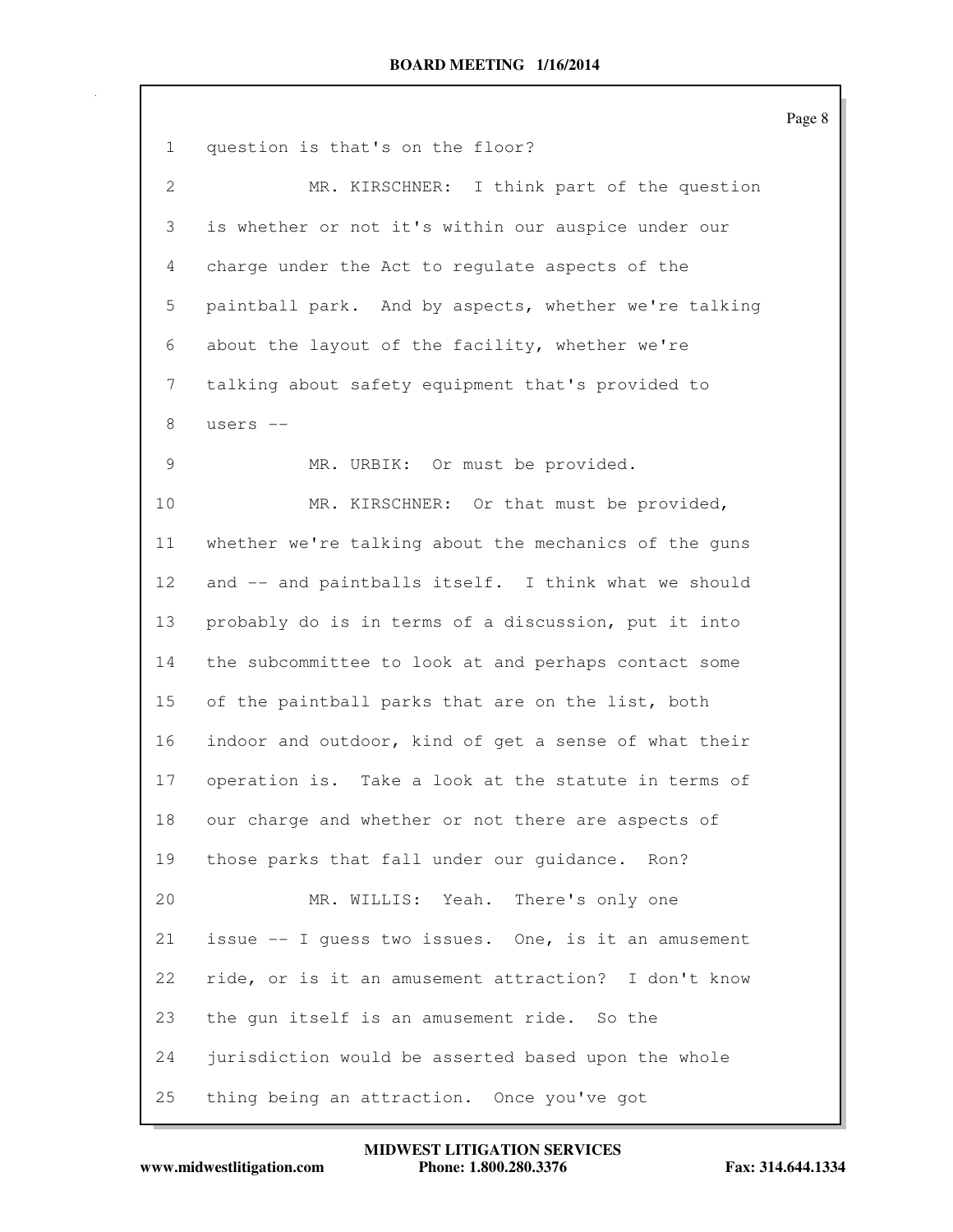|                 |                                                        | Page 9 |
|-----------------|--------------------------------------------------------|--------|
| $\mathbf{1}$    | jurisdiction over the entity, you could then look at   |        |
| 2               | the parts of the entity. Does that make sense?         |        |
| 3               | MS. SULLIVAN: Well --                                  |        |
| 4               | MR. WILLIS: And that's -- I guess that goes            |        |
| 5               | to why it's -- whether it's indoor or outdoor, because |        |
| 6               | an amusement attraction is basically some sort of      |        |
| 7               | indoor facility.                                       |        |
| 8               | MS. SULLIVAN: Well, if it's an attraction,             |        |
| 9               | I also think that just the paintball scenario itself   |        |
| 10 <sub>o</sub> | doesn't really lend itself to -- to our -- our         |        |
| 11              | definition. However, if, then, trams are being added   |        |
| 12 <sup>°</sup> | or some sort of transportation is being added that is  |        |
| 13              | integral to the paintball event, then we're almost     |        |
| 14              | forced to -- to bring it in under our wings.           |        |
| 15              | So maybe if they don't have trams, we don't            |        |
| 16              | have jurisdiction. I mean -- I mean, to me, that's     |        |
| 17              | what it looks like. Because just the paintballs        |        |
| 18              | themselves and paint, you know, applying paintballs, I |        |
| 19              | don't think that falls under our jurisdiction by       |        |
| 20              | definition. It's only if they're using trams that      |        |
| 21              | would do that.                                         |        |
| 22              | MR. KIRSCHNER: I think part of Tony's point            |        |
| 23              | is that if it's an indoor attraction, just as a        |        |
| 24              | haunted house is an indoor attraction, regardless of   |        |
| 25              | whether the involvement of a tram, whether or not      |        |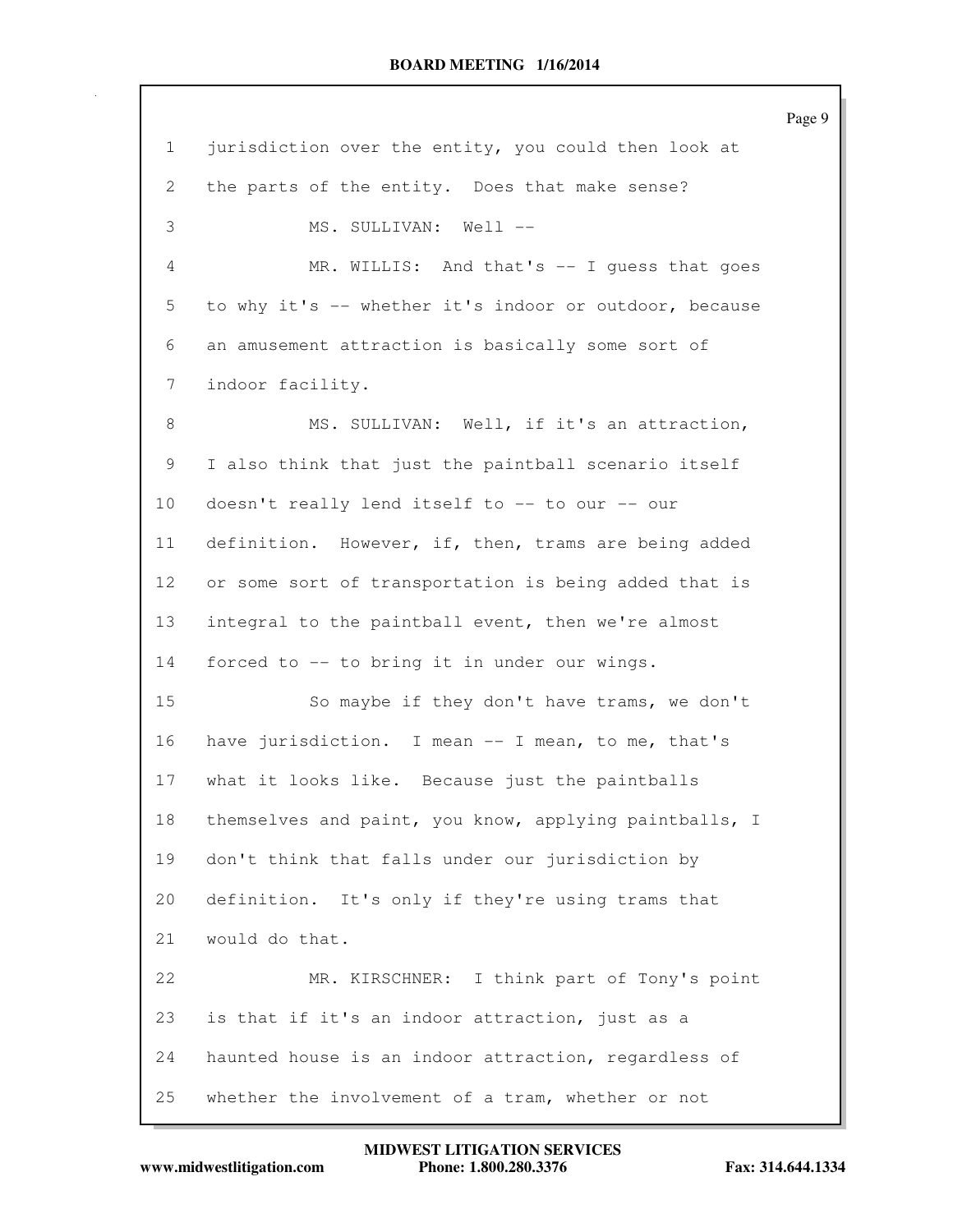Page 10 1 there is any aspect of -- of the safety of that 2 facility, that we'd want to assure best practices are 3 being used. 4 MS. SULLIVAN: But by definition, we don't 5 have any -- we don't have any jurisdiction over them 6 if there isn't something that's moving. If it's just 7 paintball inside a building, it's not part of our -- 8 our umbrella. 9 MR. WILLIS: It's not moving. It's 10 mechanical. That's the definition. 11 MR. KIRSCHNER: It's not transportation --12 it's not a conveyance. That's the issue. It's 13 mechanical. And they -- the point is inside of a 14 paintball facility, it's an indoor attraction where 15 you have a mechanical device, the mechanical device 16 being the paint gun itself. 17 MS. SULLIVAN: Well, are arcades under our 18 jurisdiction? They have mechanical things, and 19 they're in a building, but we don't have jurisdiction 20 over those. I don't think paintball, on its own, is, 21 by definition, is under our jurisdiction. Safety 22 aside, it's not under the definition of what we write 23 rules for. 24 MR. URBIK: Maybe to advance us, we can do a 25 little bit more research as to those kind of issues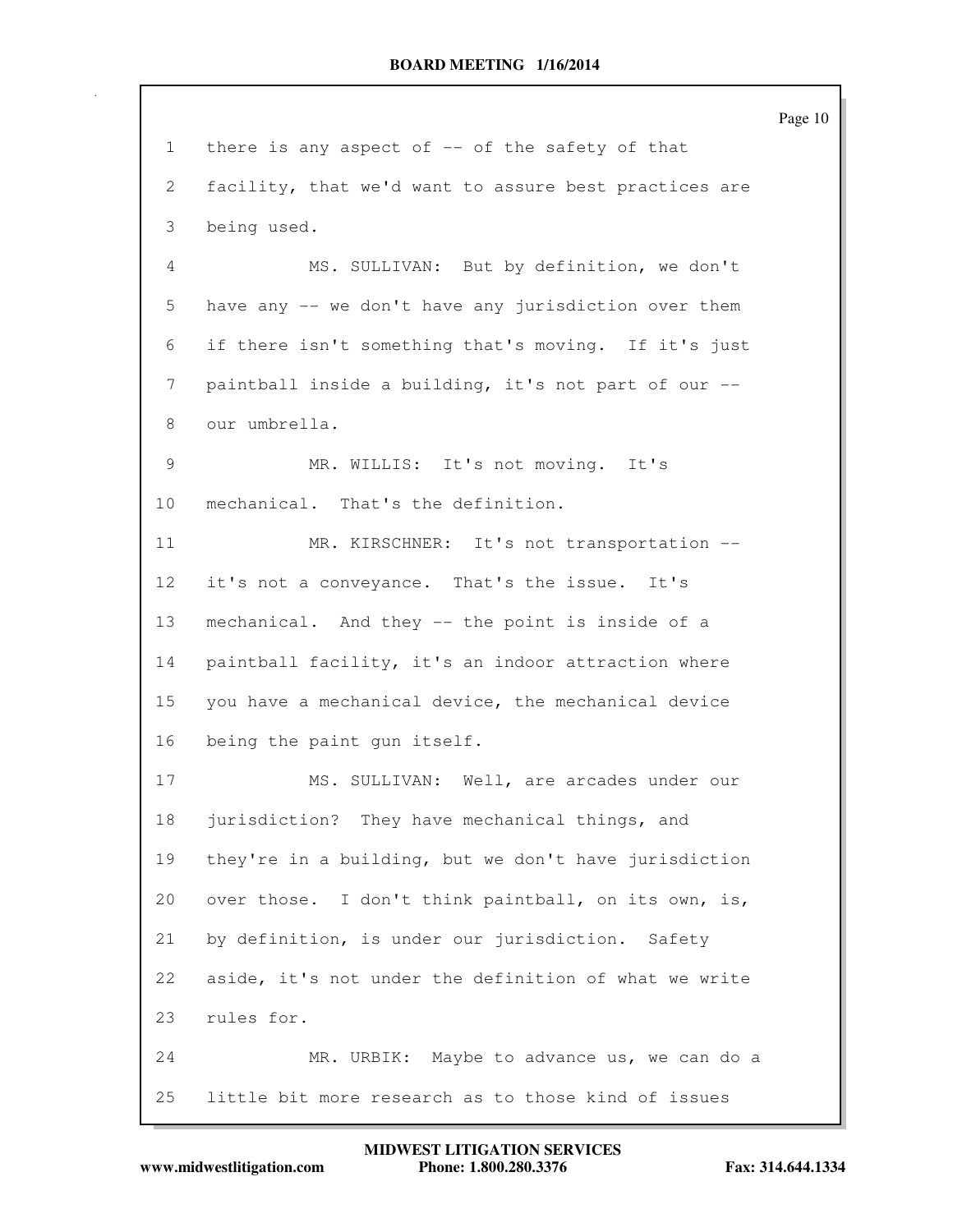Page 11 1 and talk to Ron and then perhaps put it on a future 2 agenda for discussion. 3 MR. KIRSCHNER: I think that would be good. 4 Tony, do you want to be the subcommittee on 5 looking into paint gun facilities and -- 6 MR. URBIK: Sure. 7 MR. KIRSCHNER: Okay. Anybody want to be on 8 the subcommittee with Tony looking into the operation 9 of paintball facilities and the charge under the 10 statute at this point? 11 Okay. Tony, you are a subcommittee of one. 12 You can report back to us at our spring meeting. 13 MR. URBIK: Okay. 14 MR. KIRSCHNER: Thank you. 15 MS. SULLIVAN: Can we take comments while 16 we're going through? I'm just asking. 17 MR. KIRSCHNER: We'll take, yeah, comments 18 from the public at the end. 19 MEMBER OF AUDIENCE: Can you also each 20 introduce yourself because the audience -- a general 21 roll call. 22 MR. KIRSCHNER: Sure. I'm Dan Kirschner, 23 the Chairman of the Board. 24 MR. COSTIGAN: Joe Costigan. 25 MR. WILLIS: Ron Willis. I'm the attorney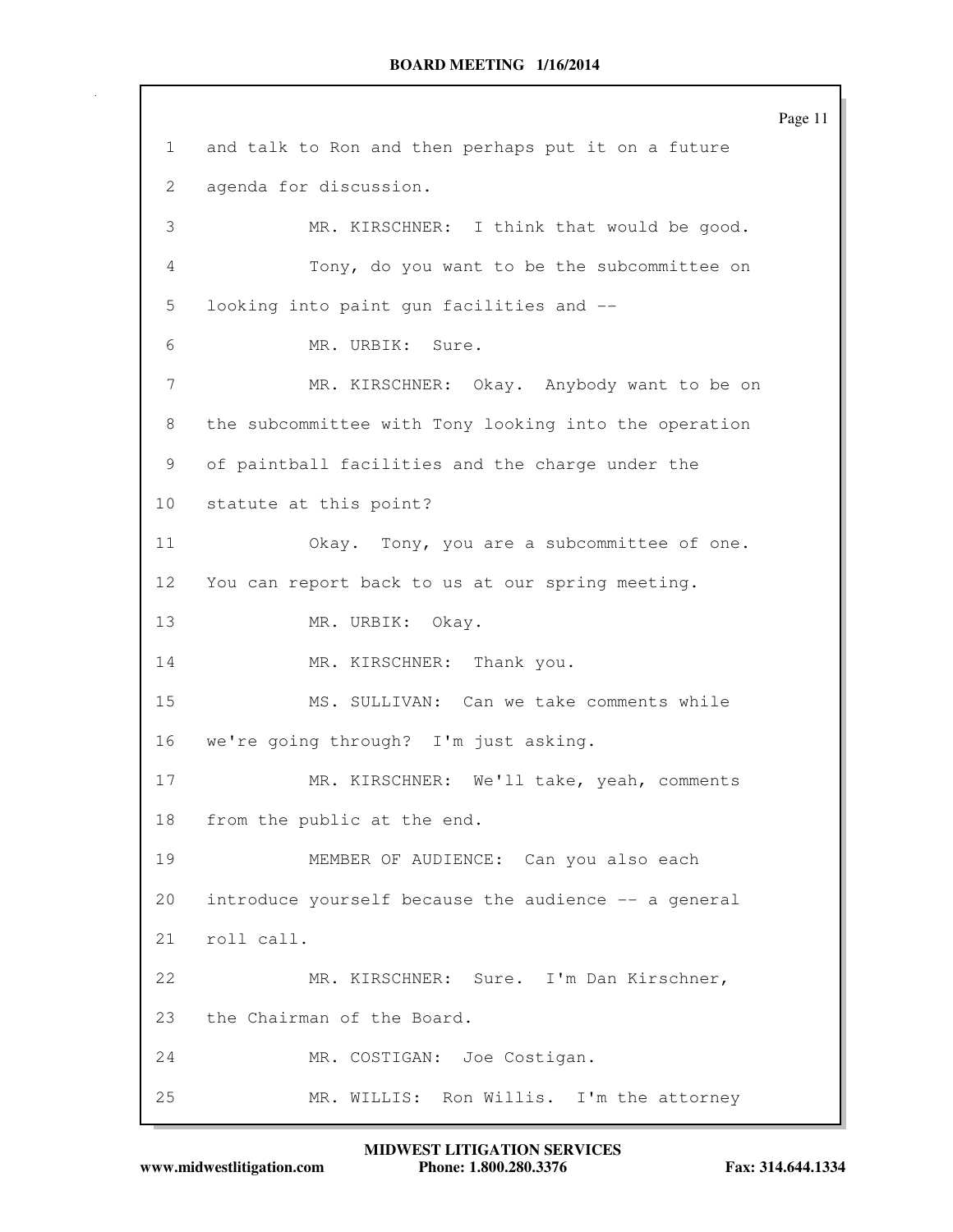Page 12 1 for the Board. 2 MS. SCHANZLE-HASKINS: Ellen 3 Schanzle-Haskins, and I'm the Special Deputy Director. 4 MR. SMITH: Dennis Smith. I'm a public 5 member. 6 MS. RHODES: Linda Rhodes, also a public 7 member. 8 MR. SPARKS: Bill Sparks, carnival operator. 9 MS. SULLIVAN: Patty Sullivan, public 10 member. 11 MR. SCHWABE: Dan Schwabe, public member. 12 MS. SULLIVAN: No, you're not. You're a 13 park -- 14 MR. SCHWABE: I'm an operator. 15 MR. URBIK: Tony Urbik, insurance 16 representative. 17 MR. KIRSCHNER: Thank you. And Brenda, our 18 court reporter. Moving along, the order of business, 19 overview review of approved school changes. Ron, 20 would you like to take it away? 21 MR. WILLIS: Last time, the Board approved 22 the rules as we had drafted them. And under the 23 legislation that was passed, we come to the Board and 24 advise the Board of our interventions of the rules. 25 Last time --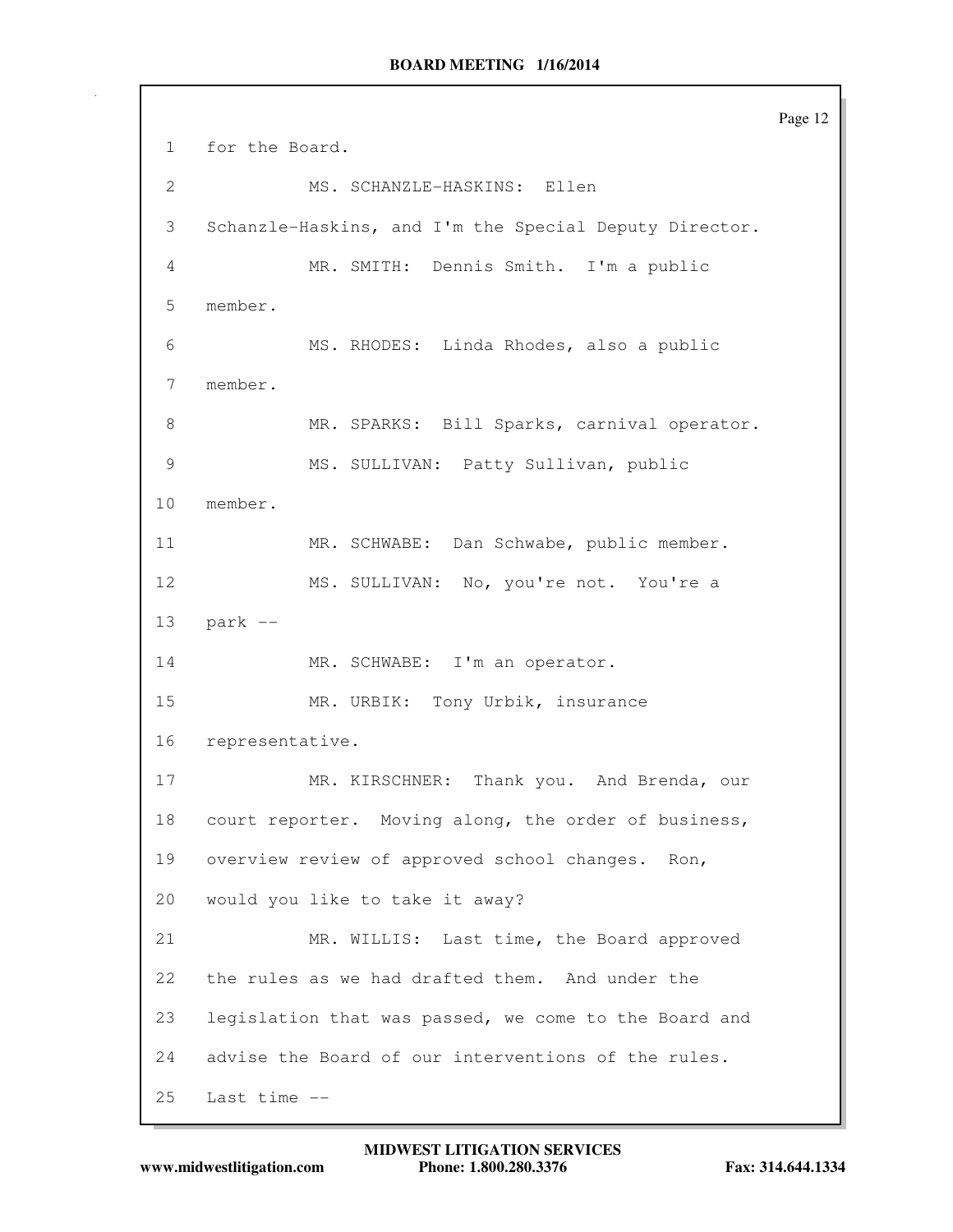1 MR. KIRSCHNER: Can I just ask that the 2 audience keep the talking down? The acoustics in this 3 room carry everything forward, so we're hearing a lot 4 of talking up at the table here. 5 MR. WILLIS: And so everybody understands, 6 the rule-making process after we go and consult with 7 the Broad regarding the rules, we go to the Judicial 8 Committee on Rules, which is called JCAR, and we get 9 their pre-approval. And then the rules after their 10 pre-approval go up and get published and are subject 11 to comment by the public. 12 Notwithstanding the fact that the rules were 13 approved last time, we did have some contact. People 14 within the industry contacted us. We had some 15 discussions. We also had some feedback from JCAR 16 regarding the rules and wanted to report at this point 17 to the Board of certain changes that we have made to 18 the proposed rules. 19 And we have those, and it's based upon the 20 discussions we had last time, as well as input from 21 JCAR, as well as input from some of the industry. And 22 I have copies, and I'll go through them, and there are 23 only six from the last time. I'll pass these out for 24 the Board to look at, and I'll go through them. 25 MR. KIRSCHNER: Everybody got a copy?

Page 13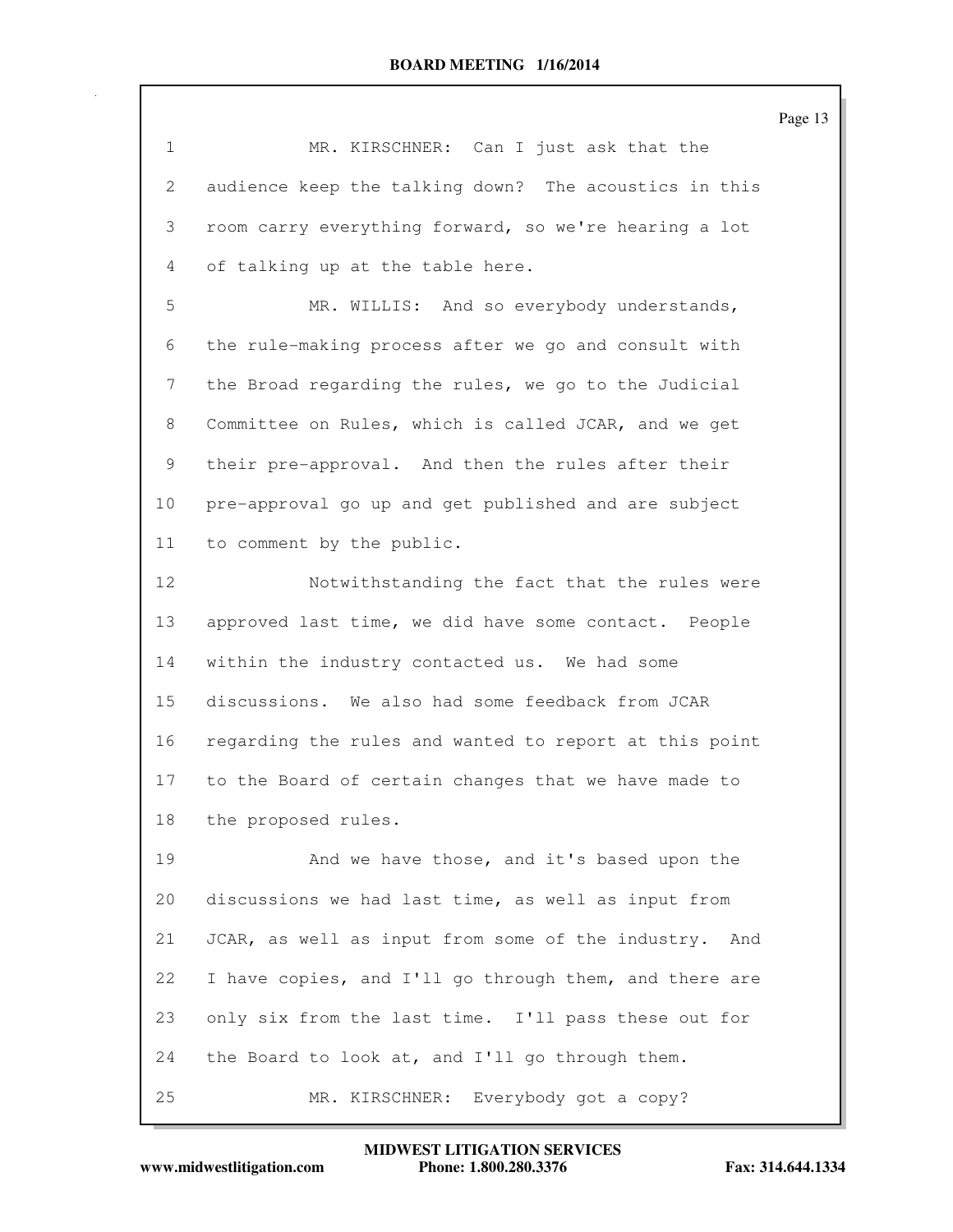|                 |                                                       | Page 14 |
|-----------------|-------------------------------------------------------|---------|
| $\mathbf{1}$    | MR. WILLIS: The first one was, I think, the           |         |
| 2               | Board made the comment that the inflatable            |         |
| 3               | amusement -- the definition of inflatable amusement   |         |
| 4               | attractions should track the statute, and that's what |         |
| 5               | we've done in the rule. All we've done is confirm the |         |
| 6               | rule reads identical to what the statute has as       |         |
| 7               | opposed to interpreted.                               |         |
| 8               | The next one, again, was just referenced              |         |
| 9               | here in the discussion, and there's a typo here. It's |         |
| 10              | mine. It's 84692. This is the way we're proposing to  |         |
| 11              | write it, so as Patty indicated, it's still           |         |
| 12 <sup>°</sup> | applicable. And so we took out the part that said     |         |
| 13              | withdrawn at the last meeting, because -- and so it   |         |
| 14              | still says -- and that's how we're proposing to write |         |
| 15              | it. That just says it's the historic standard, and it |         |
| 16              | can be used as a guide for testing the performance of |         |
| 17              | amusement rides.                                      |         |
| 18              | MR. COSTIGAN: But it should read --                   |         |
| 19              | MR. WILLIS: 846.                                      |         |
| 20              | MR. COSTIGAN: 846?                                    |         |
| 21              | MR. WILLIS: Right, 846. And so that was --            |         |
| 22              | Patty, so your issue was addressed.                   |         |
| 23              | MS. SULLIVAN: Okay. Thanks.                           |         |
| 24              | MR. WILLIS: The next one, we had taken out            |         |
| 25              | the qualification of inspectors. And in reviewing, we |         |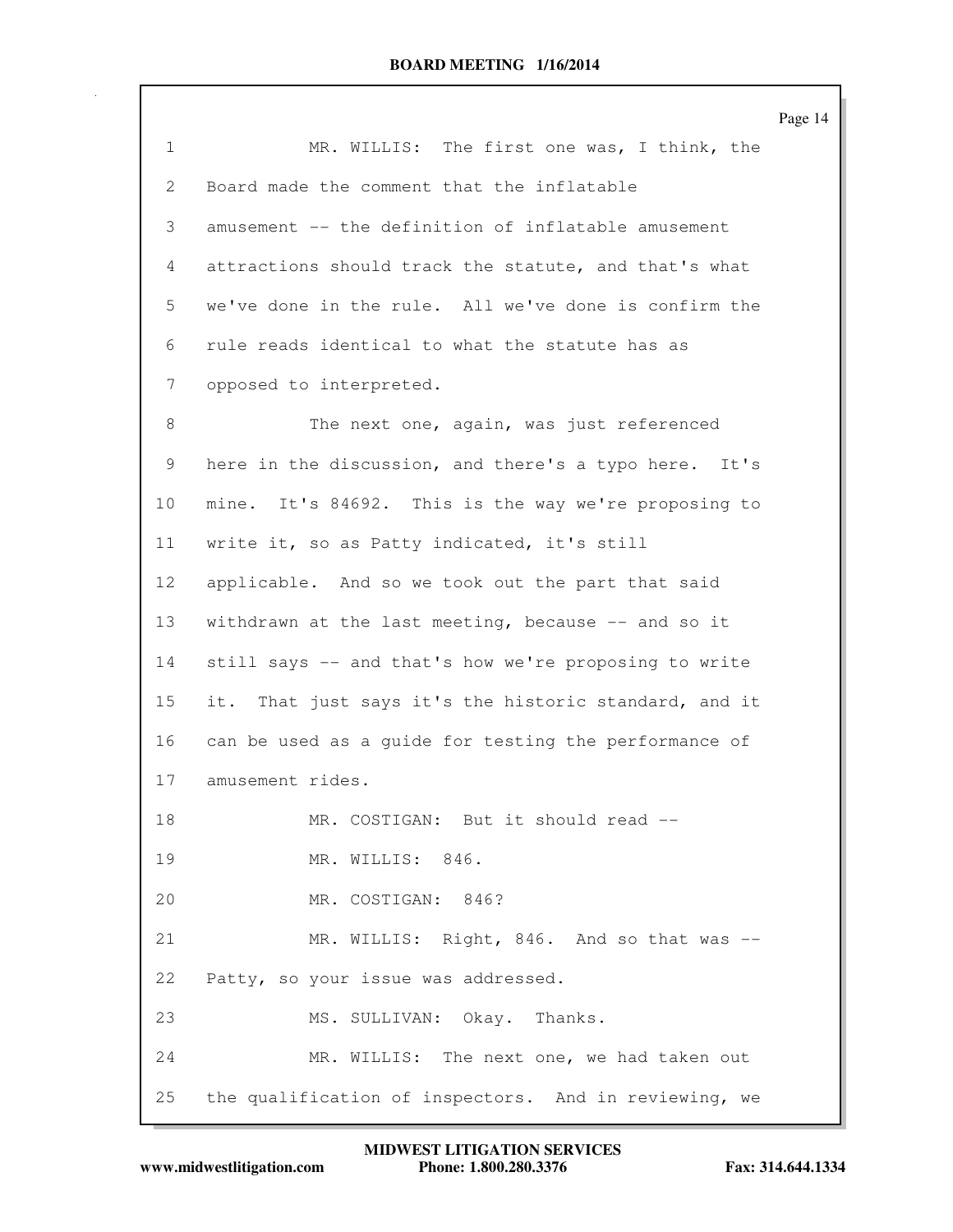|              |                                                          | Page 15 |
|--------------|----------------------------------------------------------|---------|
| $\mathbf{1}$ | felt that it really didn't belong in a rule, but in      |         |
| 2            | reviewing the statute, there is a provision that says    |         |
| 3            | the qualifications of inspectors has to be in the        |         |
| 4            | rules. So we have now reinserted the qualifications      |         |
| 5            | of inspectors. There have been some changes, and this    |         |
| 6            | would apply to -- these changes obviously would apply    |         |
| 7            | to new inspectors, not the current inspectors. And       |         |
| 8            | that's what -- so reinserted those qualifications back   |         |
| 9            | into the rules. So that's really a technical change      |         |
| 10           | again.                                                   |         |
| 11           | The next issue was the issue of inspection               |         |
| 12           | fees, which was discussed. And while the old language    |         |
| 13           | was approved by the Board, we decided after meeting      |         |
| 14           | with -- or hearing from industry to change this          |         |
| 15           | language to give it -- it's more flexible, that was      |         |
| 16           | the intent, that the expedited permit fees are           |         |
| 17           | assessed when operator failed to notify the Department   |         |
| 18           | at least 30 days in advance of operation requested       |         |
| 19           | inspection permit. The operator fails to notify the      |         |
| 20           | Department at least 30 days in advance, requests         |         |
| 21           | inspection permit and has to prove that the operator     |         |
| 22           | could not reasonably comply with the 30-day              |         |
| 23           | requirement, which was an addition to try to get it      |         |
| 24           | And the request has been made immediately<br>there.      |         |
| 25           | after the need for a permit has been determined.<br>Then |         |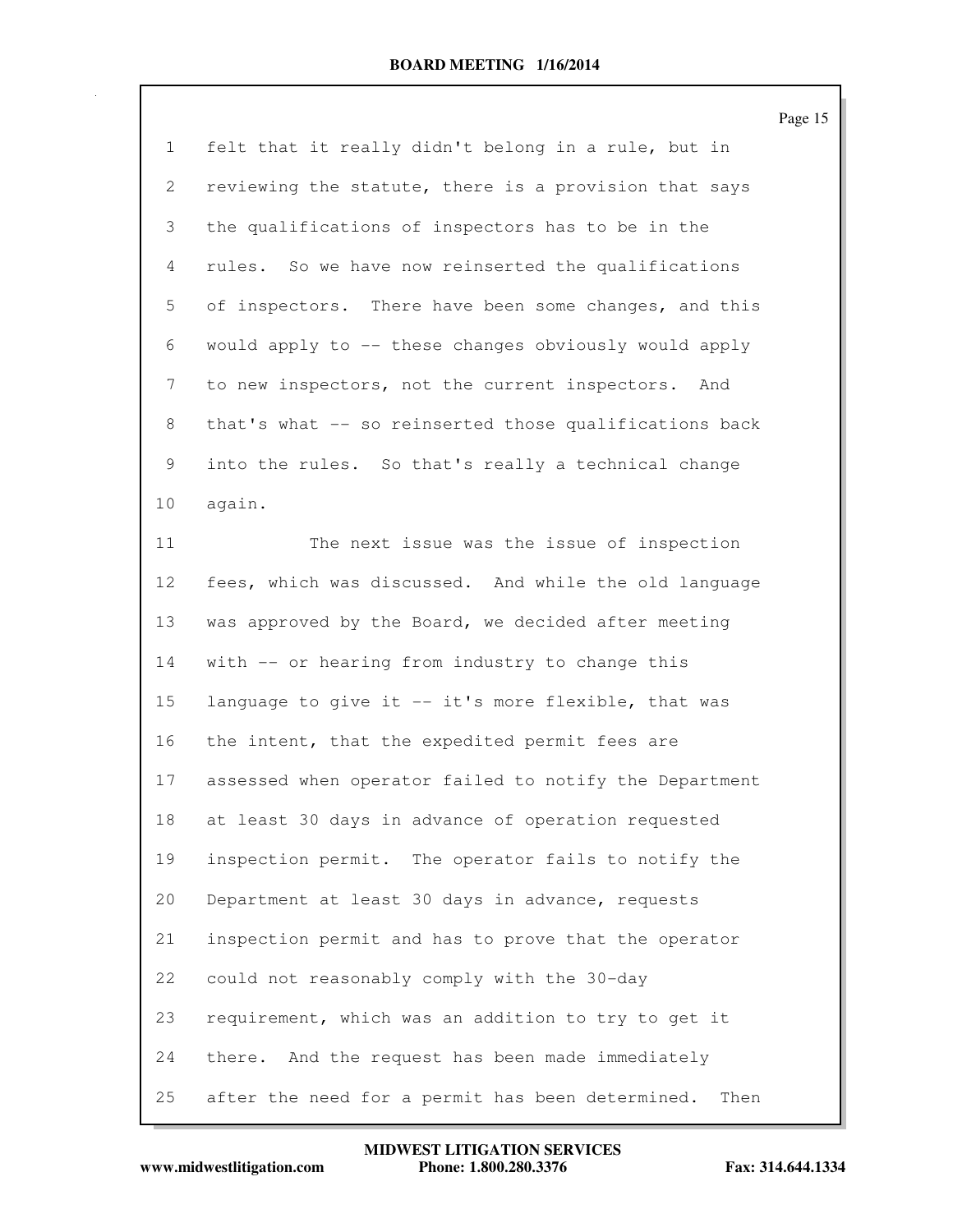|                 |                                                         | Page 16 |
|-----------------|---------------------------------------------------------|---------|
| $\mathbf{1}$    | the Department could assess such a fee. It's not        |         |
| 2               | mandatory. It just could assess.                        |         |
| 3               | Then the next one, when an operator cancels             |         |
| 4               | an inspection and fails to notify the Department or     |         |
| 5               | the inspector involved prior to the close of business   |         |
| 6               | the day prior -- change that -- their department or     |         |
| 7               | the inspector, that was in addition that was            |         |
| 8               | recommended by the industry, involved prior to the      |         |
| 9               | close of business the day prior to the scheduled        |         |
| 10              | inspection, the Department -- and this, again, is a     |         |
| 11              | change, "depending upon the circumstances surrounding   |         |
| 12 <sup>°</sup> | the cancellation and lack of notice prior to the close  |         |
| 13              | of business, may charge" --                             |         |
| 14              | And so, again, we could try (phonetic) with             |         |
| 15              | flexibility that the old ones that were approved        |         |
| 16              | didn't include, and so we tried to adapt ourselves to   |         |
| 17              | some of the industry concerns in those areas. And       |         |
| 18              | that's probably the only substantive real change from   |         |
| 19              | the ones that were approved.                            |         |
| 20              | The next one goes to the insurance issue,               |         |
| 21              | which Tony was addressing, and we did change what $-$ - |         |
| 22              | he and Ryan did meet. As members of the Board           |         |
| 23              | meeting, he and Ryan were supposed to talk to the       |         |
| 24              | industry and figure out what was required. And we       |         |
| 25              | took out the surplus language that the change was --    |         |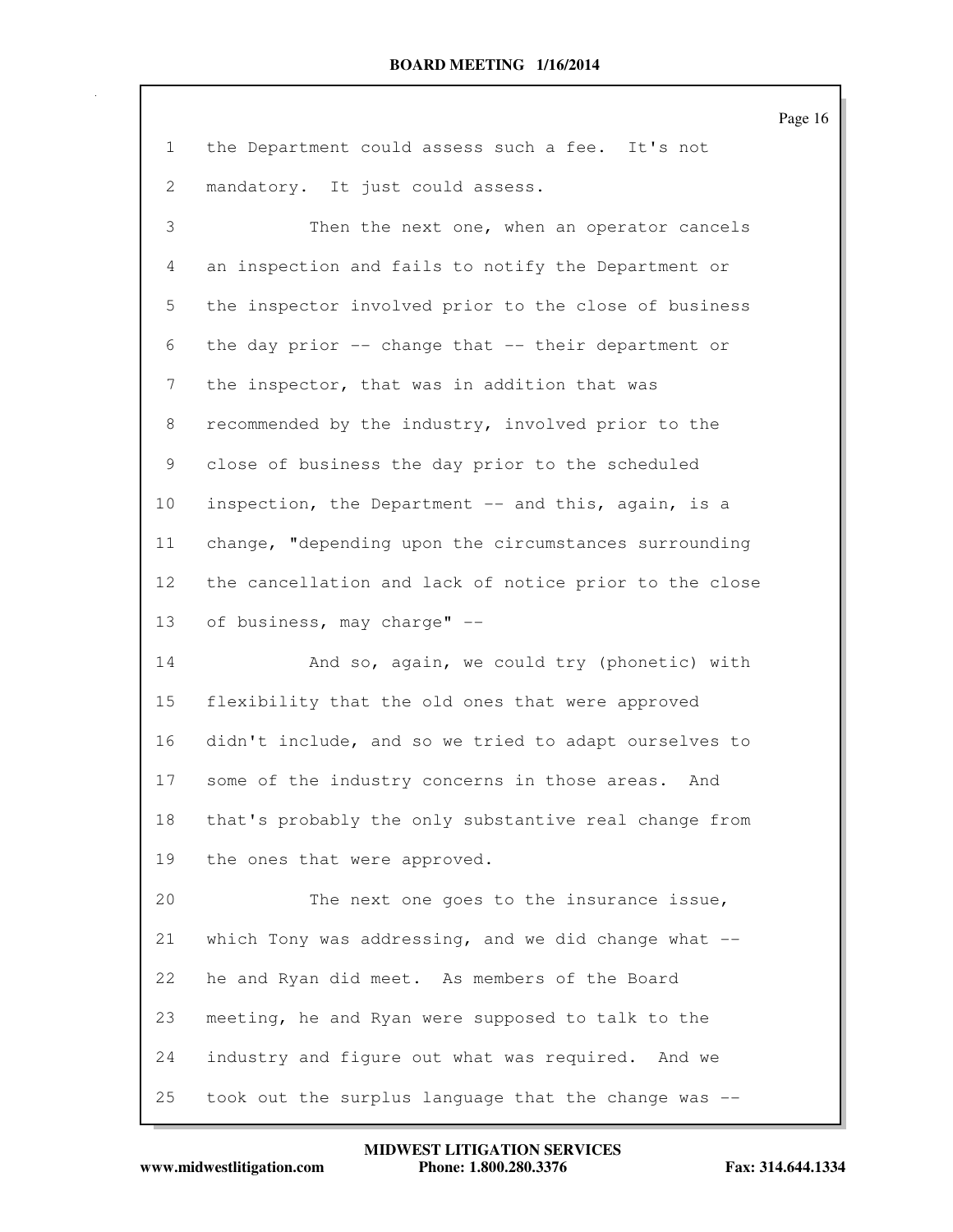|                 |                                                        | Page 17 |
|-----------------|--------------------------------------------------------|---------|
| $\mathbf{1}$    | that the rating had to be B plus. That's the -- you    |         |
| 2               | know, rather than, I think, with the old one was a B,  |         |
| 3               | and now it's a B plus. And that, I think, addressed    |         |
| 4               | the concerns that were raised last time at the         |         |
| 5               | meeting. And the old one said bonds or insurance       |         |
| 6               | policies being a surplus, line stamps will not be      |         |
| 7               | accepted by the Department. That was what was          |         |
| 8               | removed.                                               |         |
| 9               | MR. URBIK: Right under three, it should be             |         |
| 10 <sub>o</sub> | surplus lines stamped. You're missing the word         |         |
| 11              | stamped at the end of the Line 3.                      |         |
| 12              | MR. WILLIS: Line 3.                                    |         |
| 13              | MR. URBIK: Policies --                                 |         |
| 14              | MR. COSTIGAN: Stamped. Yeah, we spelled                |         |
| 15              | surplus wrong there, too.                              |         |
| 16              | MR. URBIK: And stamp to that.                          |         |
| 17              | MR. WILLIS: Surplus line stamp.                        |         |
| 18              | MR. COSTIGAN: It's in the original.                    |         |
| 19              | MR. WILLIS: Okay. Surplus line -- it's                 |         |
| 20              | written correctly in the -- okay.                      |         |
| 21              | The next one was, again, a modification                |         |
| 22              | after talking to the industry on -- this was the cell  |         |
| 23              | phone issue, which we -- where we've had the           |         |
| 24              | accidents. And the industry pointed out that           |         |
| 25              | sometimes cell phones are used in conjunction with the |         |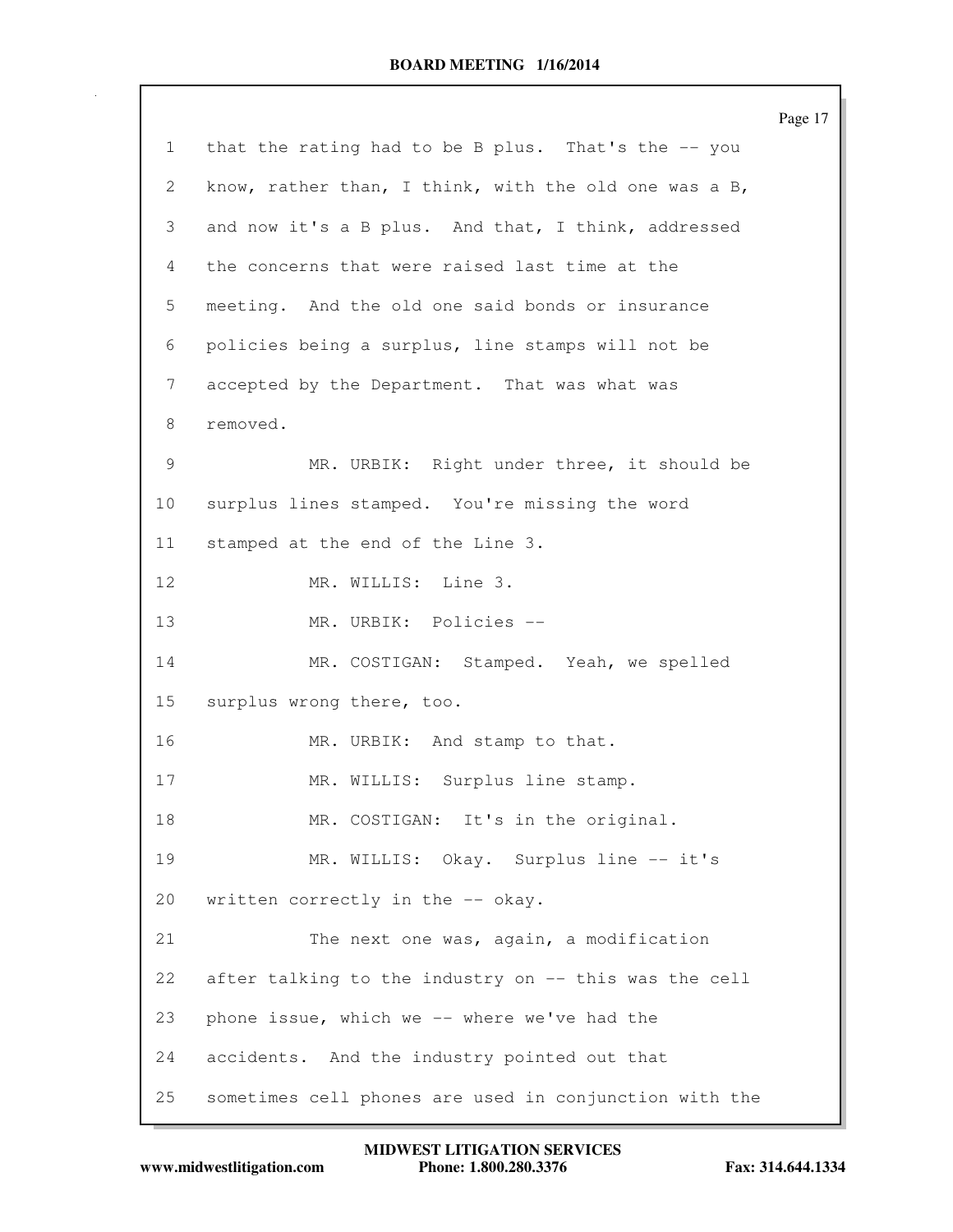Page 18

1 operation of the ride, which we had in there, or the 2 attraction, and then we've modified it to say "and/or 3 the performance of the attendants assisting the 4 attendant with his duties." That was, again, to try 5 to make it a little bit more flexible that, you know, 6 the cell phone issue. And that was -- that changed. 7 That was, again -- made it more flexible than it was 8 written before.

9 And the last change was a technical change 10 that was the maintenance of a maintenance log. We 11 used the term maintenance log, and that was told to us 12 not to be proper nomenclature. And it says -- now it 13 just says a log documenting daily maintenance, which 14 shall be -- and that's the logging of it. And that's 15 the change there. Before we used the word 16 "maintenance log." Now we use the term "log," now 17 keeping the maintenance.

18 And those are the only changes from the 19 approval that was given last time. I think two are 20 clarifications. The third one -- and the third one 21 was the result of Tony and Ryan's effort on the 22 insurance issue. And the other changes were flexible 23 and on the issue of the fees. And that's -- those are 24 the rules that are going for final approval. And then 25 after final approval, they'll be subject to posting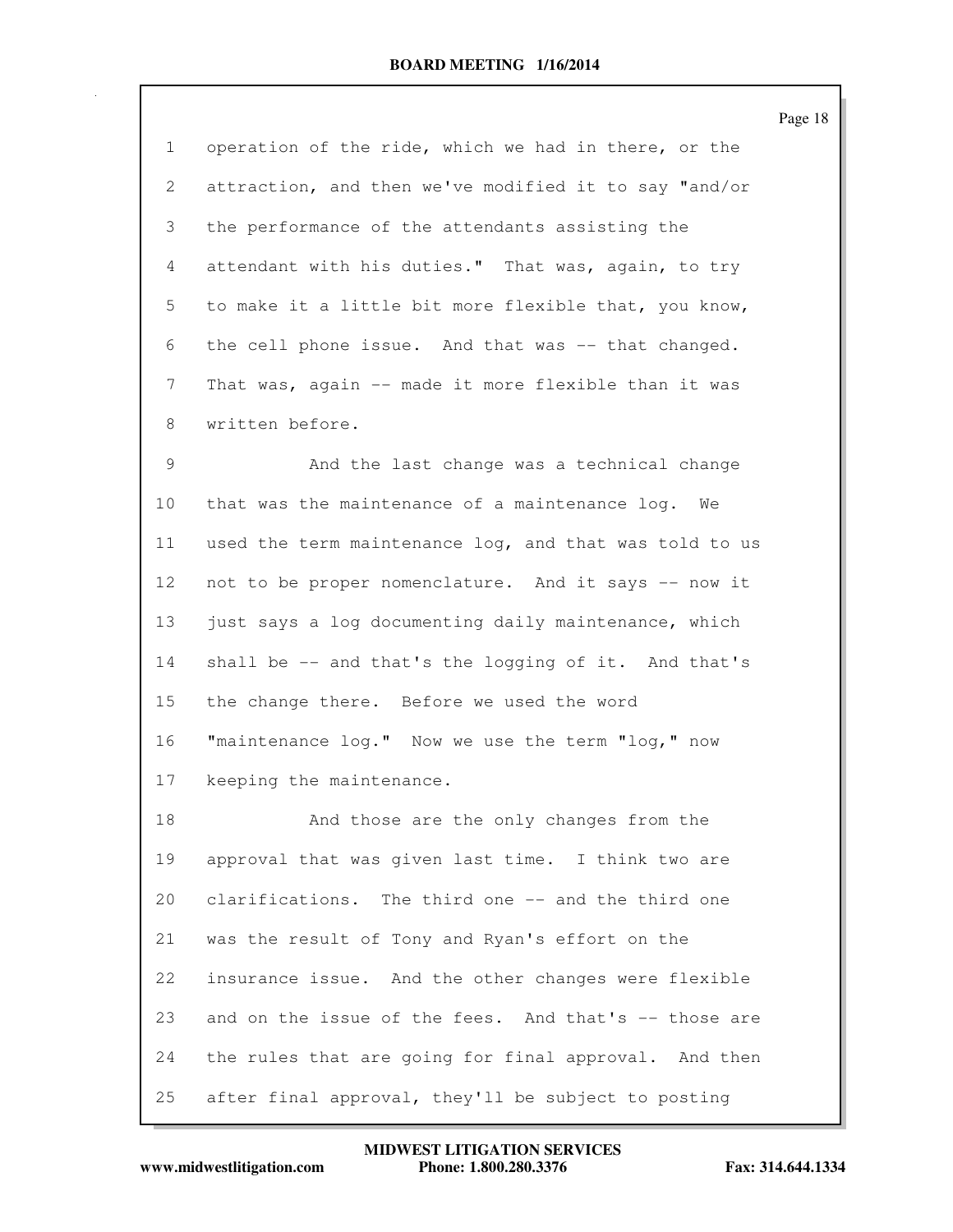Page 19 1 and the public comment period. 2 MR. KIRSCHNER: Thank you. Any board 3 questions? Thank you. Moving on, the next bullet 4 point, Overview of the Safety Act. Jim, are you 5 talking to that? Is he not here? Ryan? 6 MR. CULTON: Yeah. 7 MR. KIRSCHNER: Are you talking as to the 8 Overview of Safety Act? 9 MR. CULTON: I think Ron was taking that 10 one. 11 MR. KIRSCHNER: Oh, Ron was taking that one. 12 Ron lied to me. Where is Jim? Jim is not here. 13 Okay. I think we may have mentioned this, 14 but I don't remember, that in the last legislative 15 session, the Safety Act was amended, and the 16 amendments have already been put in place. The rules 17 just haven't been put in place, obviously, to take 18 care of some of the changes. The basic changes, as we 19 discussed last time, were a change in the language 20 regarding the rules and the promulgation of the rules 21 that we also added in a formal procedure to basically 22 give -- to give operators a bill of rights so they 23 could comment if there's an objection to something 24 that the Department does, to have a formal hearing 25 procedure for an operator to come and make a protest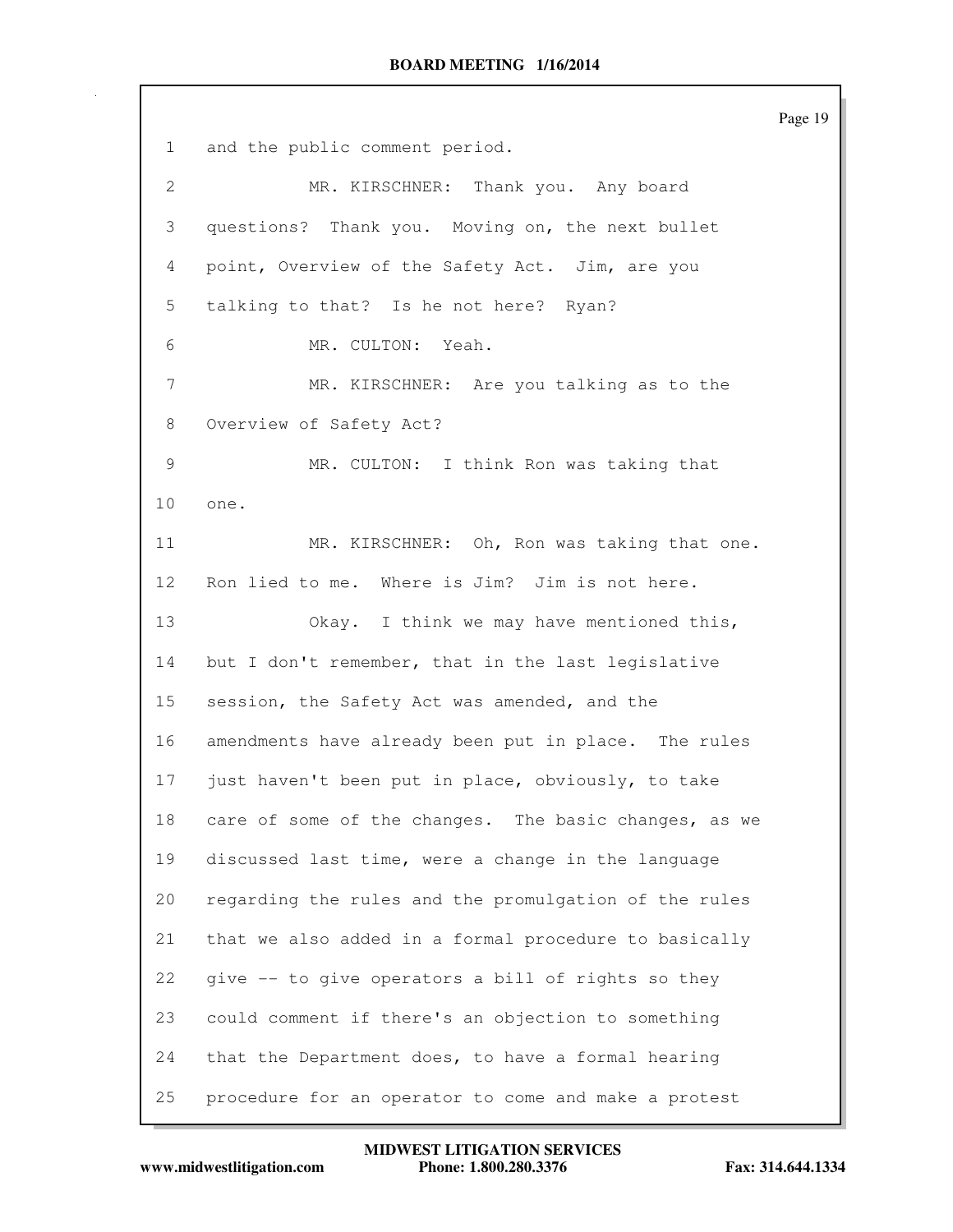Page 20

| $\mathbf{1}$   | and, you know, before an administrative law judge if   |
|----------------|--------------------------------------------------------|
| $\overline{2}$ | it got to that effect [sic]. We don't think it will    |
| 3              | be, but we've redefined "inflatable attraction," which |
| $\overline{4}$ | has been codified in the rules.                        |
| 5              | We also, as part of the legislative,                   |
| 6              | changed -- there used to be an insurance requirement   |
| 7              | of a hundred thousand per -- and now it's gone to a    |
| 8              | per occurrence of a million or two, as we talked       |
| 9              | about, but no one gets insurance for less than that,   |
| 10             | or they don't write it for less than that, so that     |
| 11             | wasn't $--$                                            |
| 12             | The last was to create -- the legislation              |
| 13             | created an Amusement Ride and Safety Fund. That money  |
| 14             | is deposited in fees, and penalties would be deposited |
| 15             | in the fund and could be used for the administration,  |
| 16             | investigation and other expenses incurred in carrying  |
| 17             | out the duties of the Board under the Act.             |
| 18             | And those were really -- the changes, and I            |
| 19             | think we talked about, really, the, you know, most     |
| 20             | substantive change was to get a formal procedure in    |
| 21             | there and to really just modernize the Act to allow us |
| 22             | to respond as a board and as a Department to           |
| 23             | emergencies and situations as they develop.            |
| 24             | Thank you. Any discussion?<br>MR. KIRSCHNER:           |
| 25             | Patty?                                                 |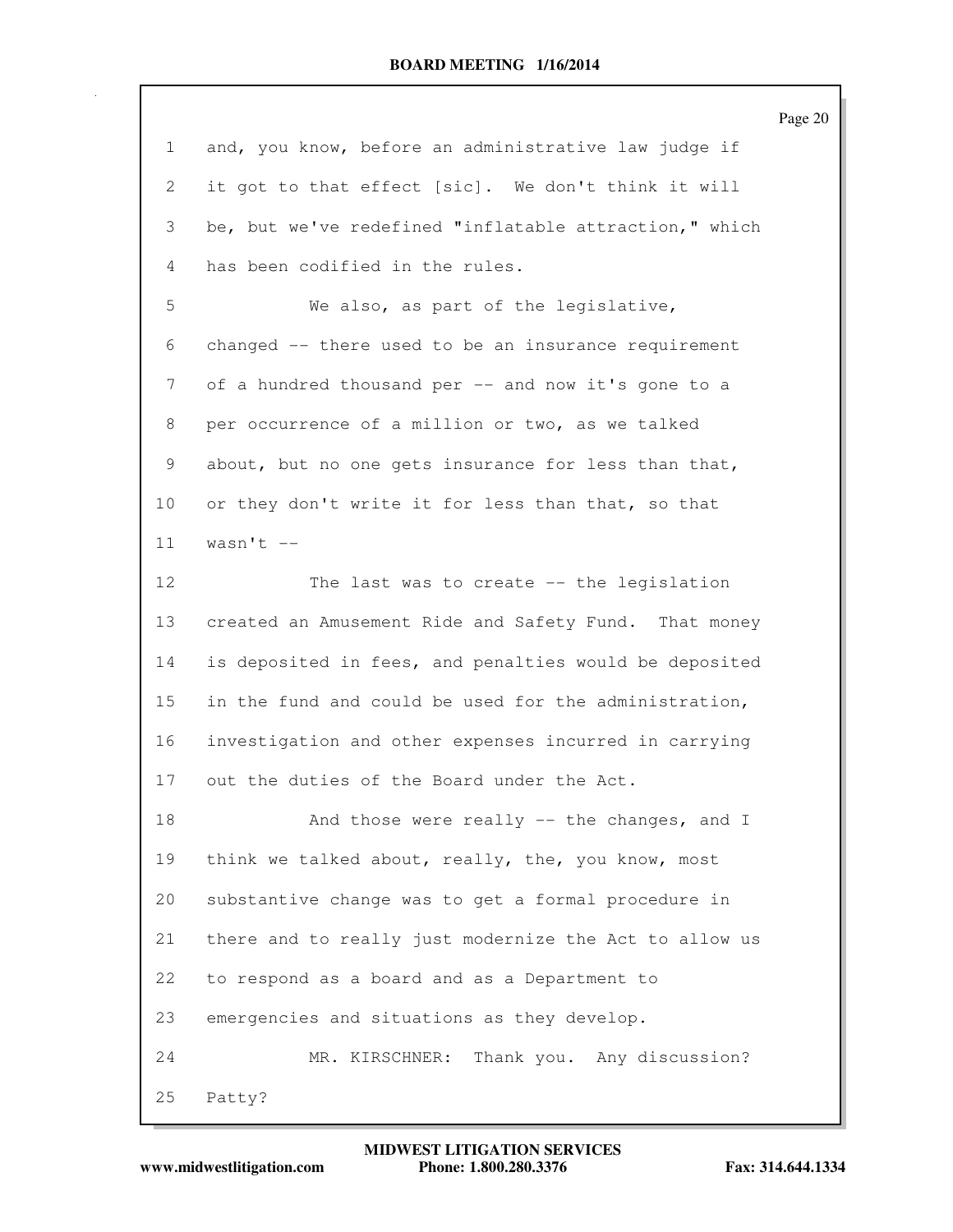|                |                                                       | Page 21 |
|----------------|-------------------------------------------------------|---------|
| $\mathbf{1}$   | MS. SULLIVAN: Yes. I have a question that             |         |
| $\overline{2}$ | I've been wondering about for some time. Since we do  |         |
| 3              | have parks included in -- under this law, I was       |         |
| 4              | wondering -- one of these days when we change the --  |         |
| 5              | the Act again, is there any way to just make it the   |         |
| 6              | Amusement Ride Safety Board/Advisory Board instead of |         |
| 7              | carnival? Because since parks are involved, that just |         |
| 8              | seems like it leaves out the obvious -- one of the    |         |
| 9              | obvious partners is our parks that are also involved  |         |
| 10             | with that. It just would make sense to me.            |         |
| 11             | MR. SCHWABE: They're very included.                   |         |
| 12             | MS. SULLIVAN: Just a comment.                         |         |
| 13             | MR. KIRSCHNER: Any other comments? There              |         |
| 14             | are none. Moving on to the operation --               |         |
| 15             | MR. COSTIGAN: We -- you know, to your                 |         |
| 16             | question, I mean, we -- we certainly can consider it. |         |
| 17             | And we probably -- it would probably have been more   |         |
| 18             | attune for us to do it when we were bringing this     |         |
| 19             | legislation before, but --                            |         |
| 20             | MS. SULLIVAN: Because don't we also include           |         |
| 21             | ski lifts, which are neither a carnival nor a park?   |         |
| 22             | MR. COSTIGAN: Right.                                  |         |
| 23             | MS. SULLIVAN: They're just -- they are kind           |         |
| 24             | of an amusement ride.                                 |         |
| 25             | MR. COSTIGAN: Well, this is -- I mean, this           |         |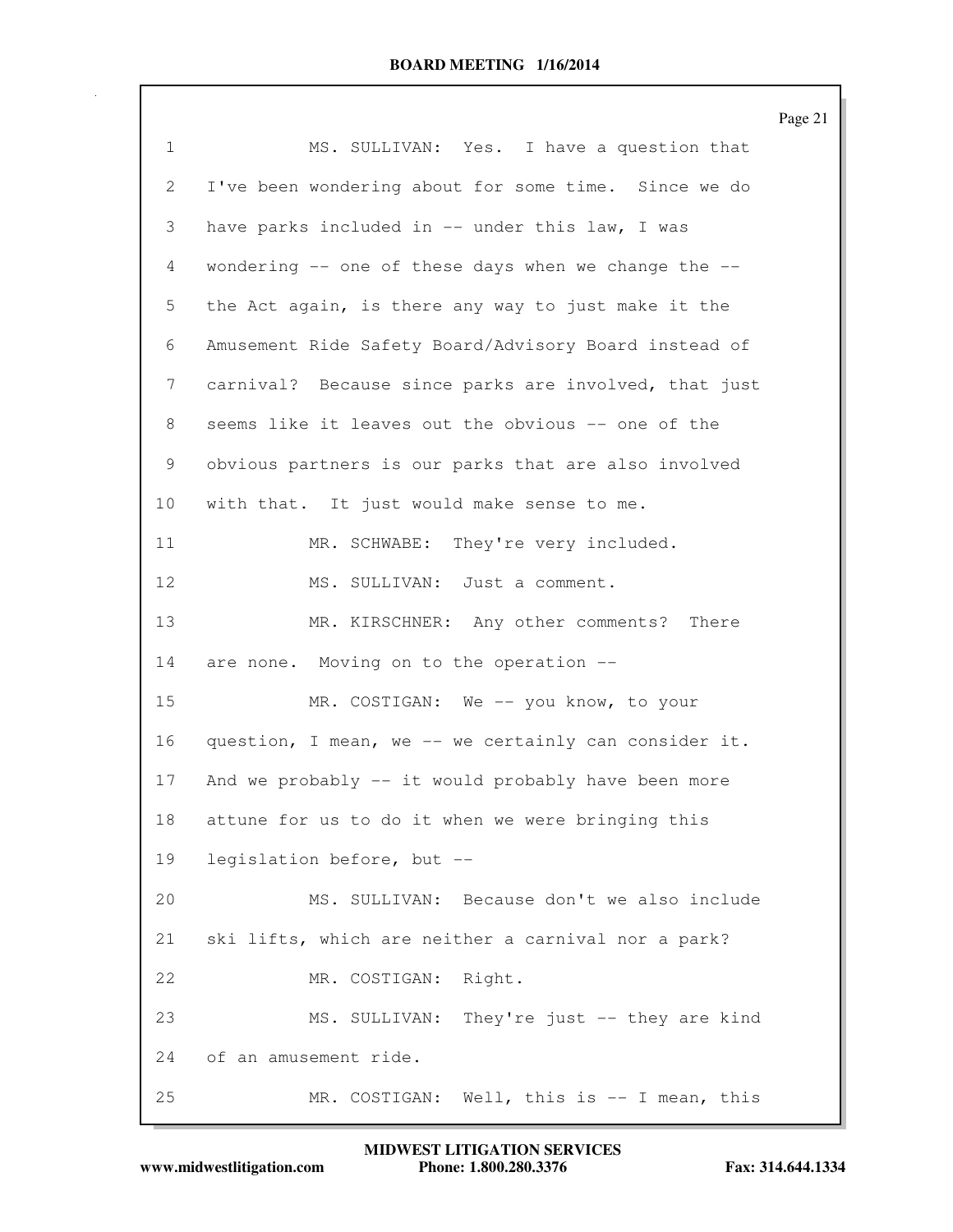Page 22 1 is something we can kick around internally and -- 2 MS. SULLIVAN: Okay. 3 MR. COSTIGAN: And -- 4 MS. SULLIVAN: Just a suggestion. 5 MR. COSTIGAN: Yeah. And we want to be 6 inclusive. Absolutely. Absolutely. We don't want 7 Dan to be feeling left out. 8 MR. URBIK: Just don't make the acronym 9 CRAP. 10 MR. KIRSCHNER: Dan, Six Flags Carnival. 11 Operational update? Ryan, you still on with 12 us? 13 MR. CULTON: I'm here. 14 MR. KIRSCHNER: Are you ready for an 15 operational update report? 16 MR. CULTON: Ready. 17 MS. SULLIVAN: I think the Board should 18 congratulate him before he gets started on his report 19 on his new baby girl. 20 MR. KIRSCHNER: I should point out, Ryan is 21 not with us in person today because he had a new baby. 22 Well, his wife had the new baby. He didn't, I don't 23 think. 24 MR. COSTIGAN: He did most of the work. 25 That's what he told me.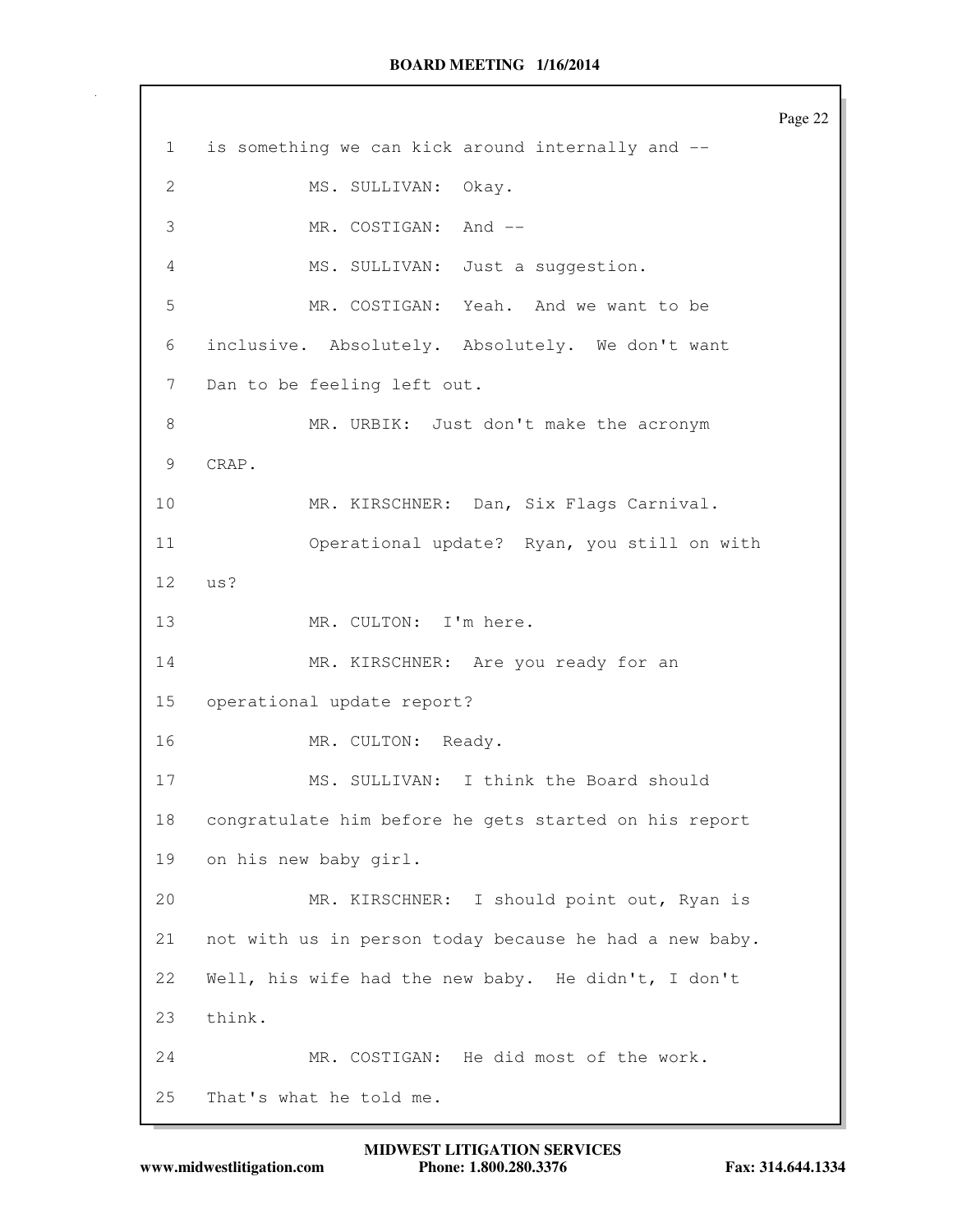|              |                                                        | Page 23 |
|--------------|--------------------------------------------------------|---------|
| $\mathbf{1}$ | MR. CULTON: I appreciate that, and I'm                 |         |
| 2            | sorry I can't be there tonight in person. I was        |         |
| 3            | hoping I could. However, we just -- just brought her   |         |
| 4            | home for the first time a few hours ago, actually.     |         |
| 5            | And her and her new big brother are getting acquainted |         |
| 6            | to each other.                                         |         |
| 7            | MS. SULLIVAN: Does she have a name yet?                |         |
| 8            | MR. CULTON: She has a name. Her name is                |         |
| 9            | Annabelle.                                             |         |
| 10           | MR. COSTIGAN: We thank you for being on the            |         |
| 11           | call, and I know it's been -- it's been quite a        |         |
| 12           | whirlwind couple of days, but we appreciate you        |         |
| 13           | joining us for this meeting, and it does speak to      |         |
| 14           | Ryan's -- the kind of commitment that he's brought to  |         |
| 15           | the Department and to his position. So we should all   |         |
| 16           | commend him for that, and, in addition, to             |         |
| 17           | congratulate him and his family. But take it away,     |         |
| 18           | Ryan, and we'll go from there.                         |         |
| 19           | Thank you, Director. I --<br>MR. CULTON:               |         |
| 20           | again, you know, I'm sorry I can't be there in person  |         |
| 21           | tonight, but I do have a few things in the year-end    |         |
| 22           | review and wanted to go over, and it is -- it's -- I   |         |
| 23           | had a few slides, but is the PowerPoint up on the      |         |
| 24           | screen?                                                |         |
| 25           | MR. KIRSCHNER:<br>It is.                               |         |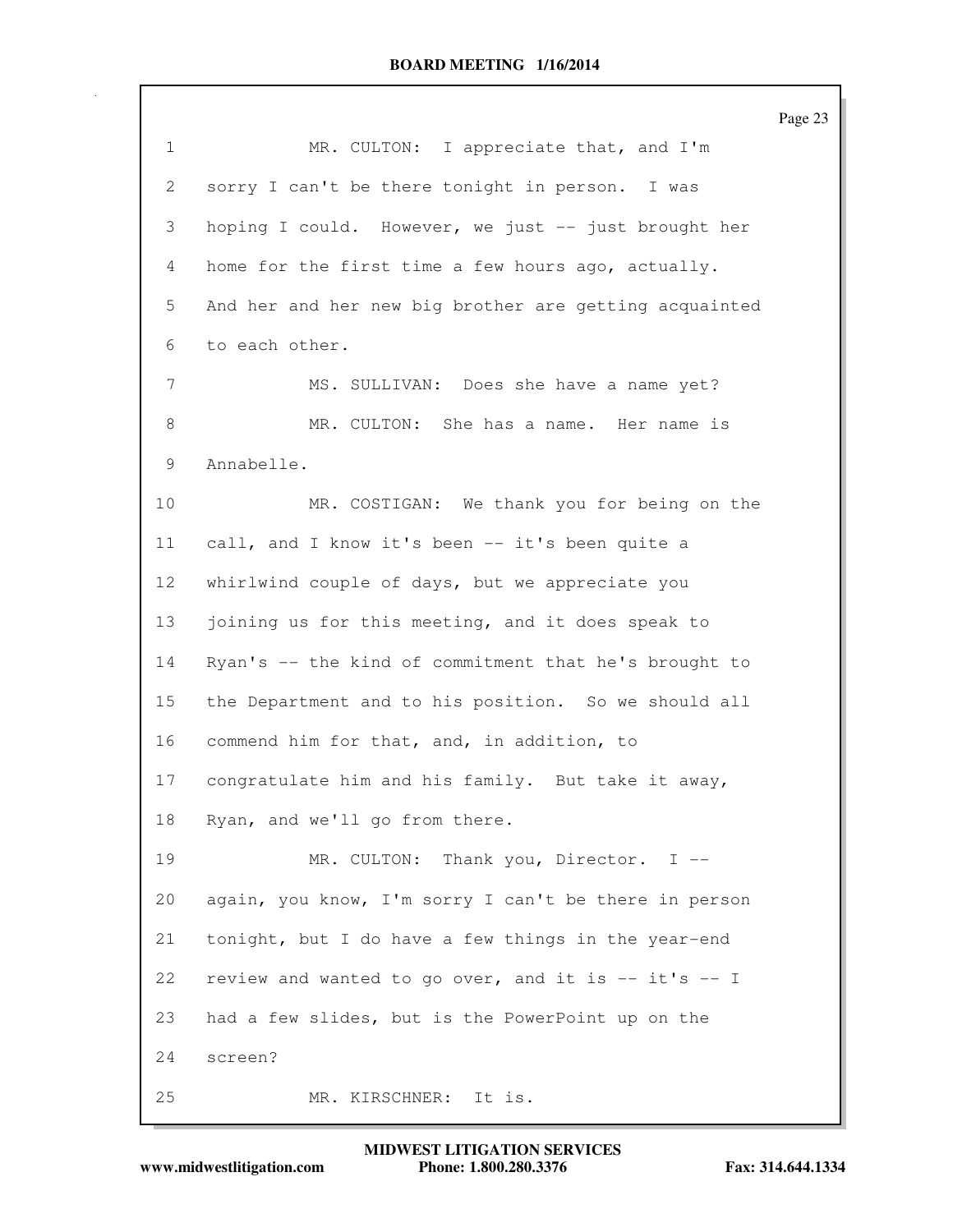Page 24 1 MR. CULTON: It is. Okay. 2 MR. COSTIGAN: We're at the year-end review, 3 and you can guide me through it. 4 MR. CULTON: This slide is our logo. The 5 second would be the 2013 year in -- 6 MR. COSTIGAN: We're on the 2013 year in 7 review slide. The slide is up. 8 MR. CULTON: Okay. So there's four things 9 we wanted to go -- I've got a few statistics in all of 10 these, all these numbers. And statistics are really 11 kind of what we do and are relative to previous years. 12 We have an accident report that we'll go over. I'll 13 briefly touch on the -- a few of the safety bulletins 14 that were issued; probably just a few that I know 15 probably affects the people that we have, and touch on 16 a few Department policies that, you know, we're really 17 going to try to be very mindful of. It will help us. 18 Hopefully, it will make things run smoother for 19 everybody, you know, coming up in the spring. 20 So, really, those are the four things we 21 wanted to go over. So if you want to switch to the 22 next slide. 23 MR. KIRSCHNER: We are there. 24 MR. CULTON: Okay. So this year, 2013, we 25 kind of look at the numbers. We had a few less show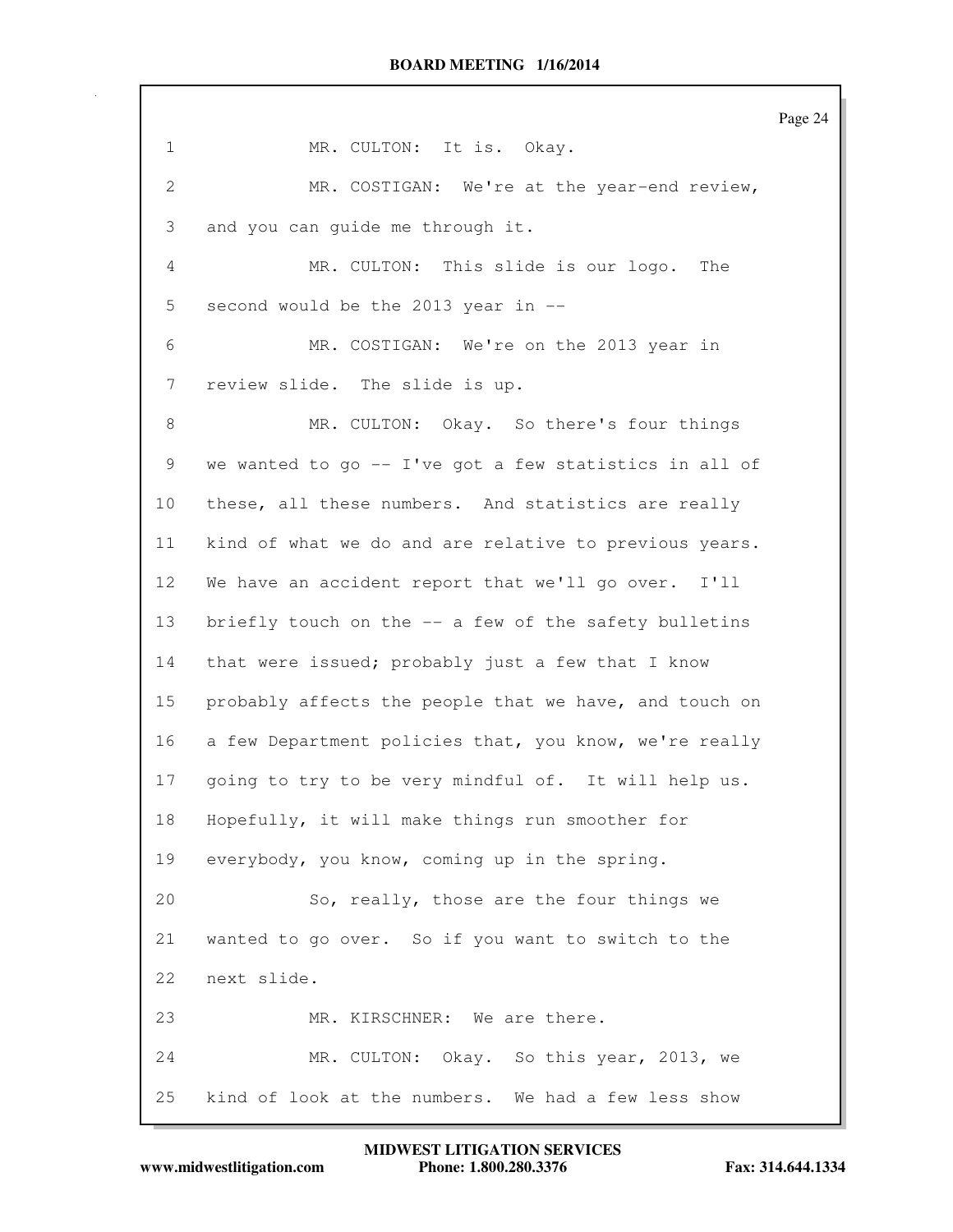|              | Page 25                                                |
|--------------|--------------------------------------------------------|
| $\mathbf{1}$ | dates, a few less follow-up inspections, and, also, as |
| 2            | you can see there, just, you know, a few less total    |
| 3            | inspections issued. But we did have more companies     |
| 4            | register this year and more total locations that we -- |
| 5            | that our inspectors got to.                            |
| 6            | So -- and this is relative to really almost            |
| 7            | all the years prior. Not all the years, but, you       |
| 8            | know, going six years back or so, all the way back to  |
| 9            | 2008. And there's really, you know, a couple of        |
| 10           | explanations for that kind of off the top of my head.  |
| 11           | This year we had -- during the bigger part of our      |
| 12           | busier season through the summer, we were actually     |
| 13           | doing a lot of our inspections with four full-time     |
| 14           | inspectors.                                            |
| 15           | And, you know, in -- in June, we did get               |
| 16           | another inspector, but they were in training. So,      |
| 17           | actually, when we have somebody in training, they      |
| 18           | don't, you know, issue follow-up inspections with      |
| 19           | our -- our -- so we really only had four people that   |
| 20           | are issuing inspections and trying to get to all --    |
| 21           | all of our locations.                                  |
| 22           | So if you do the math on that, it's really a           |
| 23           | 10 percent reduction in inspections versus a 20        |
| 24           | percent reduction in staff. If we have one less        |
| 25           | inspector out of our five that we normally have,       |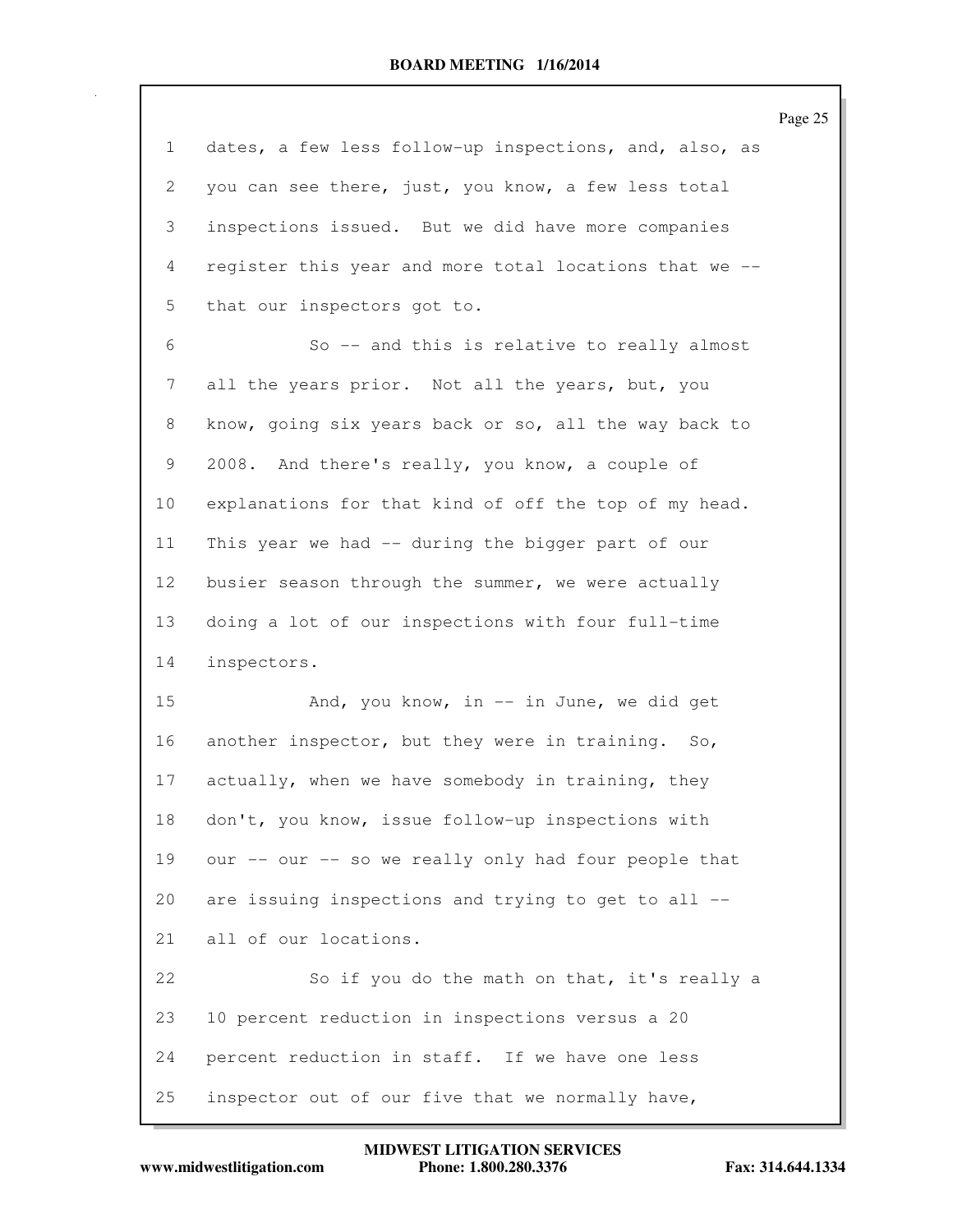|              |                                                        | Page 26 |
|--------------|--------------------------------------------------------|---------|
| $\mathbf{1}$ | that's -- that's quite a bit for us. So, to me, that   |         |
| 2            | tells me two things -- and I think the other was --    |         |
| 3            | before I keep going, I think the other one -- and I    |         |
| 4            | know maybe a lot of people there in the audience would |         |
| 5            | know this -- it's nothing I'm telling them that they   |         |
| 6            | wouldn't know -- is we kind of had a wet spring, too.  |         |
| 7            | And I think that probably reduced maybe some of our -- |         |
| 8            | you know, at least early in the spring, some of our    |         |
| 9            | initial follow-up inspections that we would do.        |         |
| 10           | So -- but, you know, what this tells me is,            |         |
| 11           | is that, you know, the more companies that have signed |         |
| 12           | up, I'm confident that 2014, we'll probably have a lot |         |
| 13           | more follow-up inspections that we'll be doing. You    |         |
| 14           | know, the -- the four inspectors, full-time            |         |
| 15           | inspectors, not a -- not a number of inspectors that   |         |
| 16           | we're comfortable with, so we'll be looking to         |         |
| 17           | increase that.                                         |         |
| 18           | And, to me, it says what a good job that all           |         |
| 19           | of our inspectors do. I mean, you know, we've had a    |         |
| 20           | reduction in staff, and then they have stepped up      |         |
| 21           | their efforts to, you know, only have a 10 percent     |         |
| 22           | reduction in inspection. So, to me, I think that that  |         |
| 23           | is very telling on their part in how hard they work.   |         |
| 24           | If you want to go to the next slide,                   |         |
| 25           | Accident Report. The Accident Report this year, there  |         |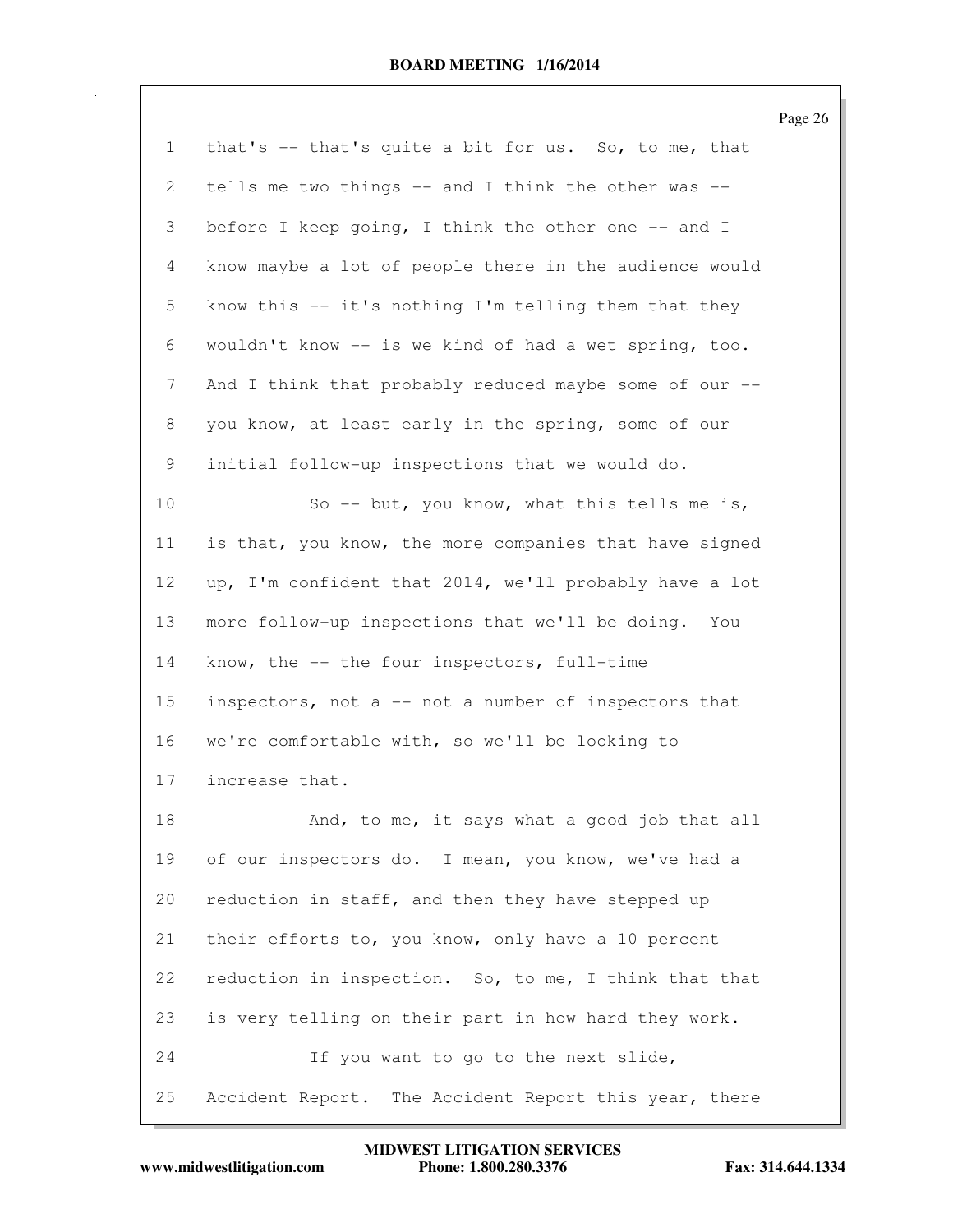Page 27

| $\mathbf 1$    | were 18 reportable accidents. And they varied from a   |
|----------------|--------------------------------------------------------|
| $\mathbf{2}$   | broken foot to lacerations, a broken finger. So there  |
| 3              | wasn't anything that was -- well, I guess what we      |
| $\overline{4}$ | would call, you know, a major -- anything that causes  |
| 5              | -- like certainly no fatalities, but nothing that was  |
| 6              | an extended period of time for anybody to be in the    |
| 7              | hospital or anything like that.                        |
| 8              | And there were -- there were actually three            |
| 9              | mechanical, at least what we had determined, as three  |
| 10             | mechanical causes of the accident, and the rest were   |
| 11             | all non-mechanical. I think this year, there was --    |
| 12             | there was 18 reportable accidents.                     |
| 13             | There was actually an event later on.<br>It            |
| 14             | was on Christmas Eve where there were actually seven   |
| 15             | people injured in one particular event. And had we     |
| 16             | not had that, we were almost to the end of year, and   |
| 17             | of course, we only would have had 11. That would have  |
| 18             | been actually one less than last year.<br>But          |
| 19             | unfortunately it -- that happened and, you know, seven |
| 20             | people were treated and sent to -- to the hospital.    |
| 21             | So, you know, again, we didn't have anything           |
| 22             | that was, you know, life-threatening, but we did have  |
| 23             | a few that caused us, you know, a great concern as far |
| 24             | as a few of the mechanical accidents that happened.    |
| 25             | And the accident that I had mentioned, the one that    |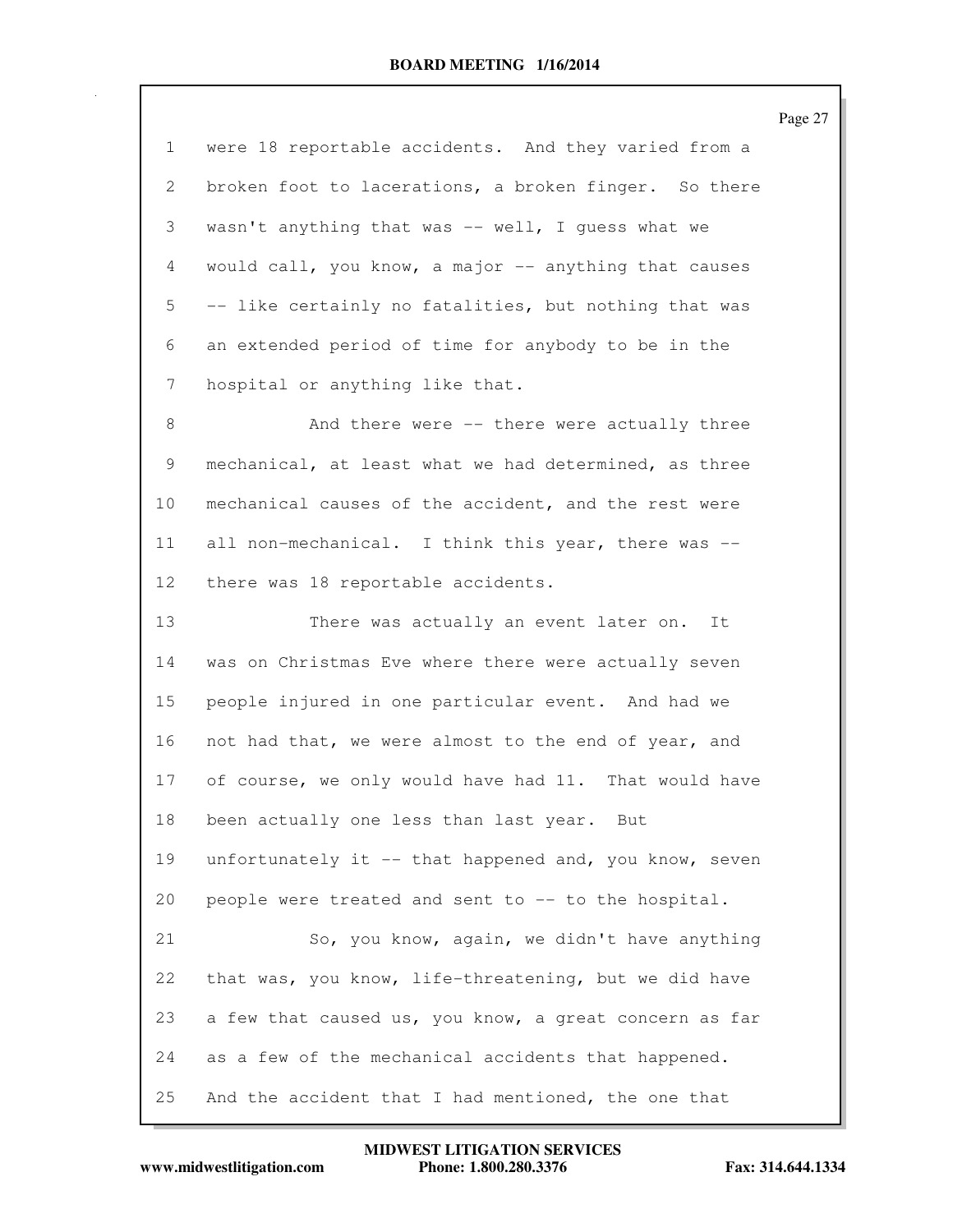Page 28 1 happened in December, we're still actually looking 2 into. 3 So go to the next slide. This is just 4 numbers of -- of accidents. And, you know, again, the 5 numbers only mean anything that are relative to prior 6 years. This year we had 18. Had we not had the one 7 event with seven individuals on it, it would have been 8 11, but the number is what it is, and so a little bit 9 more than last year. But, you know, of course, 10 this -- we'd like that number to be zero. Everybody 11 would, but hopefully next year we'll have -- there 12 will be less. 13 So going on to the next slide, talks a 14 little bit about some of the published Safety 15 Bulletins that -- that are out there. I know that the 16 A.R.M. had put out two, two -- one of them was really 17 more of a notification. It was just a change in their 18 emergency evacuation plan, basically, just omitting 19 parts of the -- if I remember right, the bulletin on 20 the Super Shot. 21 There was a very recent bulletin on the 22 A.R.M. Ali Baba having to do with the gear box. I -- 23 I had just started to read it, as I don't know all the 24 particulars of -- of that, actually, before I left and 25 we had our daughter, so I don't know the particulars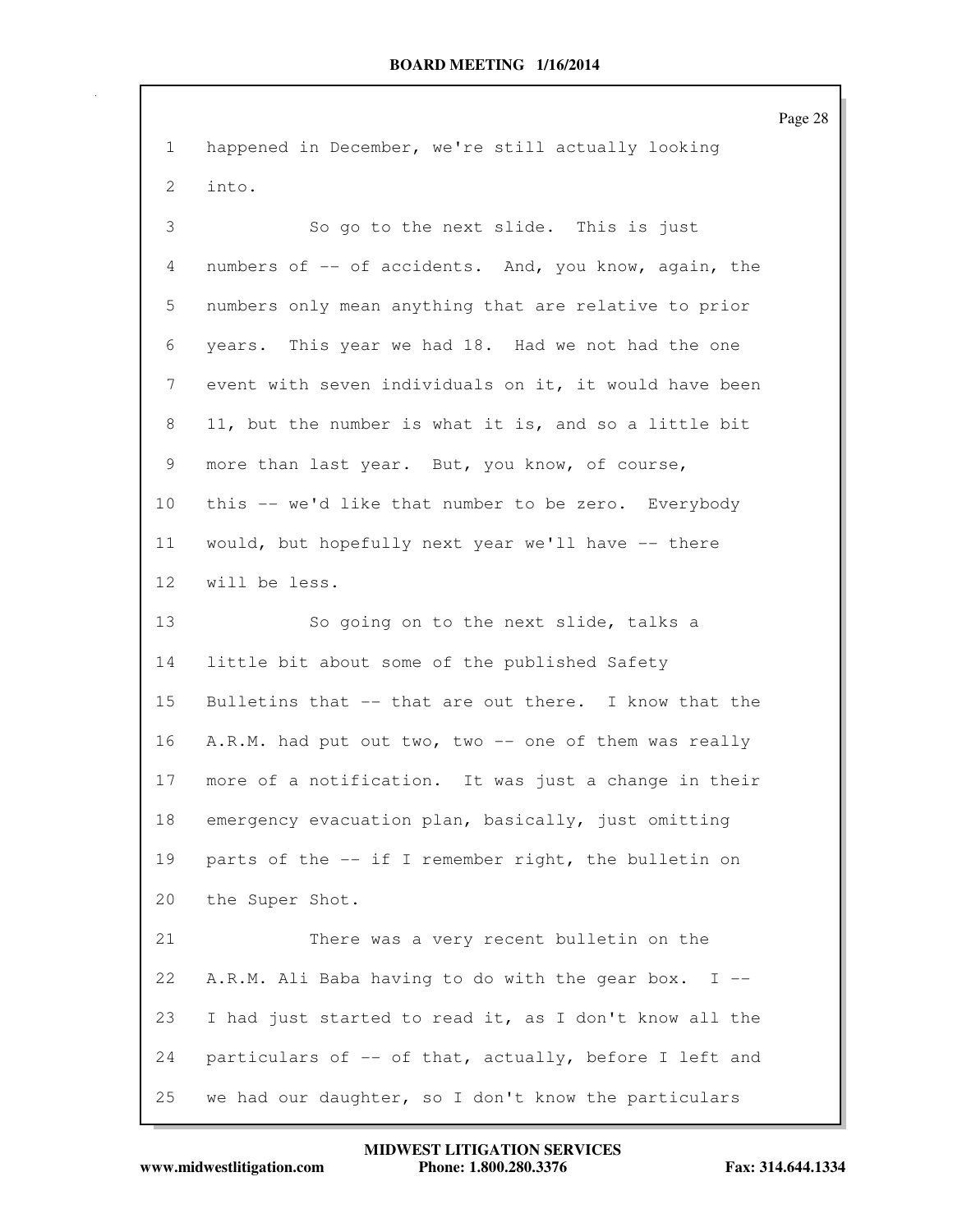Page 29

| 1              | of that one. I just started to read it before I had    |
|----------------|--------------------------------------------------------|
| $\mathbf{2}$   | left, but it's out there and should be available if    |
| 3              | you haven't already got it.                            |
| $\overline{4}$ | There was a recall on some lock lanyards               |
| 5              | that was published by the CPSC, a few NDT requirements |
| 6              | put out by Doppelmayr. I don't think that those        |
| 7              | affected any of our ski lift operators here in         |
| 8              | Illinois, but we get those safety bulletins            |
| 9              | nonetheless. Expo Wheel LLC, there's an axle redesign  |
| 10             | out there. It's actually a retrofit on an axle for     |
| 11             | Expo Wheels of a certain serial number.                |
| 12             | The next one here is an interesting one                |
| 13             | having to do with blowers for inflatables. It was a    |
| 14             | safety bulletin published by the Health and Safety     |
| 15             | Executive. I don't have it in front of me, and it was  |
| 16             | published a while back, but it -- the gist of it is    |
| 17             | that it was -- there was -- they were finding problems |
| 18             | with blowers that were manufactured in China, and it   |
| 19             | did not have a proper seal next to some of the         |
| 20             | electrical connections, and it was causing electrical  |
| 21             | shock.                                                 |
| 22             | And it gives a list of, you know, different            |
| 23             | manufacturers that it might have been involved with.   |
| 24             | And that -- it was something that I know that was -- a |
| 25             | particular instance in Europe, actually, in the United |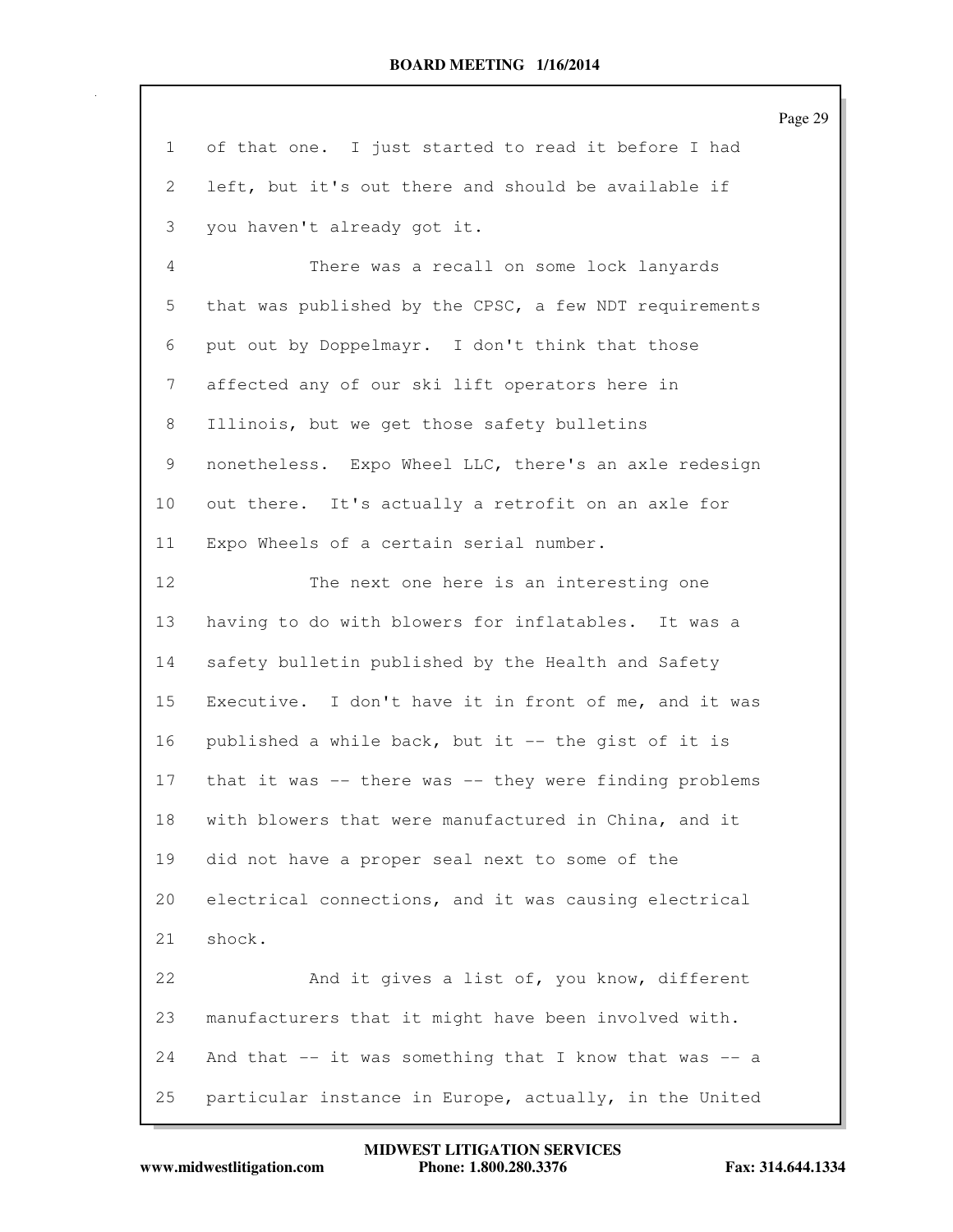Page 30

1 Kingdom.

| $\mathbf{2}^{\prime}$ | Let's see, the Huss, there's a Pirate Ride.             |
|-----------------------|---------------------------------------------------------|
| 3                     | It had a conversion kit on the restraint system.<br>The |
| 4                     | Twist Ride, there was a secondary lock on the           |
| 5                     | restraint bar that needed to be extended. And, of       |
| 6                     | course, Zero Gravity, I think we were all expecting     |
| 7                     | this one, with the reinforcement plates and the         |
| 8                     | required safety cables on the Wave Swinger.             |
| 9                     | So that -- there weren't that many this                 |
| 10                    | year, but, again, those are the ones that we were -- I  |
| 11                    | think of a particular note to a lot of our operators    |
| 12                    | here in Illinois.                                       |
| 13                    | So if you have any questions about that, by             |
| 14                    | all means, call our office or call one of our           |
| 15                    | inspectors, and they can certainly help you, get you    |
| 16                    | in the right direction. If you need a copy of it, if    |
| 17                    | this -- if one of these are new to you or just many of  |
| 18                    | the requirements that will be -- will be required       |
| 19                    | before any permits are issued, if -- if applicable.     |
| 20                    | Okay. So the next slide, we'll talk a                   |
| 21                    | little bit about nondestructive testing. You know,      |
| 22                    | every year, and it's been in -- in the past, we've      |
| 23                    | kind of worked with Mag in Rhode Island to put          |
| 24                    | together our NDT list. And I know Bill Szerletich,      |
| 25                    | you know, usually heads this up, too. And right now     |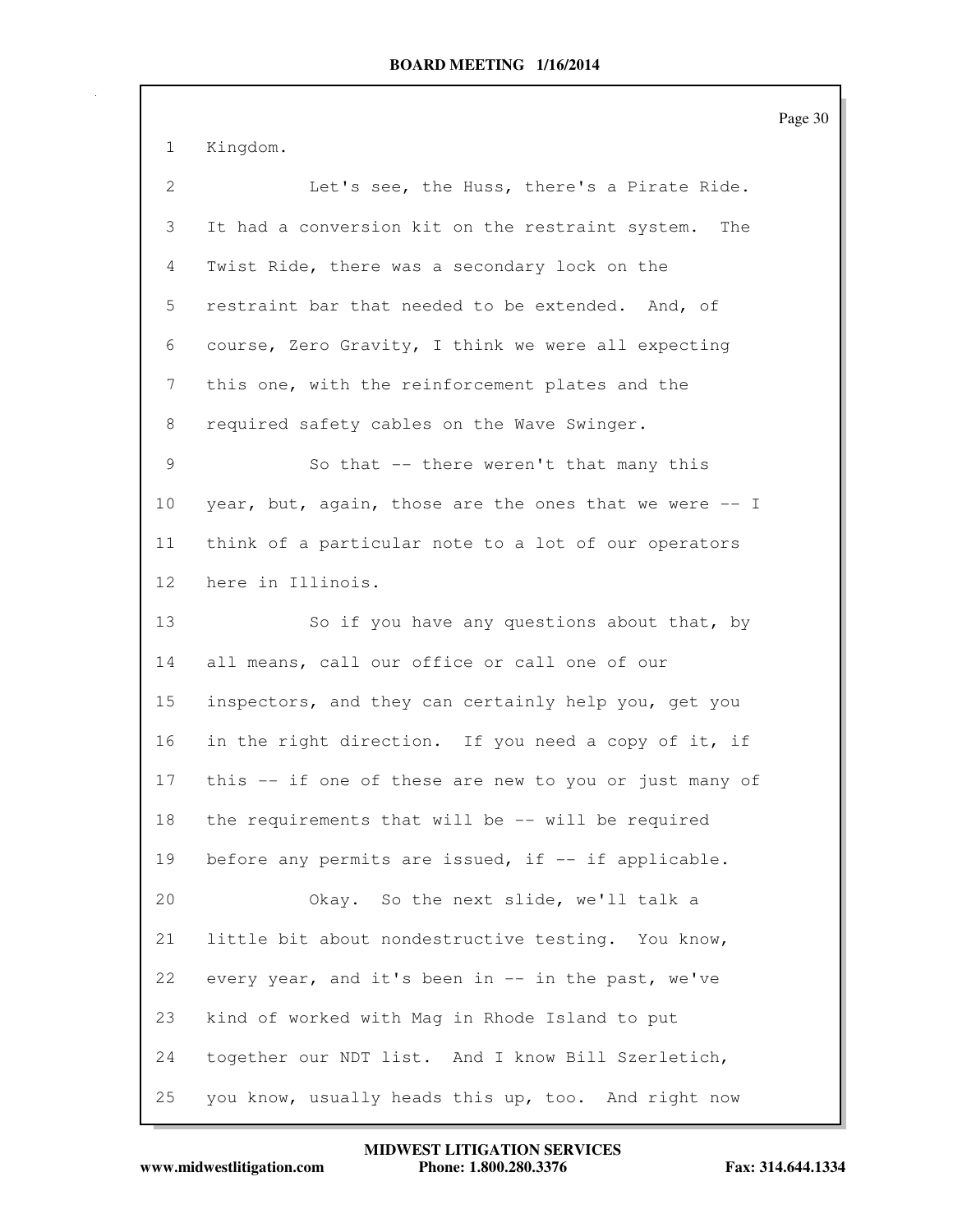|              |                                                        | Page 31 |
|--------------|--------------------------------------------------------|---------|
| $\mathbf{1}$ | there really isn't a whole lot of -- a whole lot of    |         |
| $\mathbf{2}$ | changes from last year. In fact, I don't think there   |         |
| 3            | really is anything, other than maybe adding the        |         |
| 4            | requirement for the Expo Wheel. So there wouldn't be   |         |
| 5            | any big changes. But we'll be publishing this on our   |         |
| 6            | website in February. We should have that up. And of    |         |
| 7            | course, this will get published here, and it will      |         |
| 8            | probably also be published on the carrier's (phonetic) |         |
| 9            | website as well.                                       |         |
| 10           | Then if you want to go to the next slide,              |         |
| 11           | Department Policies for 2014, a few items here.        |         |
| 12           | Trying to, you know, hammer home again, getting --     |         |
| 13           | trying to get applications in 30 days prior. This --   |         |
| 14           | this really helps us. You know, we've been -- had      |         |
| 15           | some short staff this year as far as, you know, both   |         |
| 16           | inspector and administrative staff. And so it's -- it  |         |
| 17           | is a challenge to keep up with all of the new          |         |
| 18           | applications that come in, especially at the busy      |         |
| 19           | times.                                                 |         |
| 20           | And, you know, we don't -- we don't want to            |         |
| 21           | delay you. You guys don't want to get delayed.         |         |
| 22           | And -- but we do -- we still have a duty to be very    |         |
| 23           | thorough and get through all the applications. So we   |         |
| 24           | just -- we just ask your, you know, continued patience |         |
| 25           | and diligence to get it in within that time frame so   |         |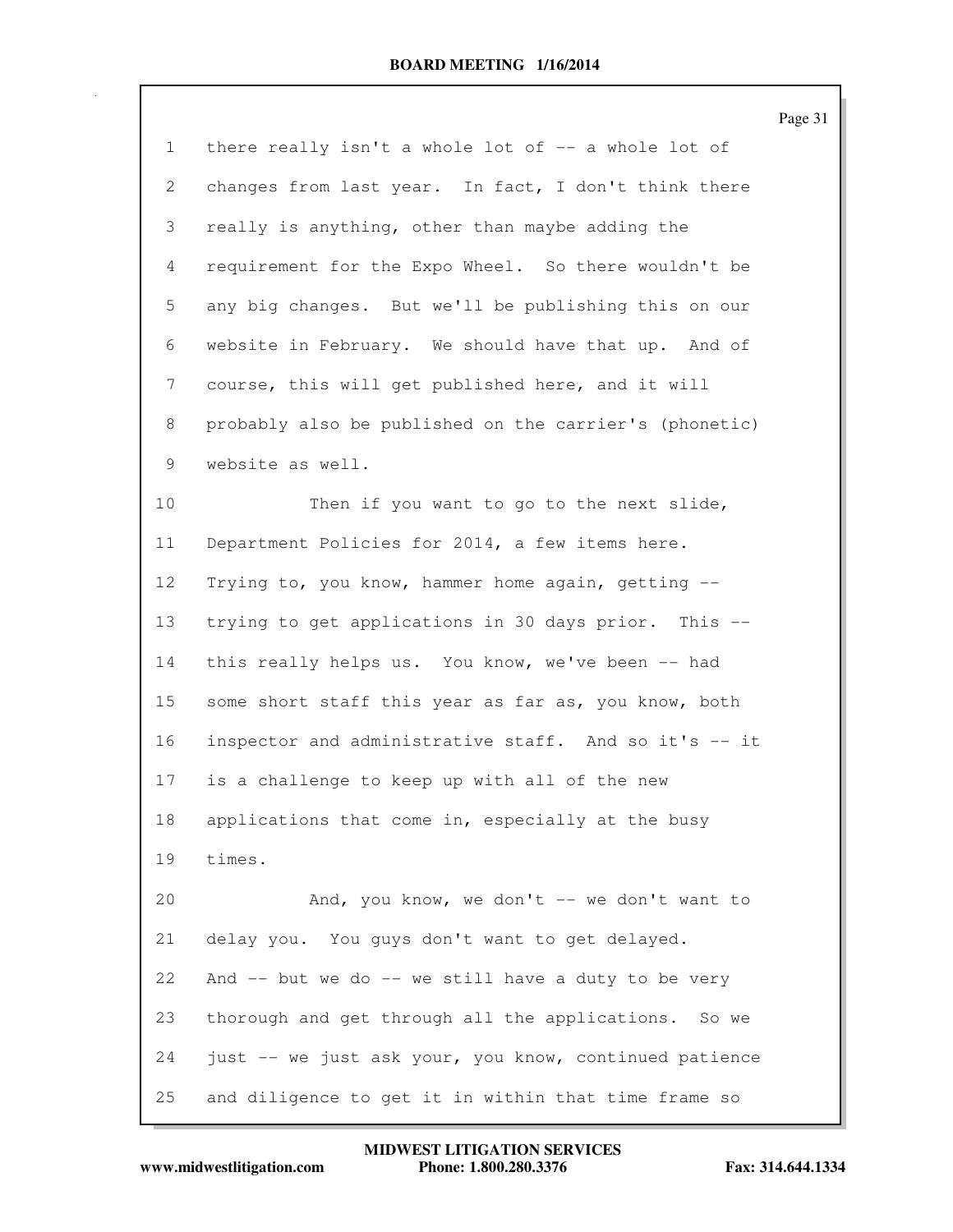Page 32

| $\mathbf 1$ | that we can -- we can schedule on our end, you know,   |
|-------------|--------------------------------------------------------|
| 2           | because we $-$ - you know, we have people who need to, |
| 3           | you know, adjust for schedules throughout the year.    |
| 4           | And it just really helps us make sure we're getting    |
| 5           | everywhere that we need to be in such a big state.     |
| 6           | You know, the next item we've got a $-$ we             |
| 7           | have been issue -- issuing a five-day extension for,   |
| 8           | you know, if you don't have your background checks and |
| 9           | training records. We are going to change this from     |
| 10          | calendar days to business days. This is consistent     |
| 11          | with some of our administrative rule changes.          |
| 12          | Rather than doing calendar days, because if            |
| 13          | you get something issued on a -- on a Friday, a        |
| 14          | Saturday and Sunday still count against you, and you   |
| 15          | may be traveling, and you may not have everything      |
| 16          | there with you. Our administrative rule changes,       |
| 17          | everything changed from calendar days to business      |
| 18          | days, so this stays consistent with that.              |
| 19          | And, in general, you know, this has been,              |
| 20          | you know, kind of a common practice since like 2006, I |
| 21          | think when the $-$ you know, the background checks     |
| 22          | really started to come into effect. So, you know,      |
| 23          | everybody knows that they need to have them and so,    |
| 24          | you know, we're -- we feel like we switch them to      |
| 25          | business days, and that should them give people a      |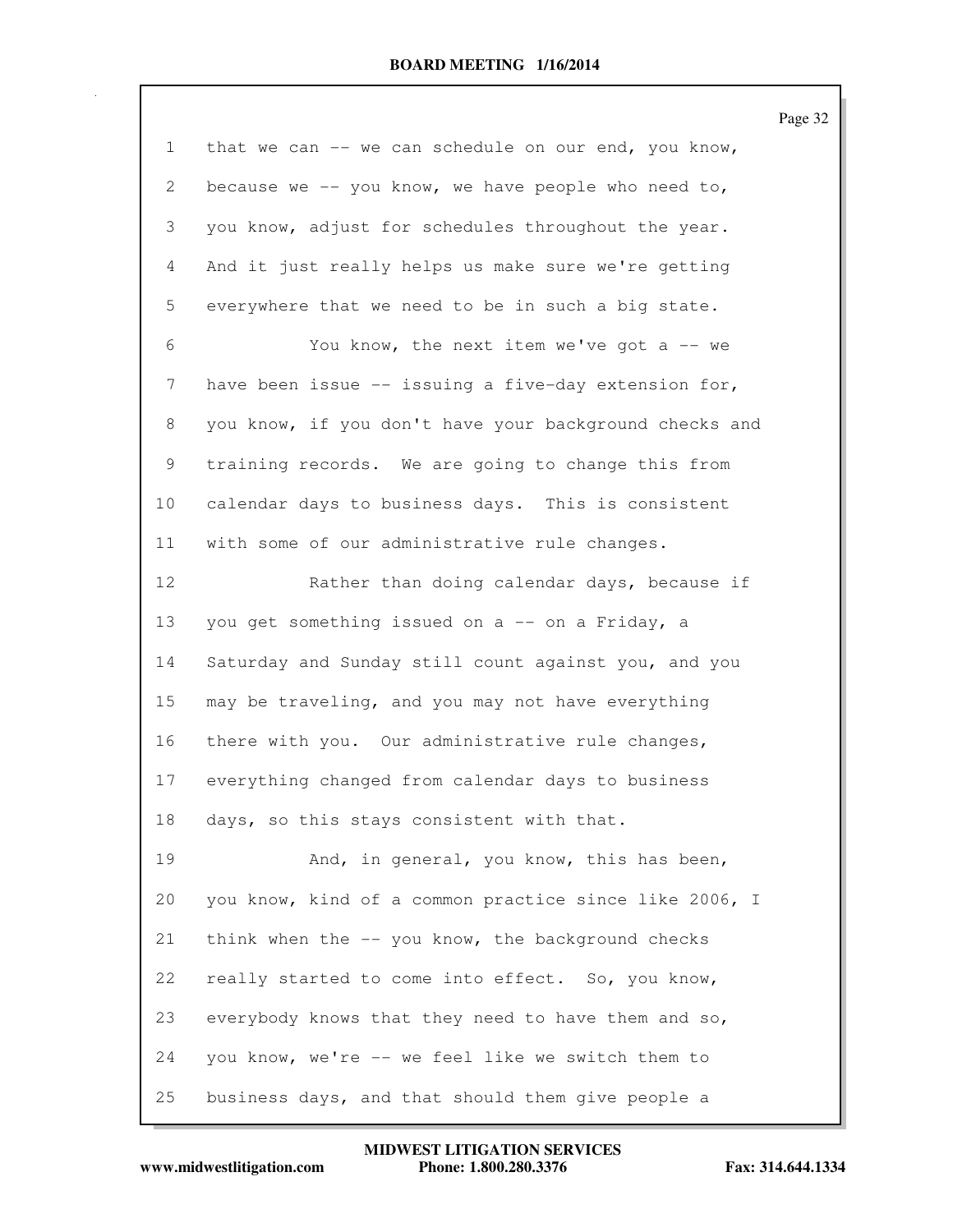|              |                                                         | Page |
|--------------|---------------------------------------------------------|------|
| $\mathbf{1}$ | little bit more time, because, you know, there's        |      |
| $\mathbf{2}$ | really -- there's logistical problems. It's not being   |      |
| 3            | able to do things when you're out on the road, but,     |      |
| 4            | you know, we really only want to grant these in cases   |      |
| 5            | where somebody can show good cause that $-$ - you know, |      |
| 6            | why they didn't have it or else, you know, we will      |      |
| 7            | have to start fining people on a more regular basis.    |      |
| 8            | Then the rule changes that were previously              |      |
| 9            | discussed, Ron went over those. Just so everybody is    |      |
| 10           | clear on that, too, if they go through the JCAR         |      |
| 11           | process and they are approved by JCAR and they become   |      |
| 12           | part of the administrative rule, even if it's the       |      |
| 13           | middle of July, August when they're finally approved,   |      |
| 14           | and we don't know when that will be, but when they're   |      |
| 15           | approved and they're on the books, then that's when     |      |
| 16           | they will be enforced. So just -- you know, it's not    |      |
| 17           | like it's got a time delay on it of the first of the    |      |
| 18           | year or next season or anything like that. It -- they   |      |
| 19           | become enforceable immediately.                         |      |
| 20           | And then the last item, as we're still --               |      |
| 21           | we're still working out some minor bugs with the        |      |
| 22           | online application website. No, on the website --       |      |
| 23           | sorry. On the application, some people who have Macs    |      |
| 24           | have been trying to fill out the -- the online          |      |
| 25           | application. It's not an online application, but the    |      |

Page 33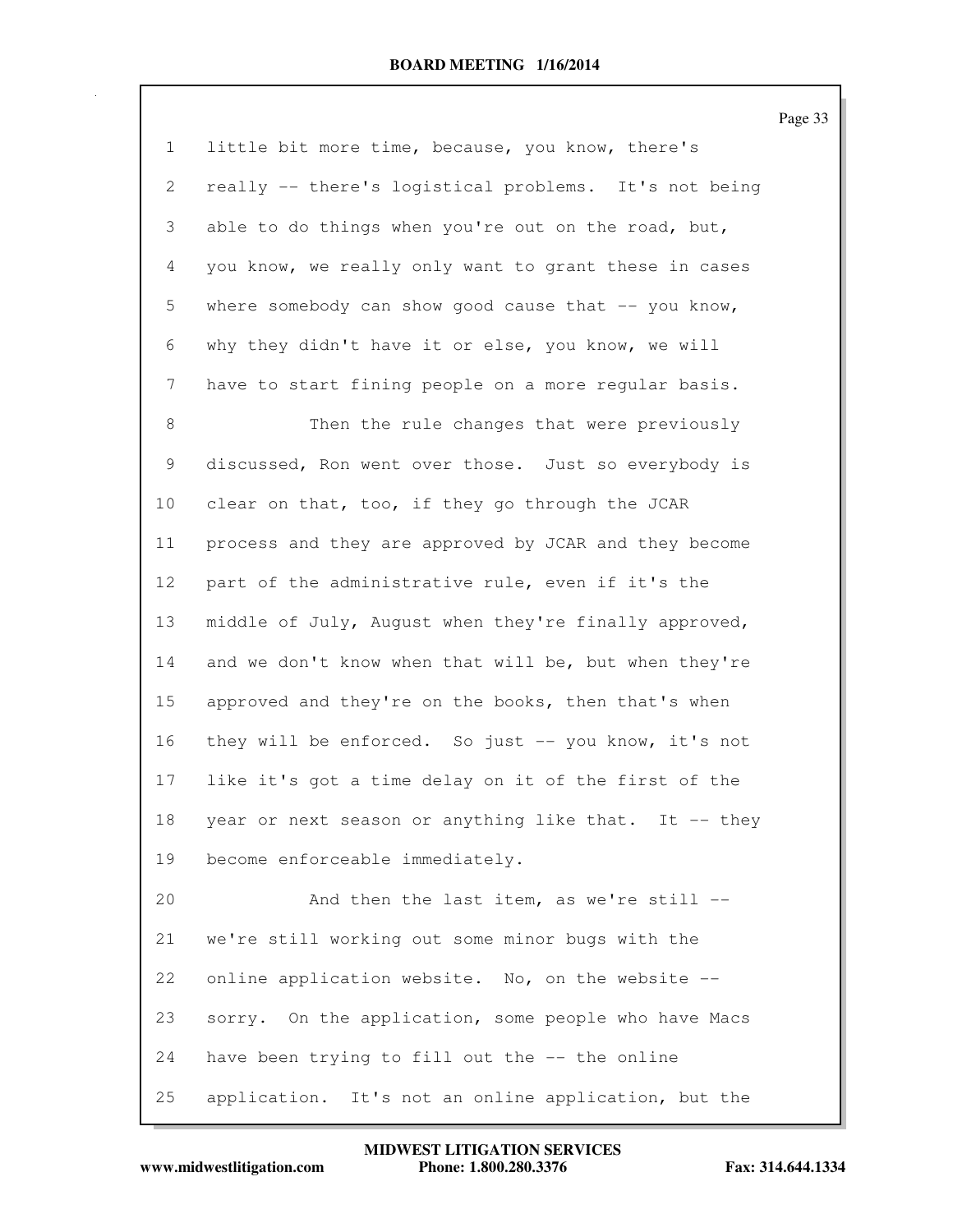|                 |                                                        | Page 34 |
|-----------------|--------------------------------------------------------|---------|
| $\mathbf{1}$    | PDF Adobe application, that it doesn't quite want to   |         |
| 2               | read it right on Macs, and we're still working --      |         |
| 3               | working some of that out. Our database program is --   |         |
| 4               | it's older, and it is a challenge to get it to -- to   |         |
| 5               | talk to essentially, you know, newer types of          |         |
| 6               | technology.                                            |         |
| $7\phantom{.0}$ | So, yeah, I'm just asking you to stay --               |         |
| 8               | stay patient if you get any hang-ups on that, you      |         |
| 9               | know, and keep lines of communication open; meaning,   |         |
| 10              | if you -- if you catch a bug or you see something      |         |
| 11              | that's going wrong, you know, we have a $-$ a          |         |
| 12              | dol.carnival e-mail address that you can, you know,    |         |
| 13              | send in suggestions or, excuse me, complaints, because |         |
| 14              | if we know about the bugs, then we can fix them.       |         |
| 15              | Because more than likely there will be somebody else   |         |
| 16              | that's experiencing the same thing. So if we can       |         |
| 17              | catch most of those, that would great -- you know,     |         |
| 18              | greatly help in the future, so that's it. That's all   |         |
| 19              | that I had for the Operational Report.                 |         |
| 20              | MR. KIRSCHNER:<br>Thank you, Ryan. If I could          |         |
| 21              | just ask you one question just about the accident      |         |
| 22              | report. Can you kind of explain to the board what the  |         |
| 23              | process is?                                            |         |
| 24              | MEMBER OF AUDIENCE: We could hear Ryan real            |         |
| 25              | good, but nobody else. There were five rule changes;   |         |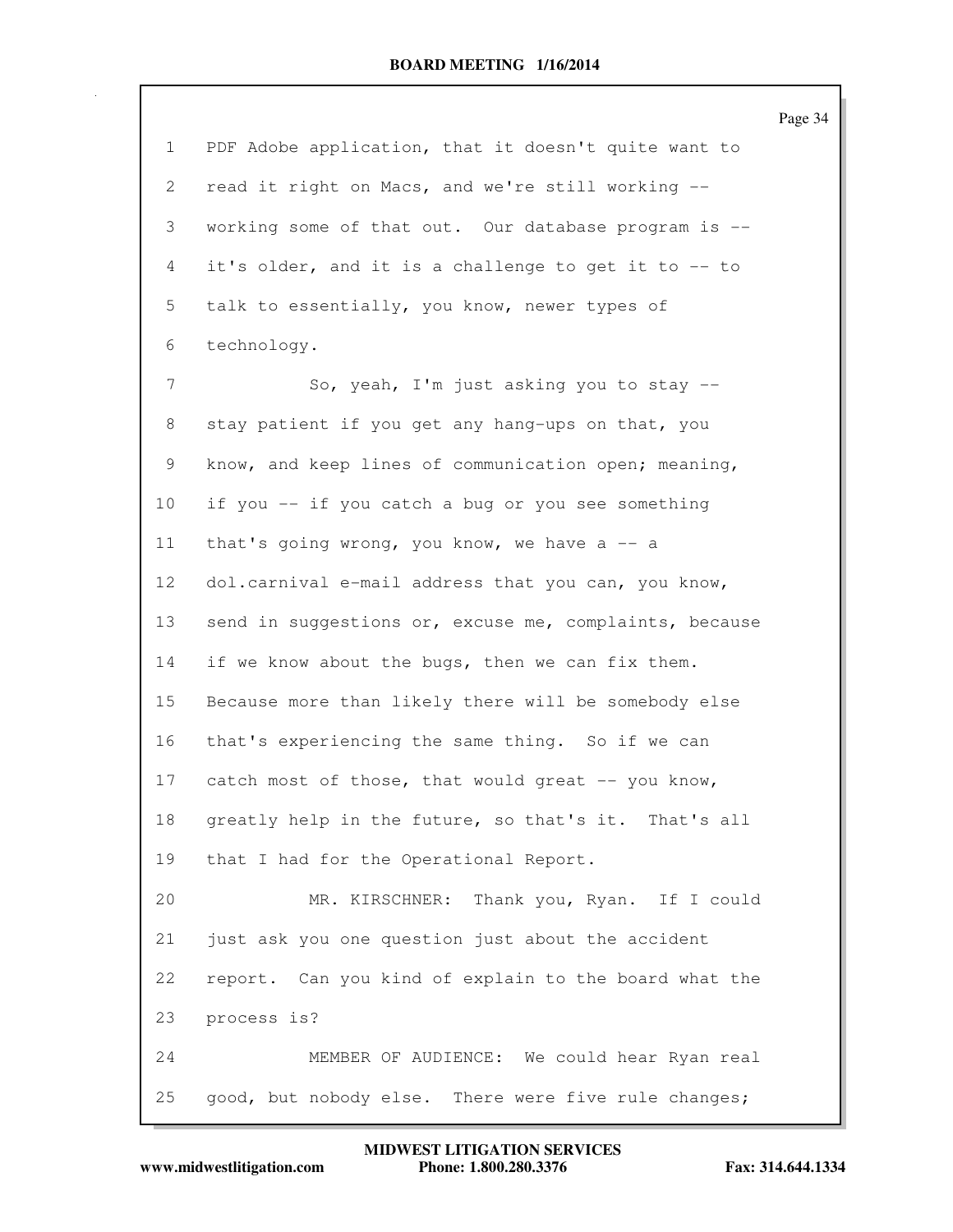1 is that correct? 2 MR. WILLIS: What I said was from the last 3 meeting when we went over the rules -- we'll go over 4 it again. What I said was, at the last meeting, not 5 this meeting, we had given the Board a full set of 6 rules that had been approved. At that time, there 7 were some comments made regarding some technical 8 changes, such as Patty's, regarding an ASTM standard, 9 Tony's regarding an insurance standard, and we went 10 back and made those changes. 11 In addition, between that Board meeting and 12 this Board meeting, some of the industry got ahold of 13 us regarding the issue of the late fees or permits and 14 wanted greater flexibility. And as a result of those 15 comments, we came in today, and we basically adopted 16 the comments that were made. I mean, they may not 17 have read the same, but they say "You should give 18 notice," and I can go through those. I think those 19 may be of most interest. And I'll try to go through 20 them slower again. 21 The older -- the proposed rules at the last 22 meeting were much stricter and were much tighter 23 regarding the late -- we had the discussion on what is 24 a late, an -- to get an expedited site inspection fee 25 or what happens when an operator cancels. And so now

Page 35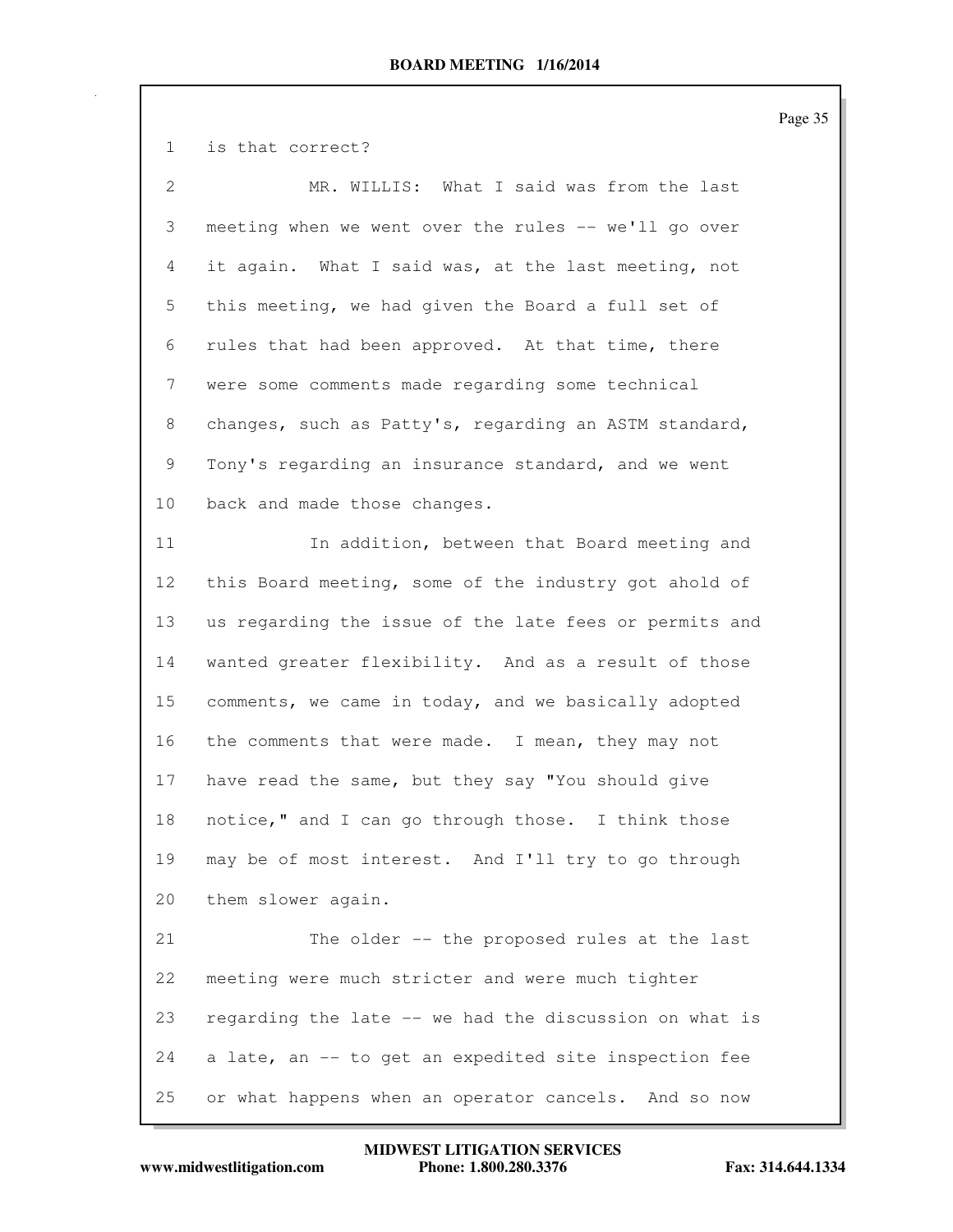Page 36 1 the new proposed rules that where it says basically 2 you have to give 30 days' notice in advance, which was 3 the same as the old rule. 4 Where the operator fails to notify the 5 Department at least 30 calendar days in advance and 6 requests an inspection and permit, the Department asks 7 for proof (phonetic) that the operator could not 8 reasonably comply with the 30-day requirement, and the 9 request has not -- been made immediately after the 10 need for a permit has been determined. So those are 11 the two outs that an operator has. One, that they, 12 you know, didn't know 30 days in advance. You know, a 13 case that they all of a sudden had a ride, or two, 14 they -- and two, they then make the request as soon as 15 possible. Then in those circumstances, the Department 16 could assess an expedited site inspection fee. Okay. 17 And by site inspection fee, you want it done, because 18 there hasn't been given 30 days' notice, it would be 19 \$250 during normal Tuesday through Friday, because 20 that's when the inspectors inspect, or up to \$500 when 21 it's outside of normal business hours. 22 The second change that we had an automatic 23 cancellation fee in there when an operator failed to 24 cancel, and we've modified that to say if an operator 25 fails to notify the Department or the inspectors --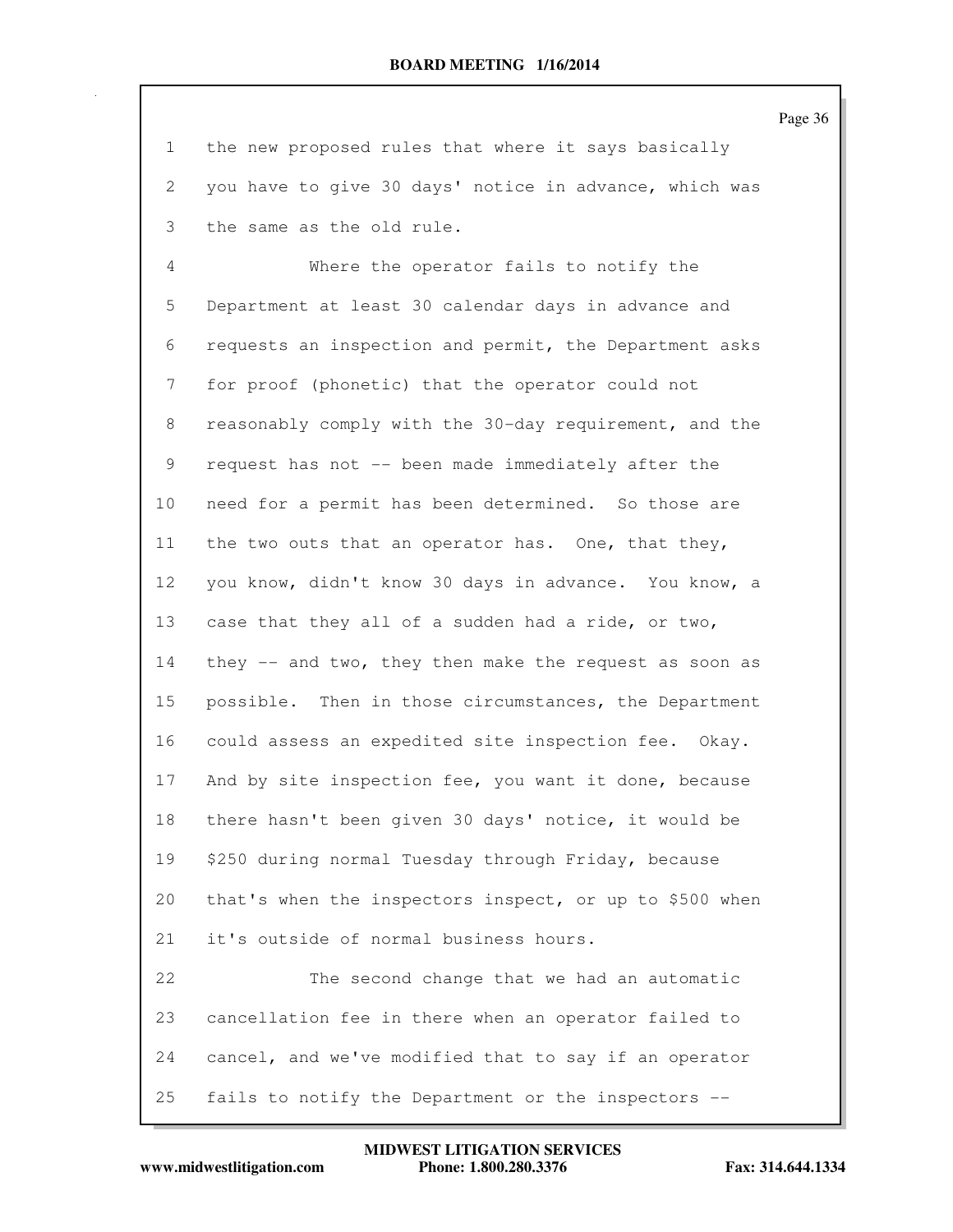Page 37

| $\mathbf 1$    | most of you know who is coming out.                   |
|----------------|-------------------------------------------------------|
| $\overline{2}$ | You know, you can't get ahold of the                  |
| 3              | Department, but most of you know who the inspector is |
| 4              | going to be. And if you fail to notify him prior to   |
| 5              | the close of business the day prior to the scheduled  |
| 6              | inspection, then the Department, depending upon the   |
| 7              | circumstances -- and, again, it gives the operator an |
| 8              | out to say, "There was a flood. I got hit by a        |
| 9              | tornado. There was a fire or something that stopped   |
| 10             | me from giving, you know, notice to an inspector not  |
| 11             | to come out." Then a fee could be charged, not        |
| 12             | necessarily will be charged, but could be charged,    |
| 13             | depending upon the circumstances, as I indicated      |
| 14             | above.                                                |
| 15             | And the reason, as we discussed last time,            |
| 16             | we put these in originally was because during the     |
| 17             | course of the year, our inspectors go out and have    |
| 18             | gotten no notice. They appear. There's no ride.       |
| 19             | There's no operator. There's nothing. And they've     |
| 20             | spent the time and money and taking it away from      |
| 21             | another inspector. As Ryan just indicated, we really  |
| 22             | need the 30 days, because we plan out the inspections |
| 23             | to be able to get out to you.                         |
|                |                                                       |

24 The way -- and the way these were drafted 25 last time were much stricter, and as I said, we had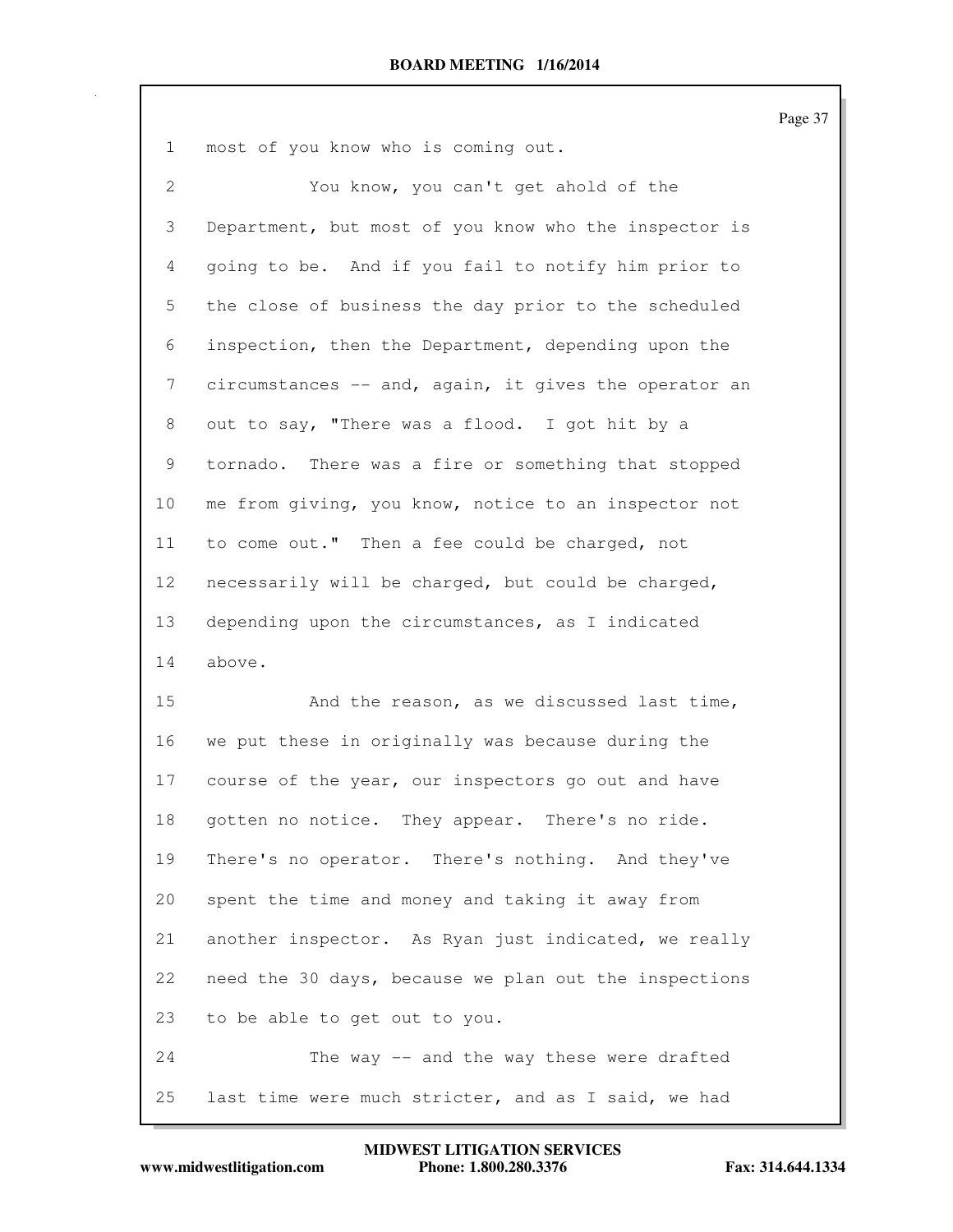Page 38 1 some conversations with the industry, and they wanted 2 the outs, and I think these reflect their concerns, 3 which was to have the outs where they didn't know, 4 they couldn't get notice. And that's what these new 5 changes were. 6 And the other ones, I don't really think 7 affect the industry, other than -- which are technical 8 changes, which were the insurance, which was a million 9 and two million, according to the statute, as well as 10 a B plus rating, which is the minimum that's out there 11 anyway. 12 And there was one further clarification, and 13 again, that affects the industry, that says -- and 14 because we've had accidents involved in this situation 15 that have been shown to be, in our mind -- or at least 16 the evidence indicated that they might have been 17 operator-controlled, and the testimony was we had 18 operators on telephones, not paying attention to 19 rides, and/or accidents that occurred as a result of 20 it. 21 So a new regulation, which there was always 22 a regulation that said you couldn't be distracted, and 23 it was a general regulation that we felt was more 24 important to at least give you a hammer to tell them 25 here's the rule. "An attendant or assistant shall not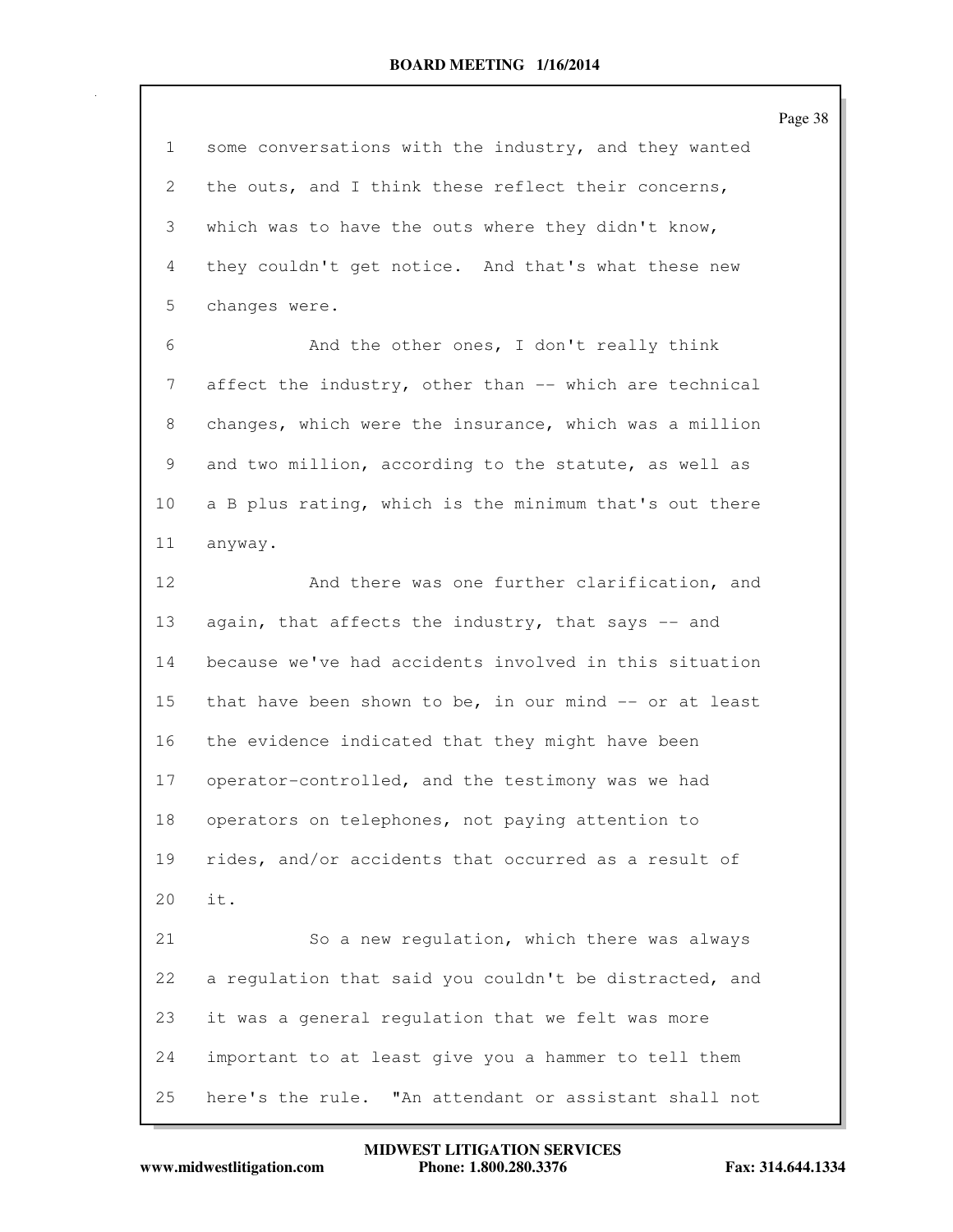| $\mathbf 1$    | use a cell phone or any other hand mobile device,      |
|----------------|--------------------------------------------------------|
| 2              | except when in conjunction with the ride," because,    |
| 3              | again, the operator -- we understood from the          |
| $\overline{4}$ | operators that, well, they use it because, you know,   |
| 5              | they communicate or -- so we said, "Fine, that's an    |
| 6              | exception," as well as when in the performance of the  |
| 7              | other duties, which we modified and extend because the |
| 8              | industry said, well, there may be one person who is    |
| 9              | there who is going to get notification, and then they  |
| 10             | have to notify other people. And said, "Fine, as long  |
| 11             | as it's there," then that's allowable under the        |
| 12             | regulation that says that's how it is. And so that,    |
| 13             | again, was an expansion and a modification to make it  |
| 14             | somewhat more liberal than the rules that were         |
| 15             | approved at the last board meeting. So those, I        |
| 16             | think, are a summary of the rules.                     |
| 17             | Now, there's -- let me just say, there is              |
| 18             | going to be a new set of rules that were issued that   |
| 19             | was discussed with the Board the last time. Most of    |
| 20             | them were just clarifications and really trying to --  |
| 21             | rules had not been changed in a long time. And there   |
| 22             | was a lot of confusion about what were the obligations |
| 23             | of the operator versus the obligations, because it was |
| 24             | used interchangeably, the owner of a ride. And we      |

25 tried to clarify to make sure that people would

**www.midwestlitigation.com Phone: 1.800.280.3376 Fax: 314.644.1334 MIDWEST LITIGATION SERVICES**

Page 39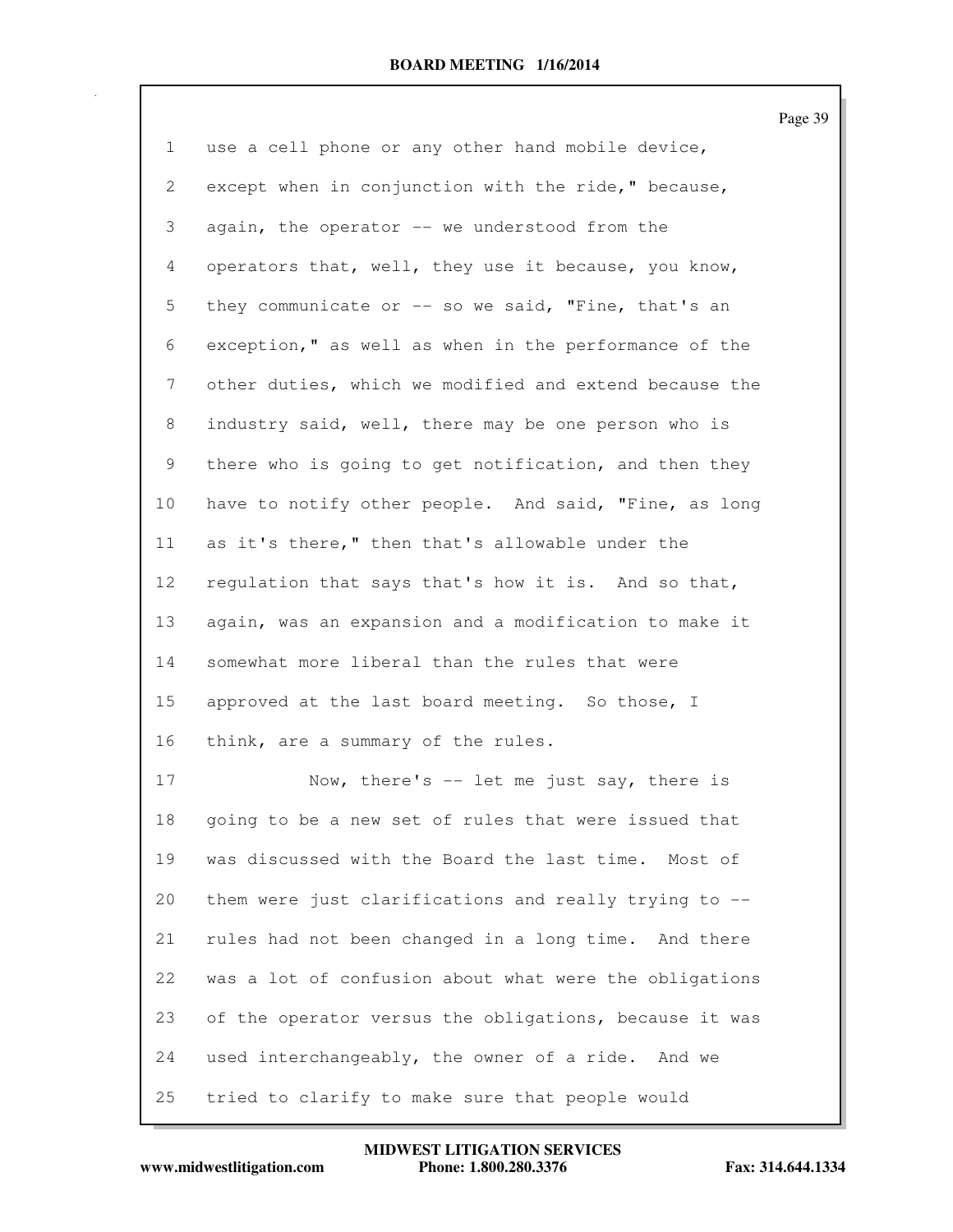|                 |                                                        | Page 40 |
|-----------------|--------------------------------------------------------|---------|
| 1               | understand that it was the person who was really       |         |
| 2               | operating the ride, rather than using the term         |         |
| 3               | "operator," because it had a bad definition. And so    |         |
| $\overline{4}$  | we tried to clean those up.                            |         |
| 5               | Most of the other ones were just really                |         |
| 6               | technical, and the other ones that were added were the |         |
| 7               | ones that give the operator a right to a formal        |         |
| 8               | administrative hearing if they believe that there's    |         |
| 9               | been something the Department has done improperly,     |         |
| 10 <sub>o</sub> | such as holding a permit or shutting down a ride or    |         |
| 11              | assessing a penalty. There's now a formal procedure    |         |
| 12 <sup>°</sup> | that will take effect as we've -- and that's what      |         |
| 13              | we -- also is in there.                                |         |
| 14              | Obviously, once the rules are published,               |         |
| 15              | there's a comment period, and all of them can go       |         |
| 16              | through in great detail. But, you know, for the        |         |
| 17              | people here, they were discussed here at the Board,    |         |
| 18              | and they were passed by the Board at the last meeting, |         |
| 19              | and we just made these adjustments, which are even     |         |
| 20              | more flexible for the operator than the Board had      |         |
| 21              | approved before. In fact, they've been liberalized     |         |
| 22              | and not made stricter.                                 |         |
| 23              | MR. KIRSCHNER: Thank you. Ryan, going back             |         |
| 24              | to your Accident Report, what I want to say, I think   |         |
| 25              | it's a wonderful testament to you, your inspectors and |         |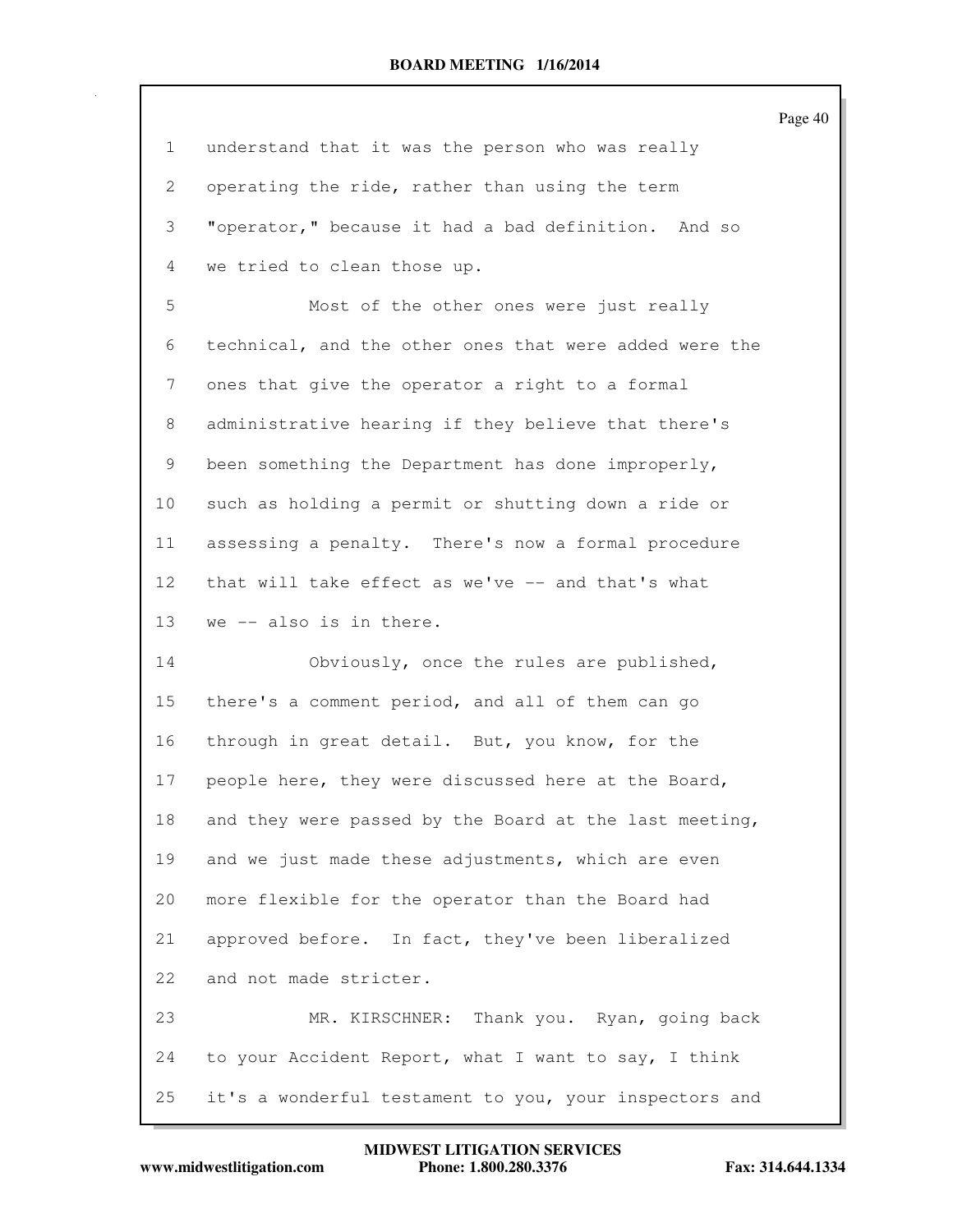|    |                                                        | Page 41 |
|----|--------------------------------------------------------|---------|
| 1  | the operators, that -- on the list there are only two  |         |
| 2  | mechanical-caused incidents, which, in looking at      |         |
| 3  | those two incidents, sort of pop out in the fact that  |         |
| 4  | they both involve the same operator, the same ride and |         |
| 5  | injuries occurring in very similar ways with virtually |         |
| 6  | the same injury.                                       |         |
| 7  | Can you just tell the Board what action was            |         |
| 8  | taken with respect to that particular ride, being the  |         |
| 9  | Tubs of Fun (Watermelon)?                              |         |
| 10 | MR. CULTON: Yeah, the Tons of Fun, there's             |         |
| 11 | two separate accidents that happened on the ride.      |         |
| 12 | Both of them involve -- well, I mean, there were two   |         |
| 13 | different dates, but it was the same ride, and both of |         |
| 14 | them involve a broken leg. And in those instances,     |         |
| 15 | the leg of a patron, you know, was basically twisted   |         |
| 16 | around in a spindle inside $--$ the leg got caught up, |         |
| 17 | hung up and was ultimately broken, twisted on the      |         |
| 18 | ride.                                                  |         |
| 19 | So on the second occurrence of this ride               |         |
| 20 | happened almost a month apart from the previous        |         |
| 21 | accident. The Department took the action to put a      |         |
| 22 | stop order on the ride. And it -- it still has a stop  |         |
| 23 | order on it, it has not been lifted until some, you    |         |
| 24 | know, further engineering on the ride can be done to   |         |
| 25 | resolve the problem.                                   |         |

**www.midwestlitigation.com Phone: 1.800.280.3376 Fax: 314.644.1334 MIDWEST LITIGATION SERVICES**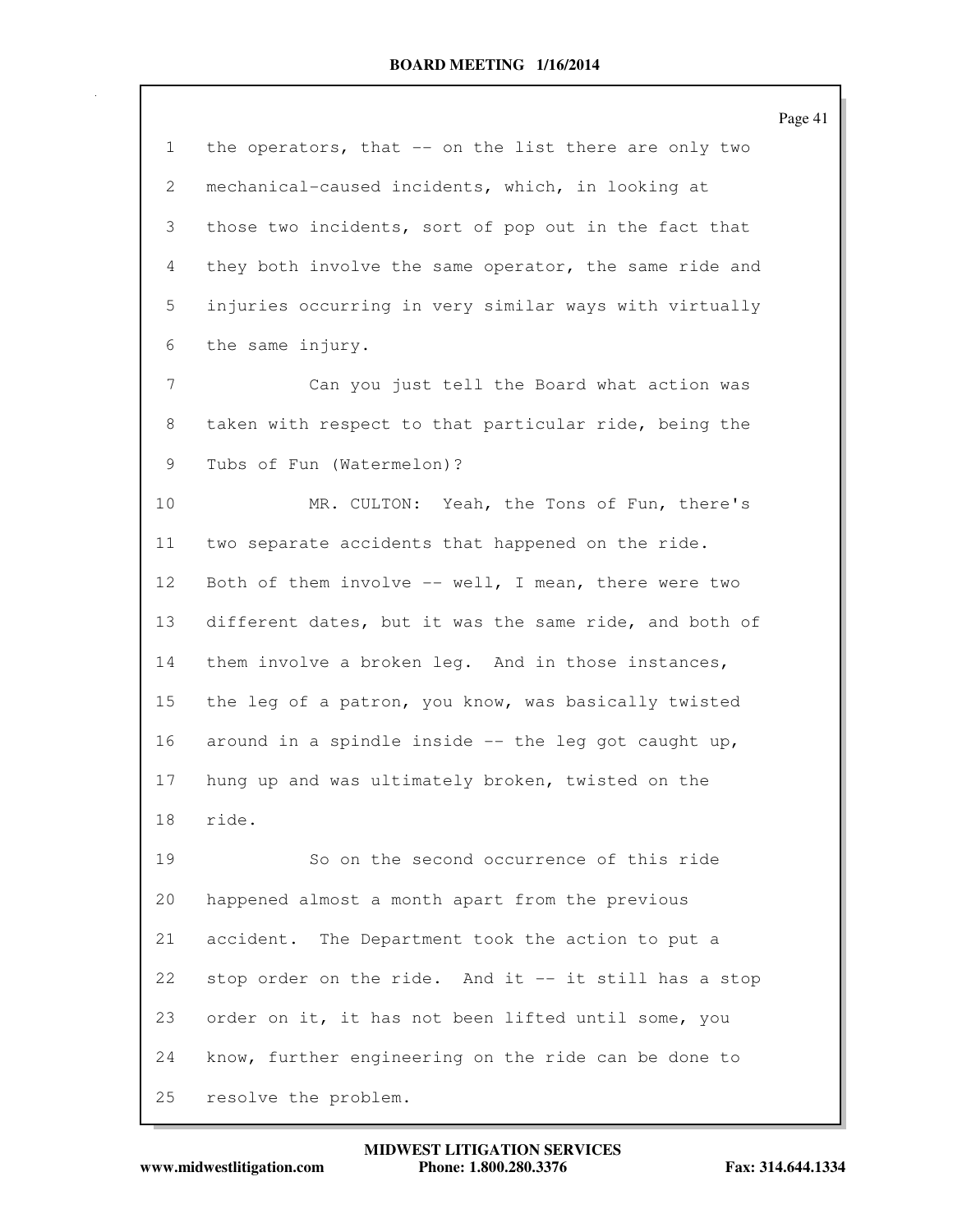Page 42 1 MR. KIRSCHNER: Do you have any 2 understanding as to whether the mechanical issue is 3 one of design or maintenance? 4 MR. CULTON: I don't -- I wouldn't want to 5 speculate on the other -- 6 MR. KIRSCHNER: That's fine. Then don't. 7 Okay. Thank you very much, Ryan. Any other 8 discussion from the Board? 9 MR. URBIK: On this topic? 10 MR. KIRSCHNER: Any topic. 11 MR. URBIK: Ryan, we've been running 12 commercials in Chicago for the Boat Show, and a Walk 13 on Water Ball is supposed to be there you're supposed 14 to try. I think I left you a voice mail on that. Did 15 you find out anything? 16 MR. CULTON: Yeah. The -- that is -- that 17 operator had submitted an application. The Walk on 18 Water Ball is to have the -- it's not the enclosed 19 Walk on Water Ball. They have the dual ball, Walk on 20 Water Ball. So they're -- they're open to the air. 21 These Walk on Water Balls are not totally enclosed, 22 like the ones that we saw last -- in the demonstration 23 that we had last year. They're not like that. 24 The ones that have an open air exchange, we 25 have permitted those, and those are not  $-$ - sorry,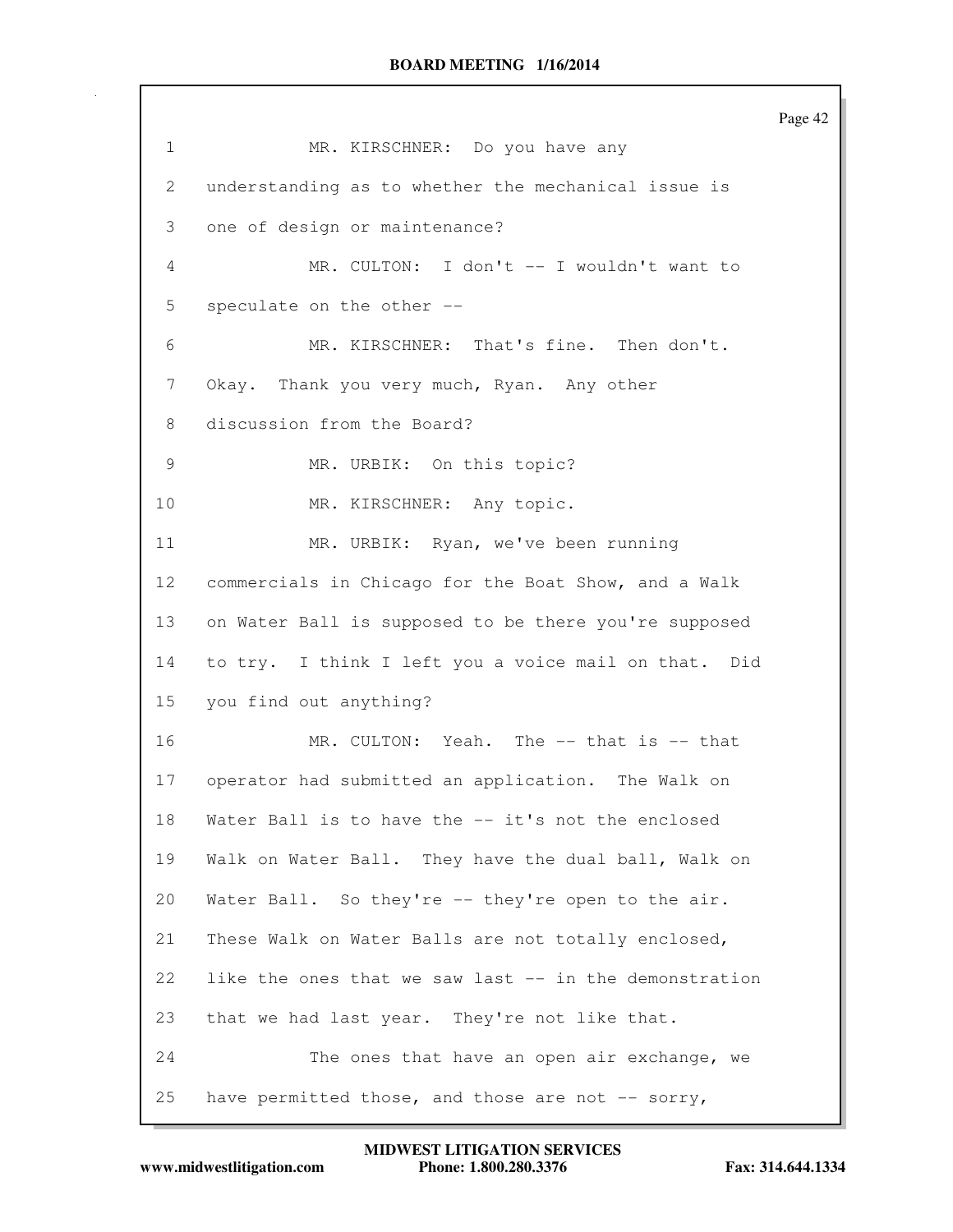|              |                                                       | Page 43 |
|--------------|-------------------------------------------------------|---------|
| $\mathbf{1}$ | those are allowed. They're not the kind that were a   |         |
| 2            | part of the report, and so, yeah, we've been -- in    |         |
| 3            | fact, there's on operator that's ran them in Illinois |         |
| 4            | before. So they have a set of concerns because        |         |
| 5            | they're open to the air. They're not fully enclosed.  |         |
| 6            | MR. URBIK: Okay.                                      |         |
| 7            | MR. KIRSCHNER: Thank you very much.                   |         |
| 8            | MR. CULTON: Tony, I did get your voice                |         |
| 9            | mail, but I'm sorry I didn't call you back.           |         |
| 10           | MR. COSTIGAN: He's been a bit indisposed.             |         |
| 11           | MR. CULTON: Yeah.                                     |         |
| 12           | MR. KIRSCHNER: Thank you very much, Ryan.             |         |
| 13           | Before we move on to the public comment question      |         |
| 14           | section, is there any further discussion, old         |         |
| 15           | business, new business, from the Board?               |         |
| 16           | (No response.)                                        |         |
| 17           | MR. KIRSCHNER: Okay. Hearing none, can I              |         |
| 18           | motion to conclude the regular Board business for     |         |
| 19           | today?                                                |         |
| 20           | MS. SULLIVAN: Well, could we go through the           |         |
| 21           | comments before we close the board meeting in case    |         |
| 22           | something comes up we feel we need to do something    |         |
| 23           | about?                                                |         |
| 24           | MR. KIRSCHNER: We can do that. All right.             |         |
| 25           | We will turn to the public comment/question section.  |         |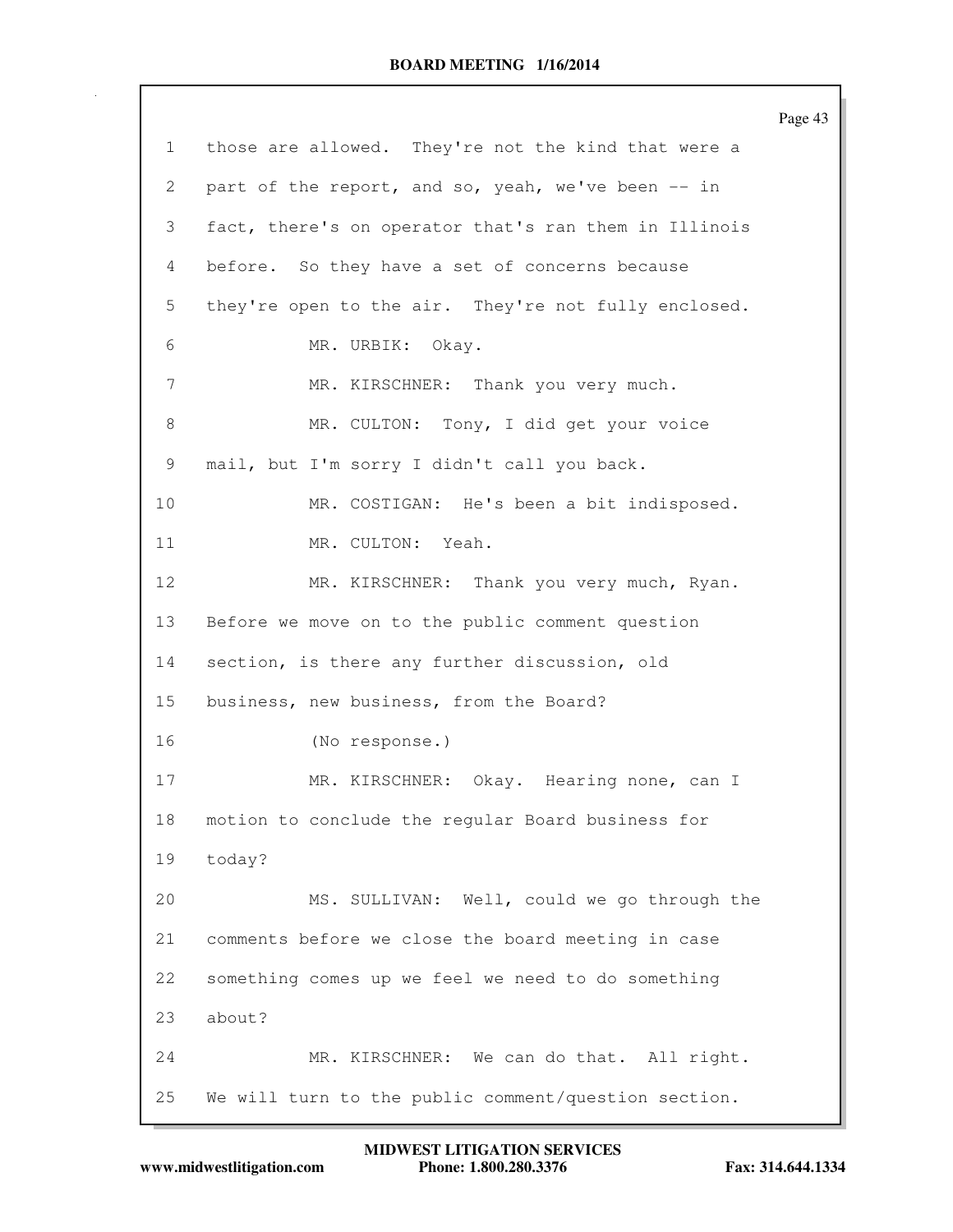|                       |                                                        | Page 44 |
|-----------------------|--------------------------------------------------------|---------|
| $\mathbf{1}$          | Again, like every meeting, we have a court reporter,   |         |
| $\mathbf{2}^{\prime}$ | Brenda, who takes down the comments. Obviously, it's   |         |
| 3                     | helpful and necessary that only one person speak at a  |         |
| $\overline{4}$        | time. And we'll bring a mic over and test it for       |         |
| 5                     | Brenda's benefit so she can make a record. Just        |         |
| 6                     | identify yourself. Does anyone wish to make a          |         |
| 7                     | comment, comment or question?                          |         |
| 8                     | MR. KNIGHT: I'm Doug Knight with Knight's              |         |
| 9                     | Action Park in Springfield. And we were talking about  |         |
| 10                    | paintball. Where is this going to end? Whatever        |         |
| 11                    | happened to assumption of risk? You know, I don't own  |         |
| 12                    | a paintball gun. I don't play paintball, except for    |         |
| 13                    | at my brother-in-law and sister's house one time, and  |         |
| 14                    | those things hurt. So I don't want to play it again.   |         |
| 15                    | But most of the people that show up to play            |         |
| 16                    | paintball, they bring their own gear. And then -- and  |         |
| 17                    | then you start talking about inspecting their gear and |         |
| 18                    | stuff, I mean, they bring their own guns. They bring   |         |
| 19                    | their own helmets and all that stuff and padding and   |         |
| 20                    | everything that they're going to play with. You know,  |         |
| 21                    | and I'm sure they have a few rentals for some stuff    |         |
| 22                    | like that.                                             |         |
| 23                    | But I know you guys inspect ski slopes and             |         |
| 24                    | stuff like that, but you don't check the binding on    |         |
| 25                    | their rental skates, and that's mechanical. So that's  |         |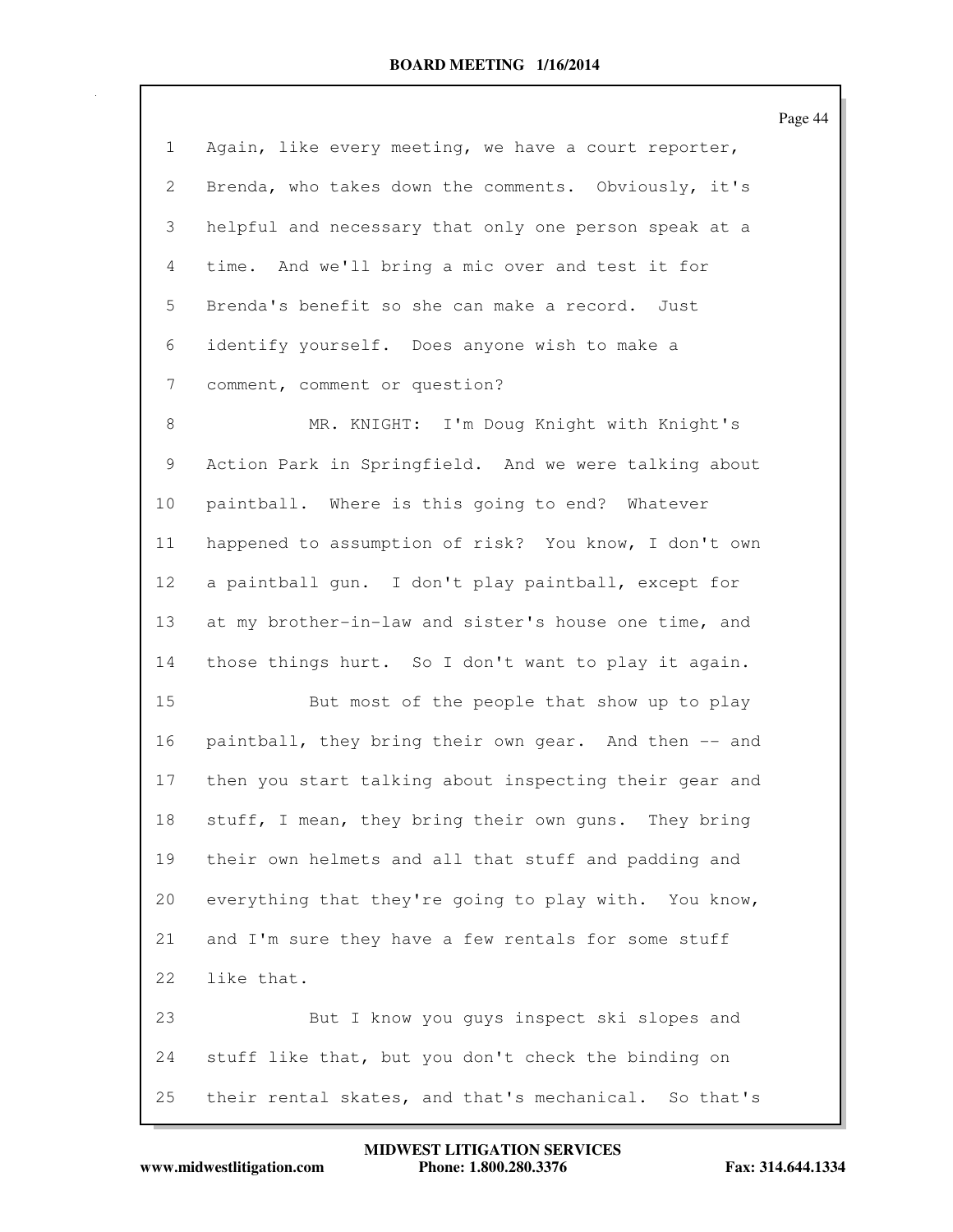|                |                                                        | Page 45 |
|----------------|--------------------------------------------------------|---------|
| $\mathbf{1}$   | really -- I just want to want bring that up, and I     |         |
| 2              | know that every year this subject comes up about a     |         |
| 3              | possible rider responsibility law. The Consumer        |         |
| $\overline{4}$ | Product Safety issues reports that 80 percent of the   |         |
| 5              | injuries are caused by the rider. And, you know, we    |         |
| 6              | don't have the luxury of picking our quests in our     |         |
| $\overline{7}$ | parks. We have to take those that come. In other       |         |
| 8              | businesses, you can say, "I don't want your business"  |         |
| 9              | or "I do want your business." There's some of those    |         |
| 10             | quests that think -- they put fun before safety. So    |         |
| 11             | if they have to break a rule to have fun, that's what  |         |
| 12             | they do, and it's our responsibility to try and pick   |         |
| 13             | those people out and deny them access to that ride,    |         |
| 14             | and if they haven't already had it, maybe the next     |         |
| 15             | time they want to come, the rider is barred from the   |         |
| 16             | facility.                                              |         |
| 17             | I know in other states, at least they are              |         |
| 18             | doing this, rider responsibility legislation, and I    |         |
| 19             | think it's important that you involve the              |         |
| 20             | participants, that they know how to ride safely, that  |         |
| 21             | if something does happen, they can actually report an  |         |
| 22             | accident, which would help this organization, and they |         |
| 23             | can make the park and rides safer. I think South       |         |
| 24             | Carolina went as far as printing up bookmarks for the  |         |

25 kids promoting rider safety and telling them what they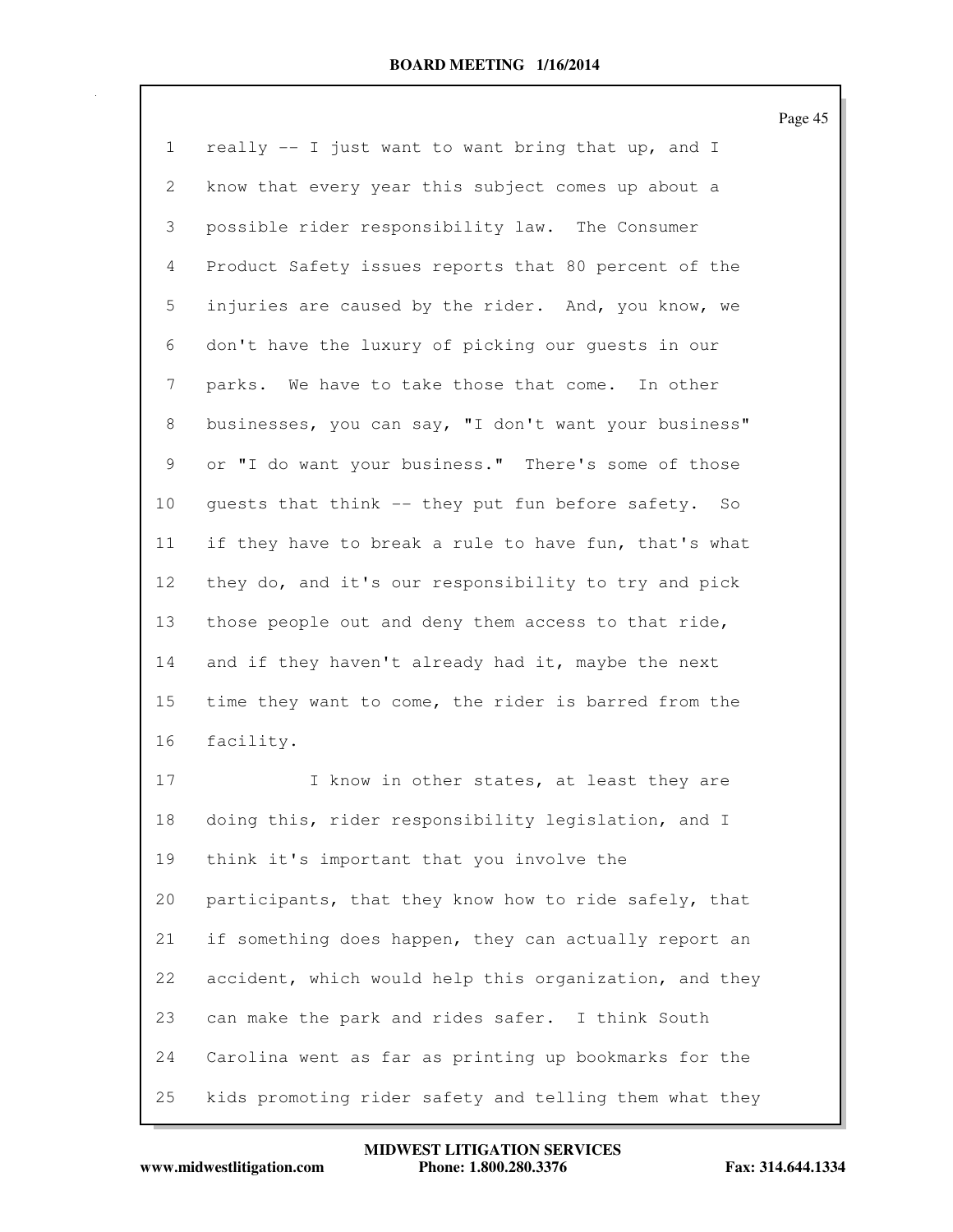Page 46

1 needed to do to be safe, and I thought that was pretty 2 good. You have done a lot, but we need to turn the 3 corner. That's about it.

4 MR. COSTIGAN: I appreciate your comment, 5 and we have added to our website. If you check on our 6 website, we have guidelines for parents and what kind 7 of things that parents should consider before they put 8 a child on a ride. Ask yourself these questions. 9 There's also, on the website, also tips for children 10 as well, so I think your comments are well-taken, and 11 I think that with the legislation that was passed, 12 getting more resources, we're looking for these kinds 13 of ideas, and we can use some of the added resources 14 to put together more posters, more information, 15 more -- we're going to be continually trying to speak 16 or put these kind of publication and pamphlets and 17 more materials. This will give us the ability to do 18 some of that, and also, you know, different languages 19 that you know up north and maybe elsewhere. There are 20 a lot of people who participate in rides who English 21 is not their first language, so the more that we can 22 communicate to the public who are attending your parks 23 and talk about the issue of safety, the more we want 24 to do that. Use what -- you know, what Ryan talked 25 about earlier. We have always been a Department with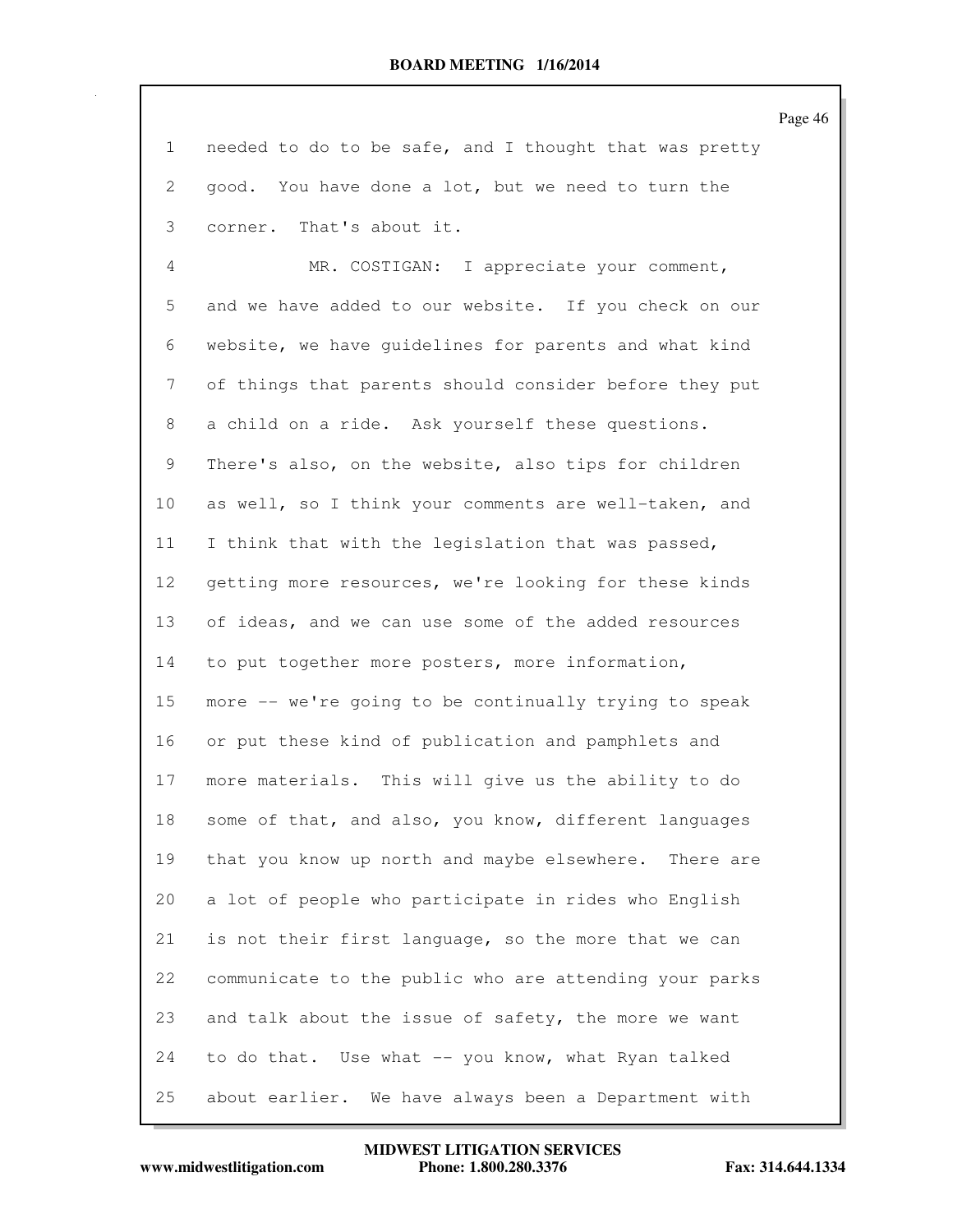|    |                                                        | Page 47 |
|----|--------------------------------------------------------|---------|
| 1  | limited resources, and the changes in the law will     |         |
| 2  | allow us, hopefully, more access to have more          |         |
| 3  | inspectors. But, also, those resources can go to the   |         |
| 4  | kind of things that you're talking about, which is the |         |
| 5  | educational materials of the public who are            |         |
| 6  | participating in your venues.                          |         |
| 7  | So I appreciate your suggestion, and that's            |         |
| 8  | something that we will consider and try to develop as  |         |
| 9  | we go forward and as we obtain the resource necessary  |         |
| 10 | to make that happen.                                   |         |
| 11 | MR. KNIGHT: Can I make one more comment?               |         |
| 12 | MR. KIRSCHNER: Sure.                                   |         |
| 13 | MR. KNIGHT: Doug Knight, again. I                      |         |
| 14 | appreciate everything you said, and it's on the        |         |
| 15 | website, but how many of my guests are going to go to  |         |
| 16 | your website to see what their responsibilities are?   |         |
| 17 | The place to find that out is when you go to an        |         |
| 18 | attraction or a park. With your help, we can have      |         |
| 19 | those comments and the proper signage, so that they    |         |
| 20 | know what their responsibilities are. And I mean -- I  |         |
| 21 | don't know. You know, almost all the signs that are    |         |
| 22 | along the road are in the Rules of the Road book, but  |         |
| 23 | the signs are not (inaudible). It's much different.    |         |
| 24 | MR. COSTIGAN: Let me comment, because I                |         |
| 25 | appreciate that again, but we put it on the website,   |         |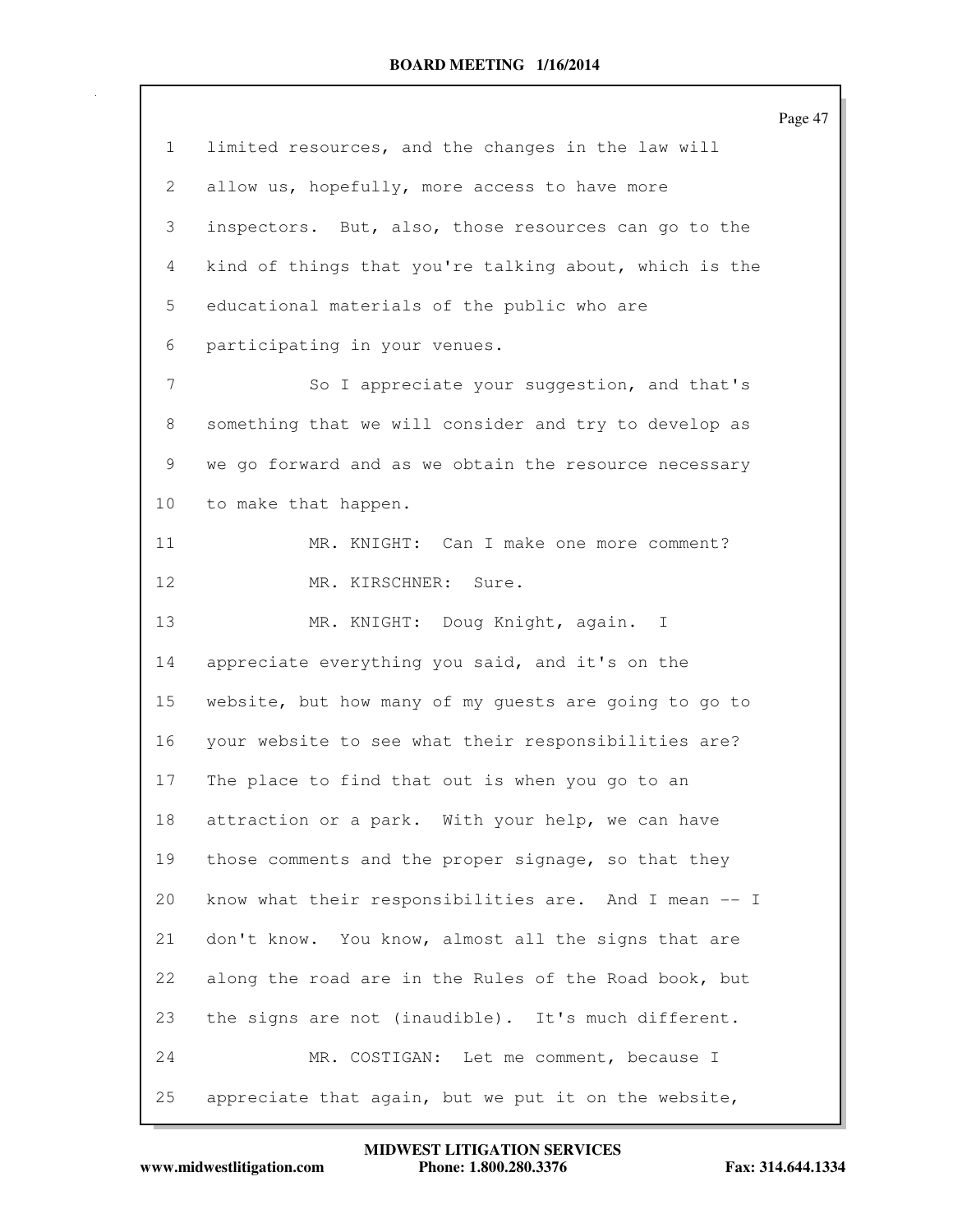Page 48

1 not just so that people will go on there and read it. 2 It's actually for the operators. You know, before, 3 with the limited resources that we have, most of our 4 budget goes towards running the Department. That's 5 why we have the discussion about the issues of 6 getting, you know, the inspections handled in a way 7 that we can plan it out, because we have very limited 8 resources.

9 The new law will give us a little bit more 10 flexibility. We put it on the website not just so 11 that patrons will go along and read this, but as an 12 encouragement to operators to be able to pull that off 13 our site, copy it and use it for our own purposes. 14 But going forward with more resources, it should be 15 something that maybe the next time we meet next year, 16 we can have those materials, and those are the kinds 17 of things that you can take home to your site and even 18 actually put them up at your site and assist you with 19 the kind of things that you're talking about. Right 20 now we don't have the ability to do that. We hope 21 that we can get there with these additional resources 22 that come with the Department. It's always a struggle 23 when our Department goes through a -- every year we go 24 through difficult budget discussions that get handled 25 before the legislature, and this year is no different.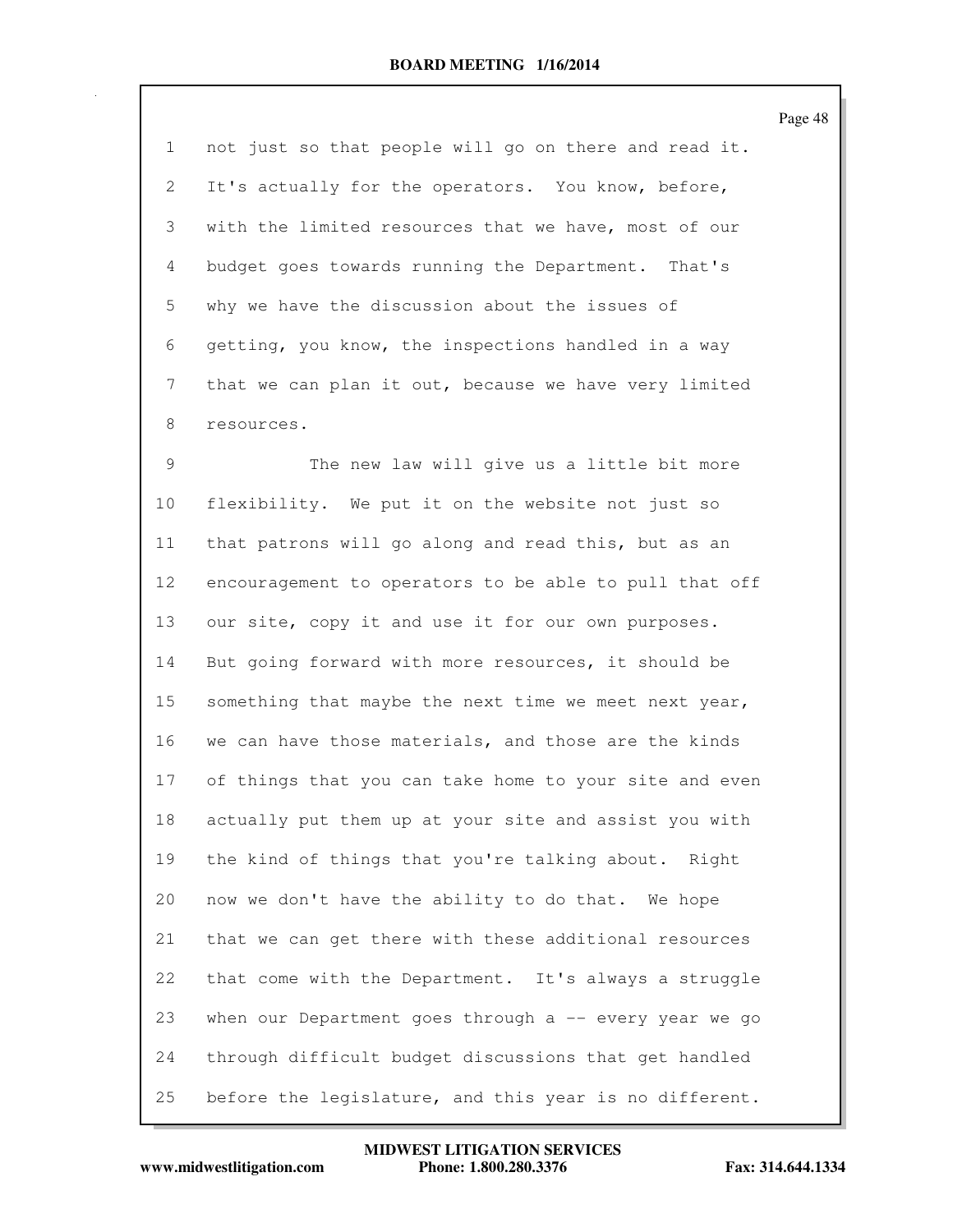Page 49 1 I don't want to presuppose what the legislature might 2 do with our budget given the current economic climate, 3 but it is something that Ryan and I have talked about. 4 I appreciate your suggestion, and we'll try to make 5 plans to be able to get more materials that will 6 assist you in getting the word out to families and 7 participants in your venue. Thank you. 8 MS. RHODES: Can I add a comment? Linda 9 Rhodes is my name. I appreciate the comments, also, 10 and just in the spirit of trying to figure out how to 11 get the word out to the public, there's a model within 12 the electric utility industry that's not perfect, 13 obviously, because it refers painters, other folks who 14 still come in contact with electric, but the model I 15 speak of was one of public safety outreach that not 16 only the regulators try to put out, but the industry 17 itself tries to put out. So what I'd like to do is 18 for us to at least think about or plant a seed for how 19 that might look in this industry. So I realize it's 20 not foolproof, but you would be surprised how many 21 people, how many families you actually reach when 22 people from both sides, if you will, from the industry 23 and from the regulation side, tries to reach out to 24 schools and to other environments to reach the kids. 25 The kids come home and teach the parents. It's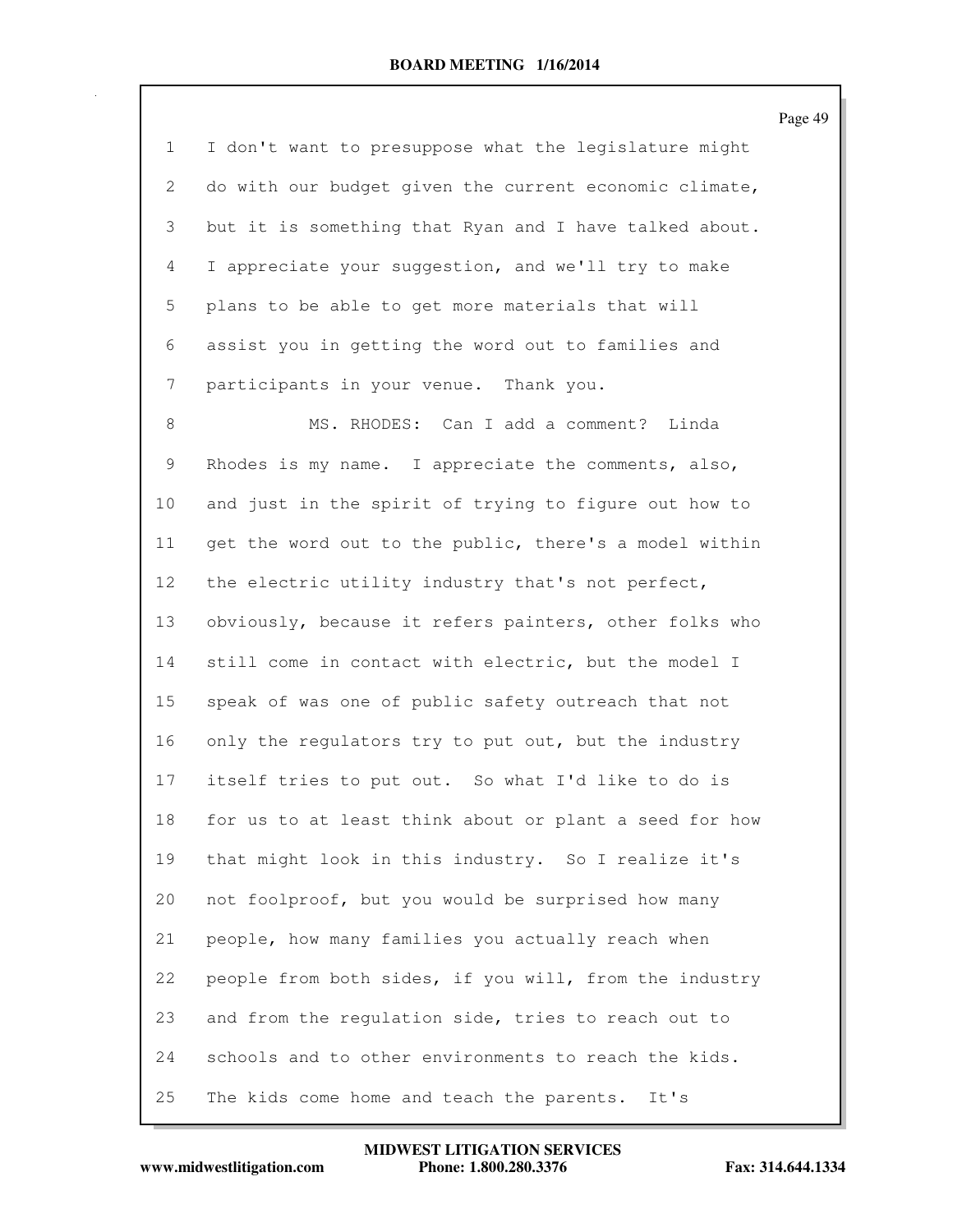Page 50

| $\mathbf{1}$   | something that takes time, but it's at least a model   |
|----------------|--------------------------------------------------------|
| 2              | that I think should be considered, because I know it's |
| 3              | had some success in the utility industry.              |
| $\overline{4}$ | MS. SULLIVAN: Just to add a little bit to              |
| 5              | that, some of you may know I developed a whole program |
| 6              | for ride safety education for children. That is still  |
| 7              | available on the OABA website. I have some copies of   |
| 8              | it. If you give me a call or give me your card and     |
| 9              | write on it, "I need a children's Ride Safety          |
| 10             | Education Program, " I will be sure and get that to    |
| 11             | you. You can take it into grade schools, and it works  |
| 12             | quite well in most grade schools. You can do all       |
| 13             | K through 6 in about three hours. Typically, you can   |
| 14             | get the principal to set it up with K, 1, 2 and 3, 4   |
| 15             | and then 5 and 6, if those are the grades in your      |
| 16             | grade school. And you can give this presentation.      |
| 17             | It's all there, kind of word by word what to say and   |
| 18             | minute by minute what to be doing. And then OABA has   |
| 19             | a group video called "Safe Fun at the Carnival" that   |
| 20             | you put right in the middle of it to get the kids to   |
| 21             | have something to focus on and identify with as far as |
| 22             | rides and safety issues, and then you just finish the  |
| 23             | thing up with the kids. It's really fun.               |
| 24             | Pick one grade school, say, in one area that           |
| 25             | you do, and you do that, and then you do that, and     |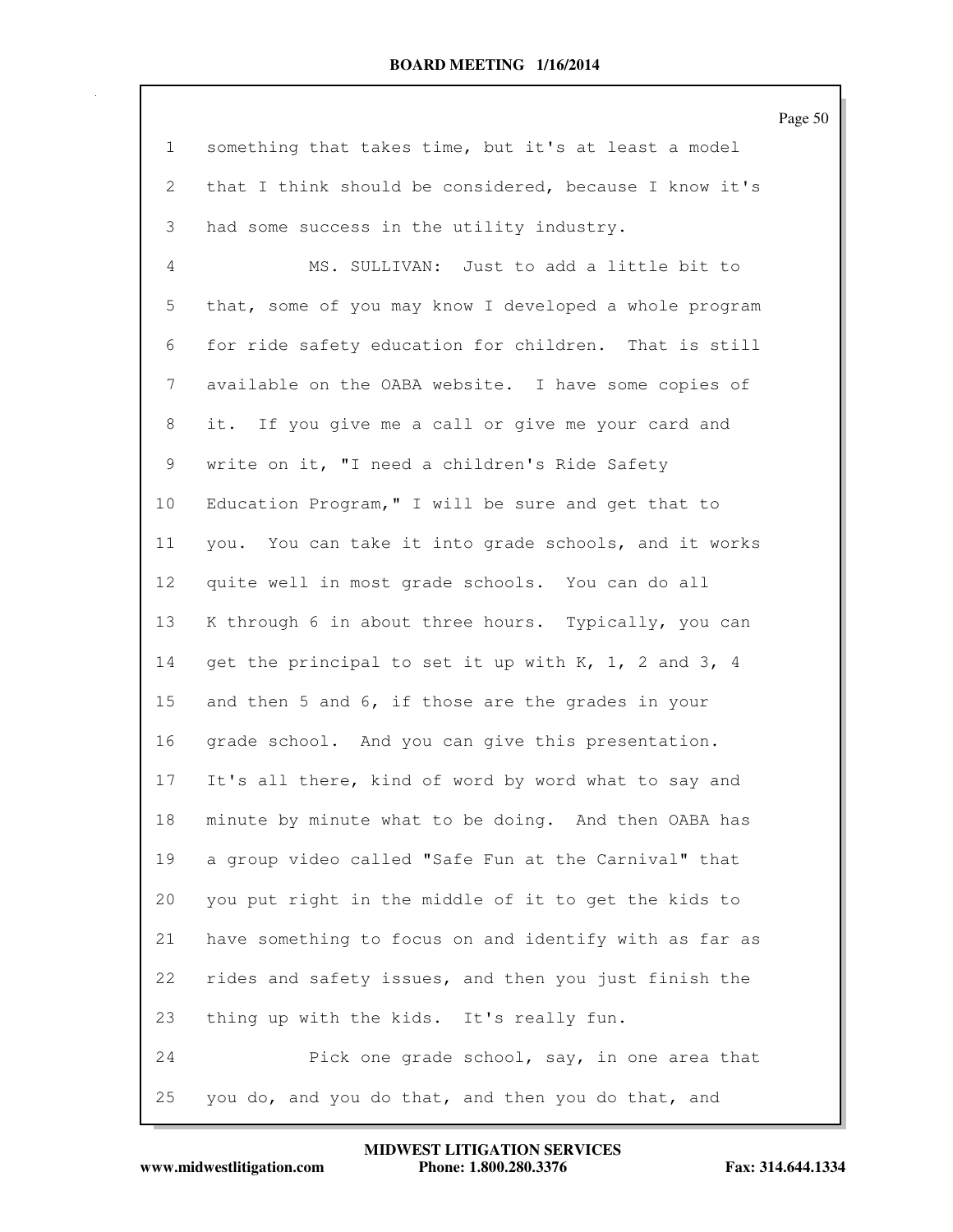|                           |                                                         | Page 51 |
|---------------------------|---------------------------------------------------------|---------|
| $\mathbf{1}$              | then you do another one the next year, and you can use  |         |
| $\mathbf{2}^{\mathsf{I}}$ | this as a really nice promotional item in the schools.  |         |
| 3                         | You can put your promotion on the back of the coloring  |         |
| 4                         | sheets that the kids get so that they know, say, the    |         |
| 5                         | times you're open or when you open in the spring or     |         |
| 6                         | for a carnival, when you're going to be there and put   |         |
| 7                         | a little promotion on it that you're going to put up    |         |
| 8                         | for your patrons anyway and get those people to come    |         |
| 9                         | to your show or to your park.                           |         |
| 10                        | It's a win-win for everybody, and you've got            |         |
| 11                        | the opportunity to get a whole lot of people in a very  |         |
| 12                        | short time to be able to talk to and hopefully bring    |         |
| 13                        | the educated ones to your venue.                        |         |
| 14                        | MR. KIRSCHNER: Any other comments or                    |         |
| 15                        | questions?                                              |         |
| 16                        | MS. JOHNSON: I am Bob Johnson, President of             |         |
| 17                        | the OABA. I used to live in Illinois. I live in         |         |
| 18                        | I know why, going outside, but it's nice to<br>Florida. |         |
| 19                        | Thank you for allowing us to make public<br>be here.    |         |
| 20                        | comments.                                               |         |
| 21                        | Patty is absolutely correct. We have -- she             |         |
| 22                        | served on our board for well over ten years. She's a    |         |
| 23                        | great board member and developed these programs.<br>We  |         |
| 24                        | work very hard. In many states, we have an attorney     |         |
| 25                        | that works with us, Wayne Peters. Some of you know      |         |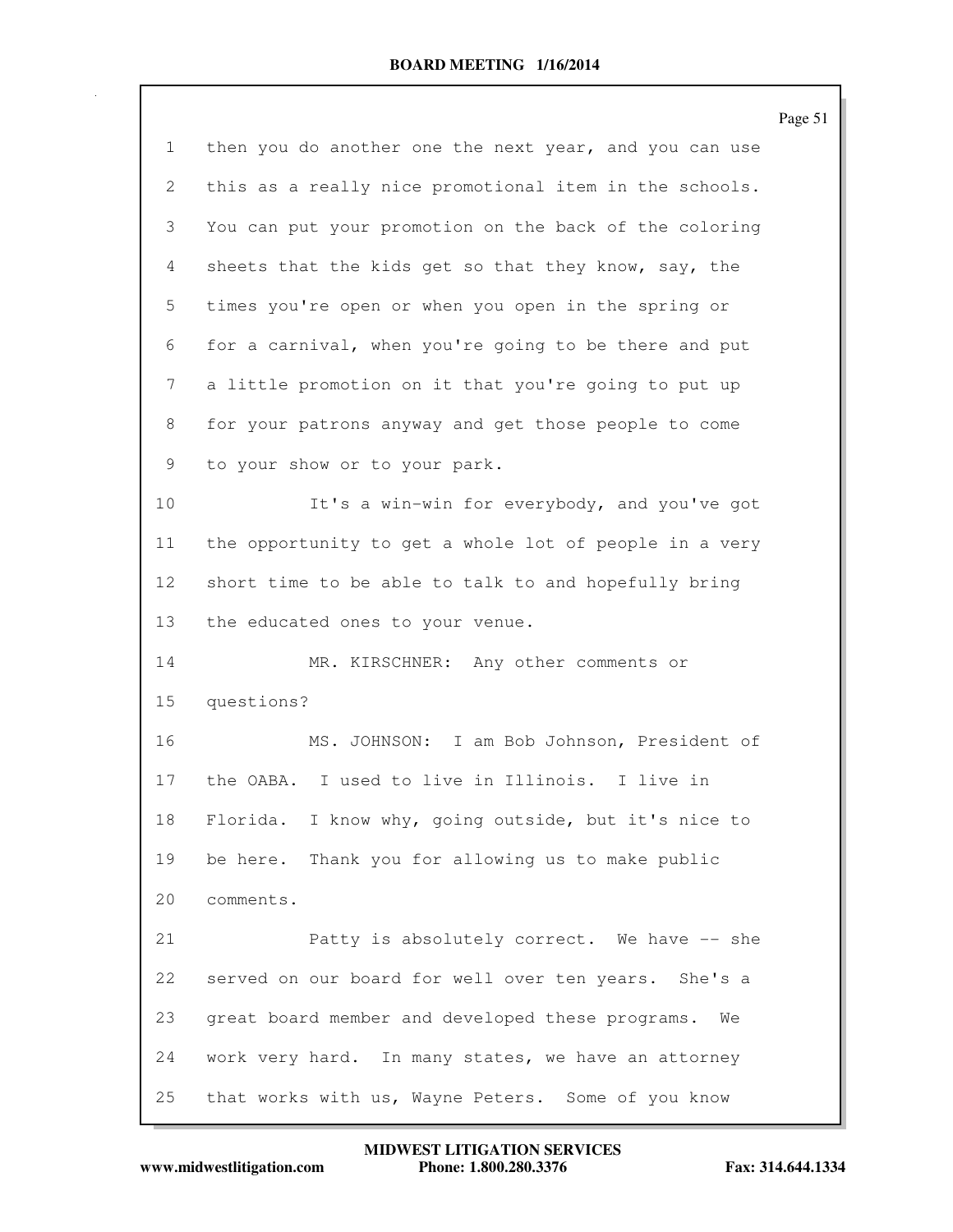|                       |                                                        | Page 52 |
|-----------------------|--------------------------------------------------------|---------|
| 1                     | who Wayne is. He has dedicated himself to our          |         |
| $\mathbf{2}^{\prime}$ | industry and serving, you know, in the best interest   |         |
| 3                     | of public safety, and especially with rider            |         |
| $\overline{4}$        | responsibility. This whole concept, as many of you     |         |
| 5                     | know, started in the ski industry years ago because    |         |
| 6                     | they have their strict responsibility laws, their      |         |
| 7                     | lobbying efforts and their attorneys, obviously,       |         |
| 8                     | because people can go crazy on ski slopes. So that's   |         |
| 9                     | where the whole concept of rider responsibility        |         |
| 10 <sub>o</sub>       | started.                                               |         |
| 11                    | We go into states, like Maine and New York             |         |
| 12                    | and California, with heavy ski attractions, and, you   |         |
| 13                    | know, there's a lot of rider safety and rider          |         |
| 14                    | responsibility. Where we get hung up on this, as you   |         |
| 15                    | all know, and the attorneys in the room might know     |         |
| 16                    | this, is on the liability side, and, you know, because |         |
| 17                    | if you share in liability or it's not a -- I don't     |         |
| 18                    | know about the State of Illinois, but some states just |         |
| 19                    | won't recognize that, and they have very strong        |         |
| 20                    | lobbying efforts with the plaintiffs' attorneys.       |         |
| 21                    | So it's sometimes very difficult to get that           |         |
| 22                    | through the legislature, very difficult to get it      |         |
| 23                    | through, you know, their -- it's a very complicated    |         |
| 24                    | issue, but I think, as Doug said, and we know -- I     |         |
| 25                    | chair the Florida Fair (phonetic) Rides Advisory Board |         |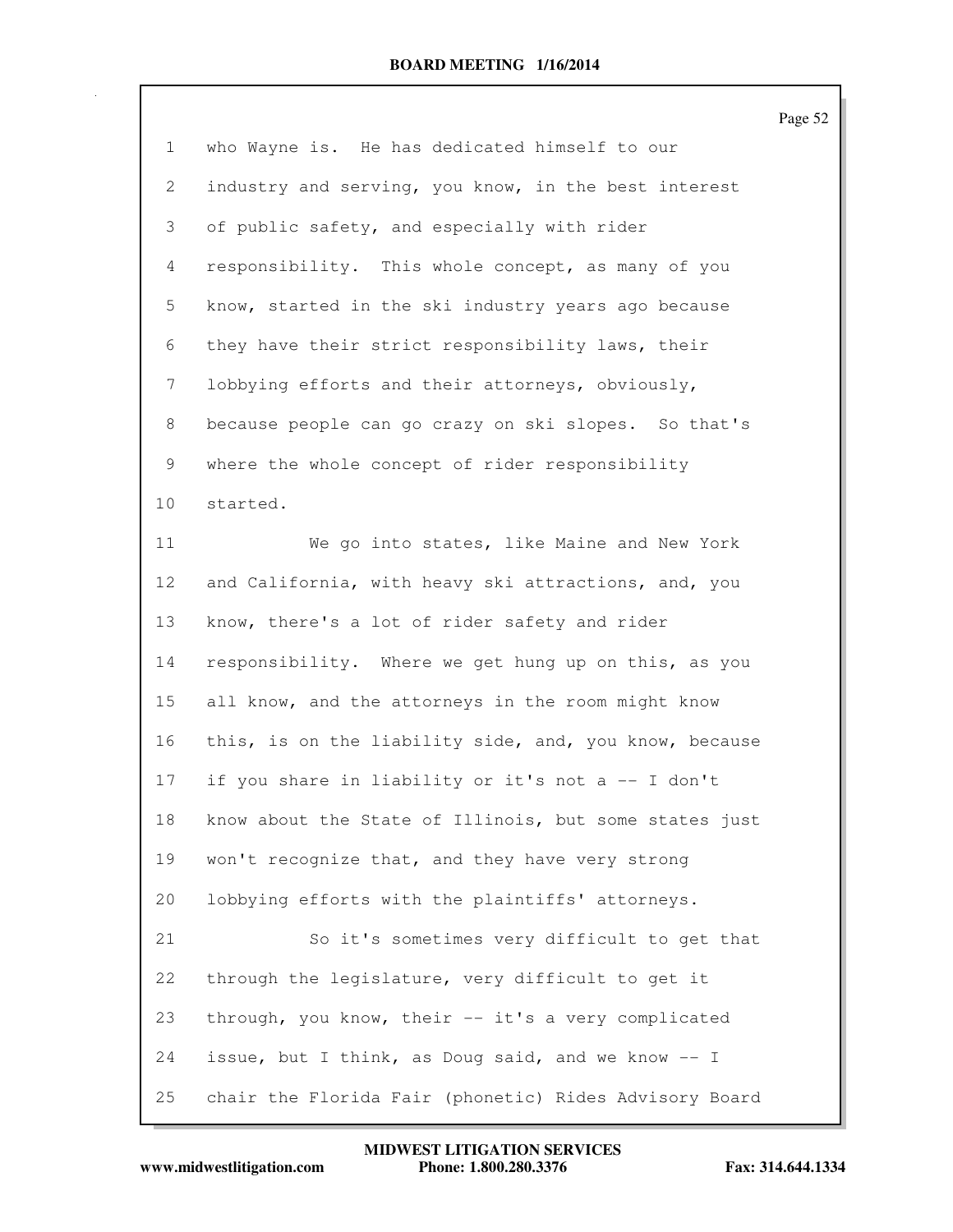|                 |                                                        | Page 53 |
|-----------------|--------------------------------------------------------|---------|
| $\mathbf{1}$    | and was appointed by the Commissioner of Agriculture,  |         |
| 2               | and they oversee the inspection program there.         |         |
| 3               | We had a huge issue in the go-kart industry            |         |
| 4               | in Florida, and we came up with plans with the go-kart |         |
| 5               | industry to develop a brochure, a simple brochure in   |         |
| 6               | both English and Spanish, to hand out for these        |         |
| 7               | go-kart facilities. It didn't cost much at all. It     |         |
| 8               | wasn't an expensive proposition, and we might even     |         |
| 9               | have some industry people, you know, subsidize the     |         |
| 10              | cost of the co-kart industry people, because they were |         |
| 11              | concerned as well. So it's great, something you may    |         |
| 12 <sub>2</sub> | want to consider.                                      |         |
| 13              | I mean, you do regulate go-karts, I believe,           |         |
| 14              | in this state, so look at the areas where you're       |         |
| 15              | seeing the most claims and where incidents are         |         |
| 16              | happening, and that's where you need to educate        |         |
| 17              | parents and the children as well, but parents are the  |         |
| 18              | biggest thing. Like Patty said, we take this video     |         |
| 19              | into schools whenever we can. Our board members do     |         |
| 20              | it. It's free. It's on our website. You don't have     |         |
| 21              | to be a member of the OAB to get this material, and    |         |
| 22              | it's a wonderful tool, a wonderful teaching aid.       |         |
| 23              | Teachers are always looking for information like this, |         |
| 24              | especially for the end of the school year when the     |         |
| 25              | kids are going to be on breaks, and the parks and      |         |

**MIDWEST LITIGATION SERVICES**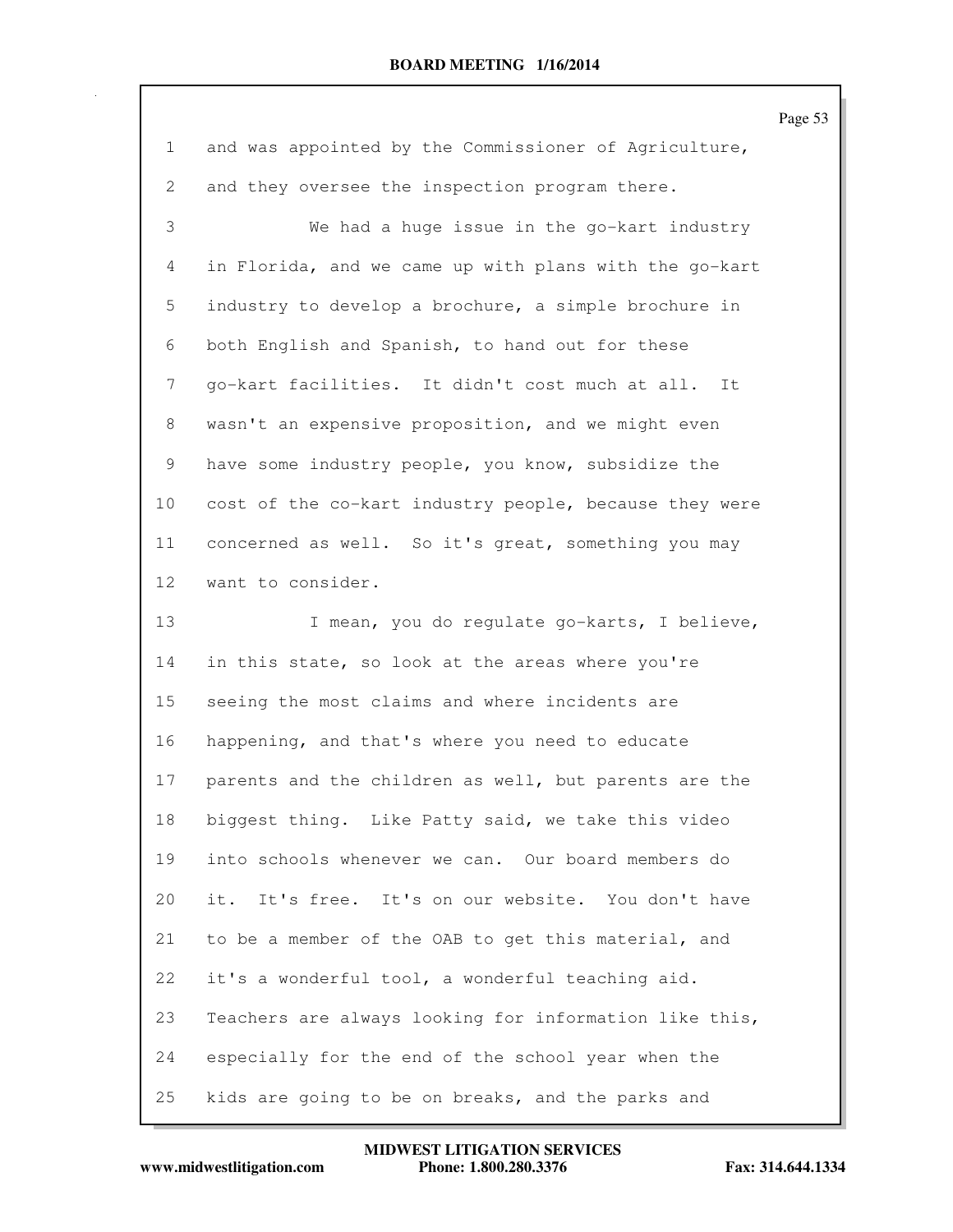Page 54 1 fairs and carnivals and theme parks and family 2 entertainment, et cetera, et cetera. So it's a great 3 program. 4 The other thing I just want to comment on 5 real quick, again, I thank everyone on the Board and 6 the State and the officials for listening to some of 7 the industry comments. I thank Margaret Vaughn, who's 8 one of the lobbyists who works with us and keeps us 9 informed of what's going on, so we, in turn, can 10 inform you and all our members of what's happening. 11 It's a good process, and as long as there's open 12 dialogue and communication, it's going to work. 13 And we have a very large board in the State 14 of Florida. I also serve on the Massachusetts 15 Advisory Board. The Florida board is huge. We 16 inspect well over 10,000 rides in the State of 17 Florida. It's a big entertainment state, like 18 California. We have a good relationship, and it's not 19 adversarial. We don't always agree on things, but we 20 work things through and try to get the best in the 21 interest of public safety. Thank you very much. 22 MR. COSTIGAN: Thank you for those comments. 23 MR. KIRSCHNER: Thank you. Speaking as a 24 plaintiff's personal injury lawyer, I am never more 25 proud than to represent an injured child or a parent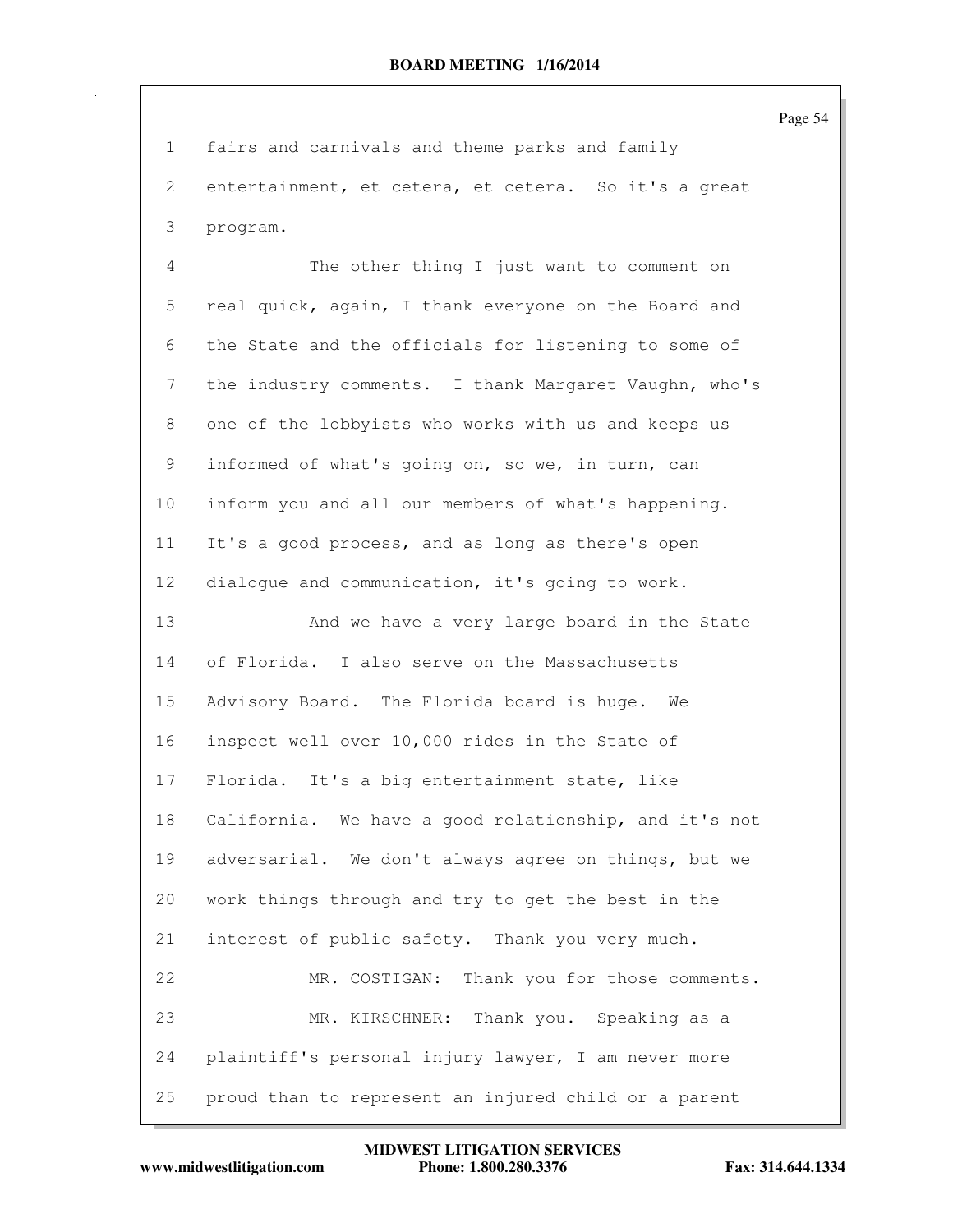Page 55 1 who has lost a child due to no fault of their own and 2 the negligence of others, whether you're talking about 3 the negligence of a manufacturer or an operator or 4 another patron, for that matter. Safety is paramount 5 in everyone's mind, no more so than those who 6 represent the victims. Education is absolutely the 7 key, and everyone agrees to that. There can always be 8 more education. There can always be better education. 9 Shifting the burden and shifting the blame 10 and shifting the laws onto victims and pushing laws 11 that seek to protect industries, indemnify industries, 12 even in the event of their own fault, such as in the 13 ski industries around the country, where 14 notwithstanding, incidents of negligence or conduct on 15 the part of the ski operators, are still -- and even 16 where the skier has done nothing wrong. 17 So, yes, while I agree education is always a 18 good thing, taking away the ability of the victims to

19 seek fair compensation is not. Our court systems here 20 and our laws here in Illinois do recognize instances 21 where there is contributory negligence or comparative 22 fault. Persons who are responsible for their own 23 injuries do not recover, cannot recover or will 24 recover diminished amounts in accordance with their 25 fault. There are already laws in the books that do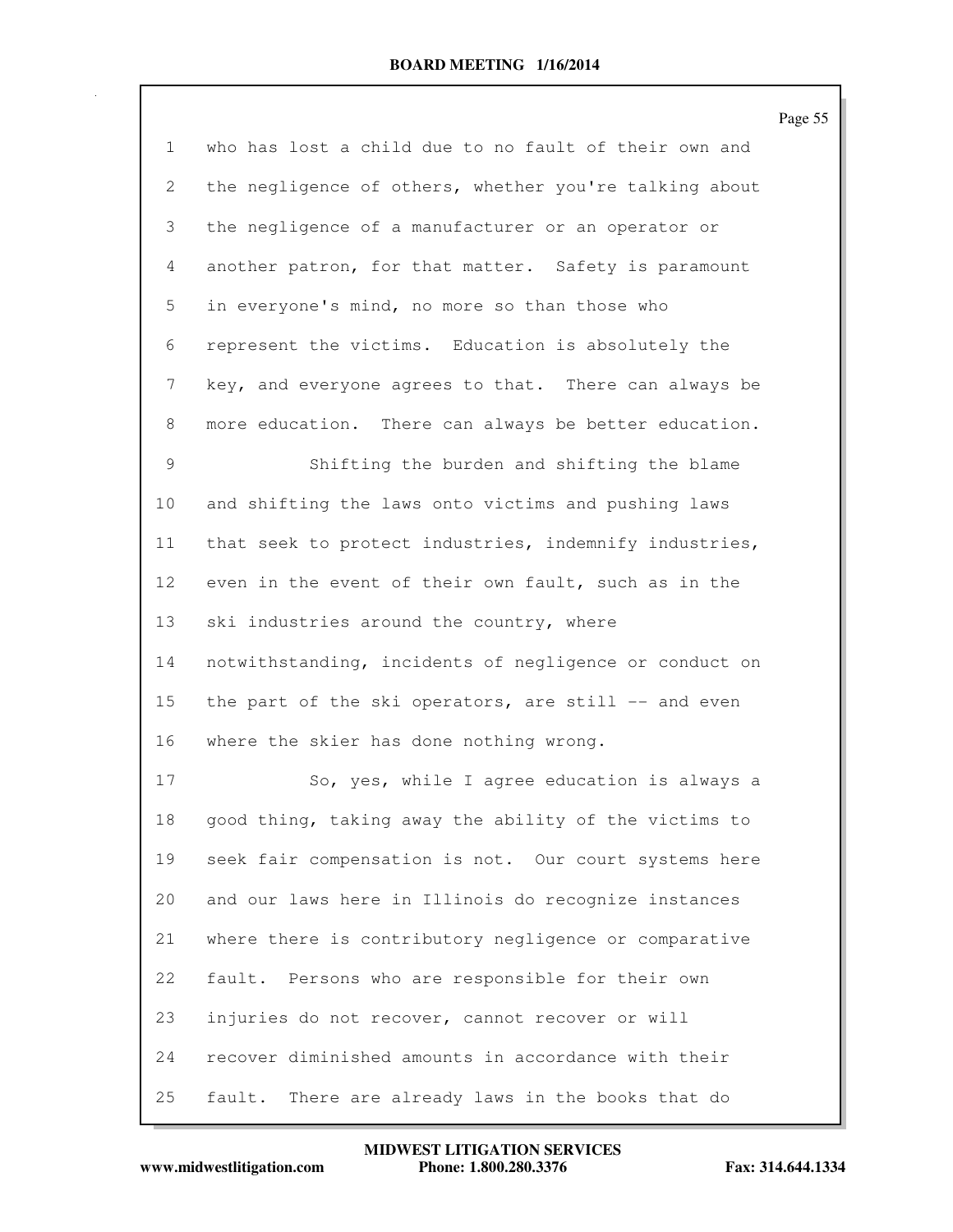|                           |                                                        | Page 56 |
|---------------------------|--------------------------------------------------------|---------|
| $\mathbf{1}$              | exactly what you're saying. Rider responsibility laws  |         |
| $\mathbf{2}^{\mathsf{I}}$ | are, in my opinion, very much a misnomer. They don't   |         |
| 3                         | seek to educate. They seek to protect the industry     |         |
| 4                         | and punish the victims. And that's my opinion on it.   |         |
| 5                         | MS. SULLIVAN: I'd like to make a comment               |         |
| 6                         | about that. I totally disagree that those laws are     |         |
| 7                         | intended to protect the industry. They allow the       |         |
| 8                         | industry to have some bite behind them when patrons    |         |
| 9                         | are misbehaving, and they allow patrons -- even if     |         |
| 10                        | they have not been hurt and there is no victim, they   |         |
| 11                        | allow patrons to be actually arrested for misbehaving  |         |
| 12                        | when they could be causing problems.                   |         |
| 13                        | They could be hurting other quests besides             |         |
| 14                        | themselves, and I think rider responsibility laws are  |         |
| 15                        | very important to the State of Illinois, and there's   |         |
| 16                        | nothing I would like to see more in the State of       |         |
| 17                        | Illinois. It does not take any -- it doesn't waive     |         |
| 18                        | any right of the victim to be able to sue, but it does |         |
| 19                        | tell the patrons who are using the rides that they     |         |
| 20                        | have to follow the operator instructions and the       |         |
| 21                        | posted instructions. That's the whole point of a       |         |
| 22                        | rider responsibility law. Not to protect anybody in    |         |
| 23                        | the industry, but to point it out to the patrons that  |         |
| 24                        | they must follow the rules and that there is some      |         |
| 25                        | teeth behind that.<br>That is the point of a rider     |         |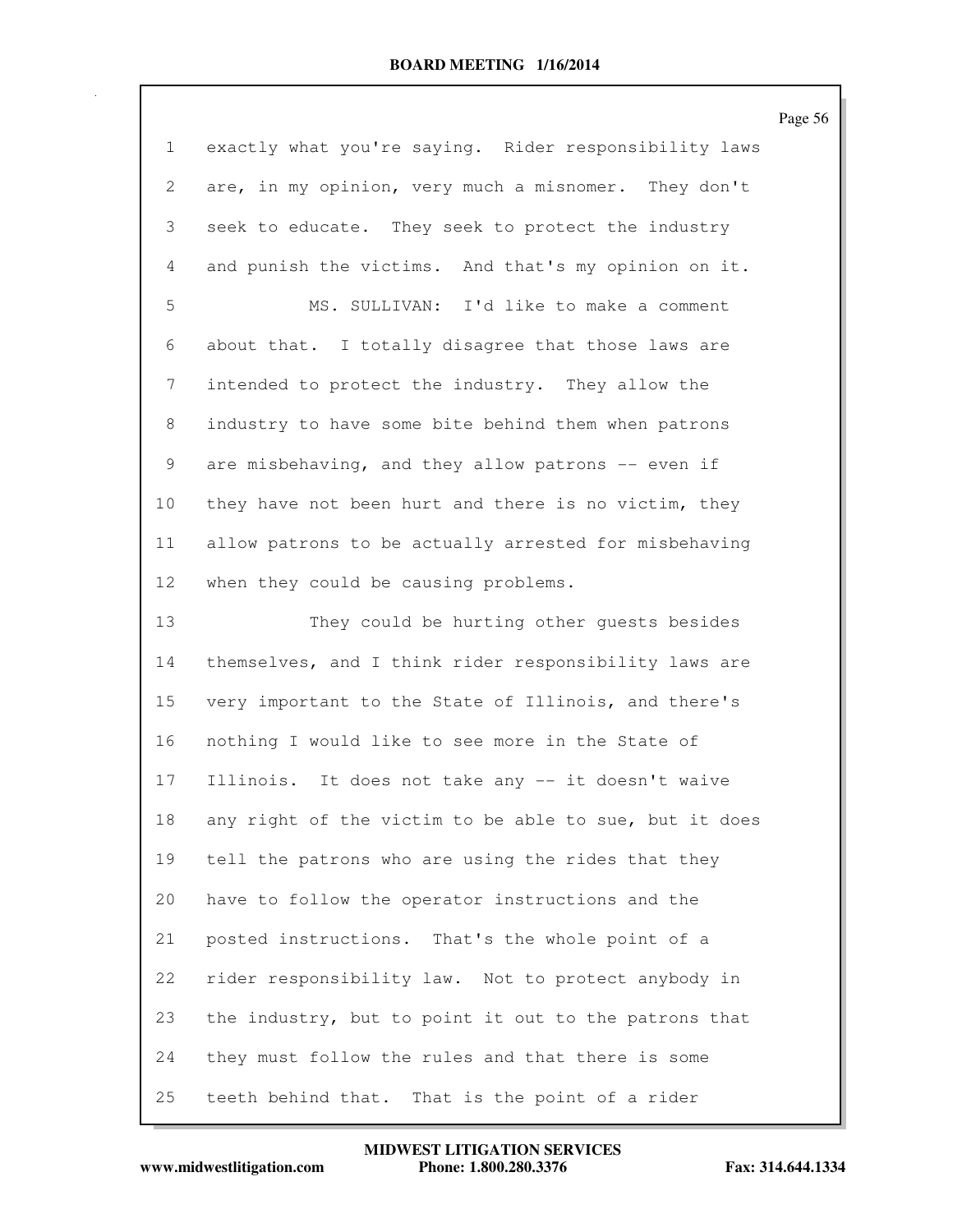|                           |                                                        | Page 57 |
|---------------------------|--------------------------------------------------------|---------|
| $\mathbf{1}$              | responsibility law. That's the way the laws in other   |         |
| $\mathbf{2}^{\mathsf{I}}$ | states have been written, and I resent having anyone   |         |
| 3                         | on this Board saying that rider responsibility laws    |         |
| 4                         | are a misnomer and that we're just trying to take away |         |
| 5                         | people's rights, because that is not the case. We're   |         |
| 6                         | trying to take away accidents. We're trying to --      |         |
| 7                         | (Applause.)                                            |         |
| 8                         | MEMBER OF AUDIENCE: Well said.                         |         |
| 9                         | MEMBER OF AUDIENCE: Well said.                         |         |
| 10                        | MEMBER OF AUDIENCE: Well said.                         |         |
| 11                        | MR. KIRSCHNER: Well, then I can show you               |         |
| 12                        | many such -- many of those such laws around the state  |         |
| 13                        | that do just that and do much further than you state.  |         |
| 14                        | I don't think there's an operator in this room that    |         |
| 15                        | doesn't feel they have the ability and the right to    |         |
| 16                        | escort a patron off their premises when they believe   |         |
| 17                        | there's a danger to themselves and to others. So the   |         |
| 18                        | law that you purport to speak of has much further than |         |
| 19                        | what you stated. If there's an operator here that      |         |
| 20                        | thinks, well, if I see a patron is who is a danger to  |         |
| 21                        | my other patrons, I can't escort them off my premises, |         |
| 22                        | I'd like you to hand raise, and I don't think there's  |         |
| 23                        | anyone that feels that way.                            |         |
| 24                        | MEMBER OF THE AUDIENCE: We had an exact                |         |
| 25                        | thing happen in --                                     |         |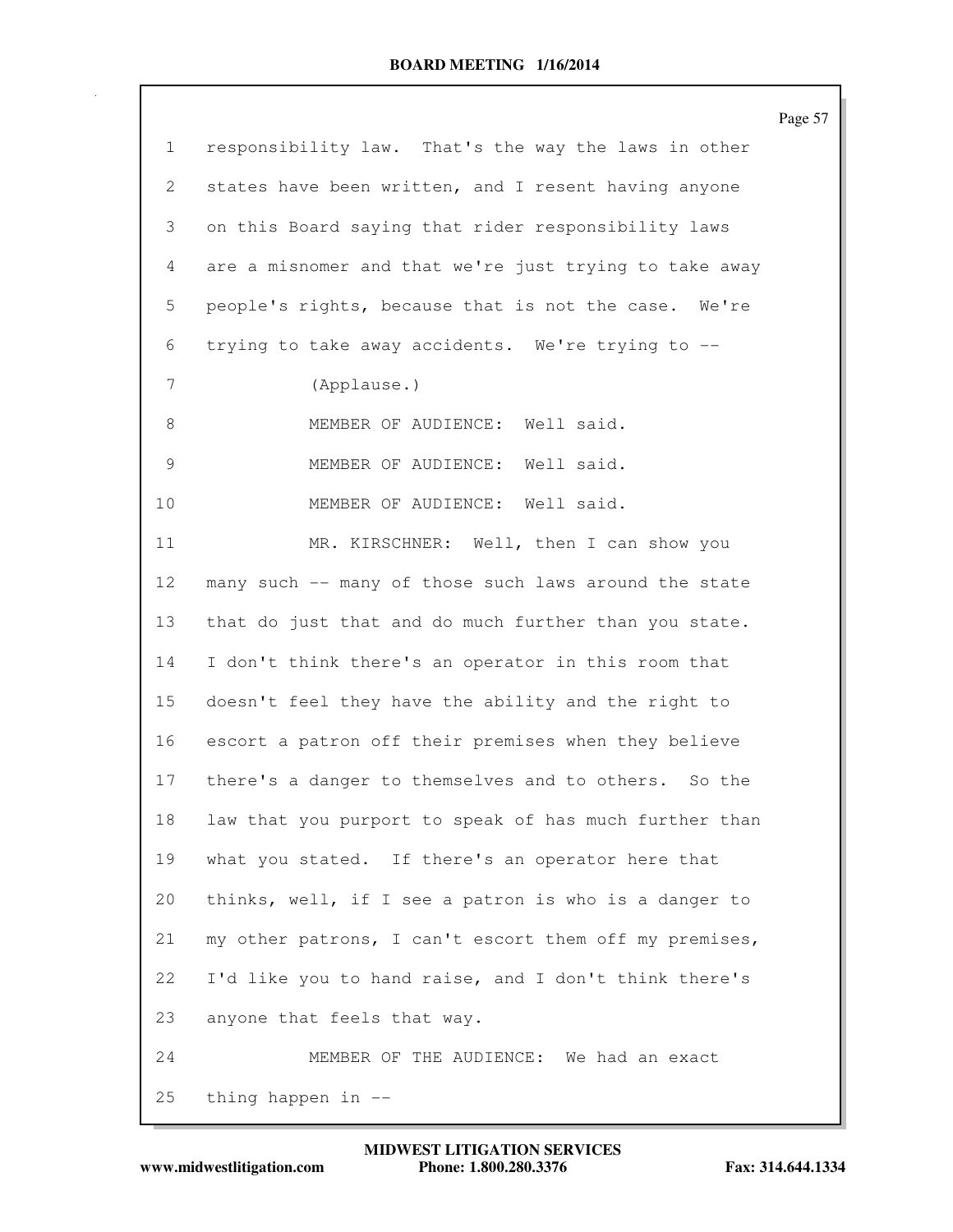Page 58 1 MR. KIRSCHNER: There's no comments or 2 questions from the public right now. Any comments 3 from the committee? 4 MS. SULLIVAN: No. We still have comments 5 from the public. 6 MR. KIRSCHNER: It's not a back and forth. 7 We've had the questions and comments. It's a Board 8 meeting. 9 MS. SULLIVAN: Public comments and 10 questions -- 11 MR. KIRSCHNER: I asked, "Anything further?" 12 You want to continue -- we are continuing our board 13 meeting. No more discussion. 14 MR. COSTIGAN: I make the motion that we go 15 off the record, we close the meeting, and we continue 16 the discussion. 17 MR. KIRSCHNER: I will second that motion. 18 Do I have a vote? The motion is to go off the record 19 and continue with the comments, but we are adjourning 20 the meeting and going off the record. I second that 21 motion. All in favor? 22 MEMBERS OF THE BOARD: Aye. 23 MR. KIRSCHNER: Opposition? 24 MS. RHODES: I have to understand it. 25 MR. KIRSCHNER: The audience would like to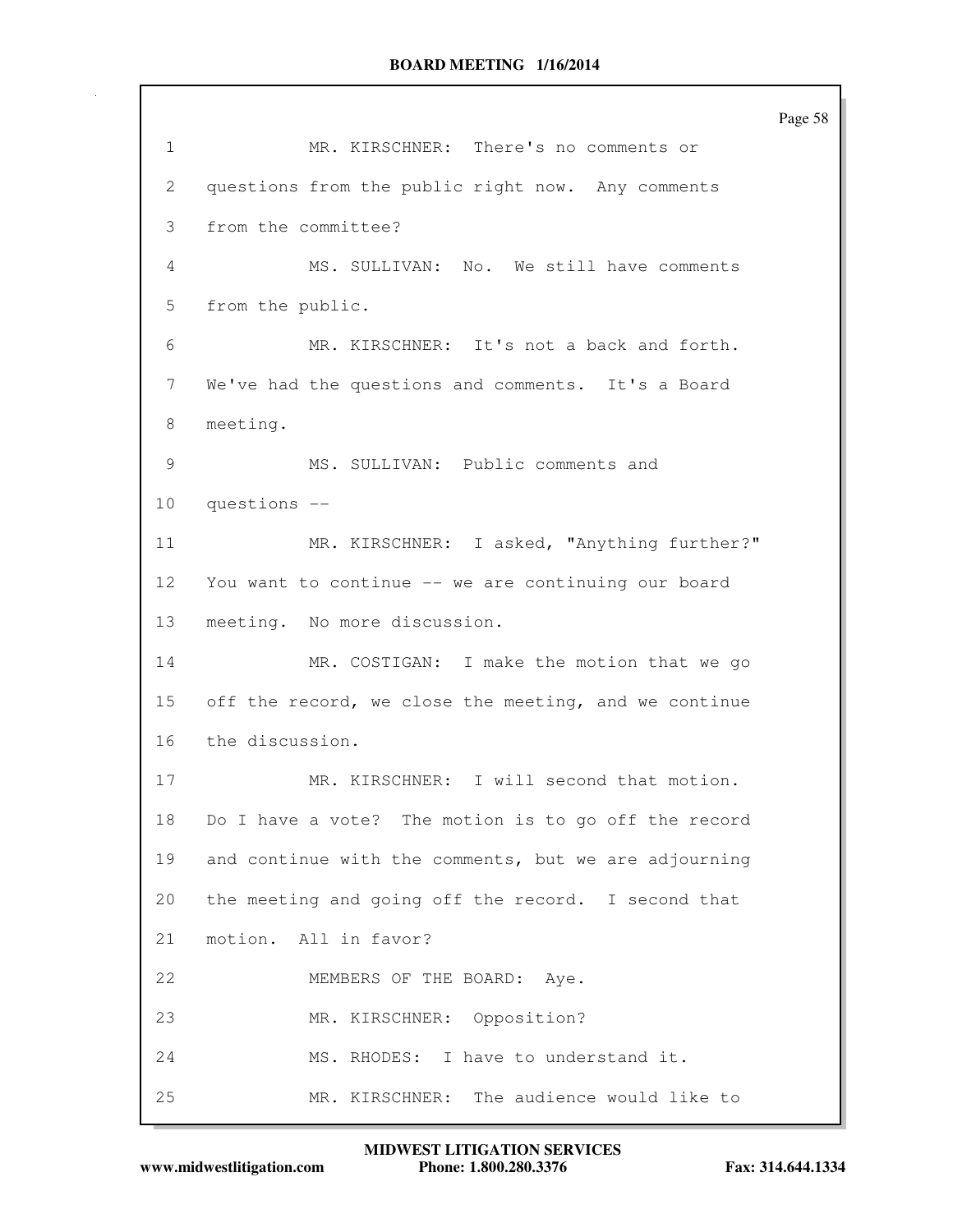|                |                                                        | Page 59 |
|----------------|--------------------------------------------------------|---------|
| 1              | continue to make their comments and questions.         |         |
| $\overline{2}$ | There's a motion to allow them to do that. We'll       |         |
| 3              | adjourn the meeting and go off the record and allow    |         |
| 4              | the audience to continue to make their comments and    |         |
| 5              | questions.                                             |         |
| 6              | MR. COSTIGAN: We're not shutting down the              |         |
| 7              | debate. It's just going off the record.                |         |
| 8              | MS. SULLIVAN: Allowing the parties --                  |         |
| $\mathcal{G}$  | MR. KIRSCHNER: The point is not to shut                |         |
| 10             | down the debate, but not to have -- we have to make a  |         |
| 11             | distinction between Board business and public comments |         |
| 12             | as opposed to a back and forth dialogue as regular     |         |
| 13             | Board business. That's why earlier I suggested to      |         |
| 14             | adjourn the Board and continue with the comments. If   |         |
| 15             | you want to keep the Board meeting open --             |         |
| 16             | MS. SULLIVAN: That's not the way the agenda            |         |
| 17             | is written.                                            |         |
| 18             | MR. KIRSCHNER: We have a motion. We have a             |         |
| 19             | second. We have a vote. The motion carries.            |         |
| 20             | MS. SULLIVAN: No, it didn't. You had no                |         |
| 21             | ayes. We'll do a vote again.                           |         |
| 22             | MS. SULLIVAN: Linda asked what it was                  |         |
| 23             | about.                                                 |         |
| 24             | MR. KIRSCHNER: It is not a back and forth              |         |
| 25             | with the audience. All in favor of the motion, raise   |         |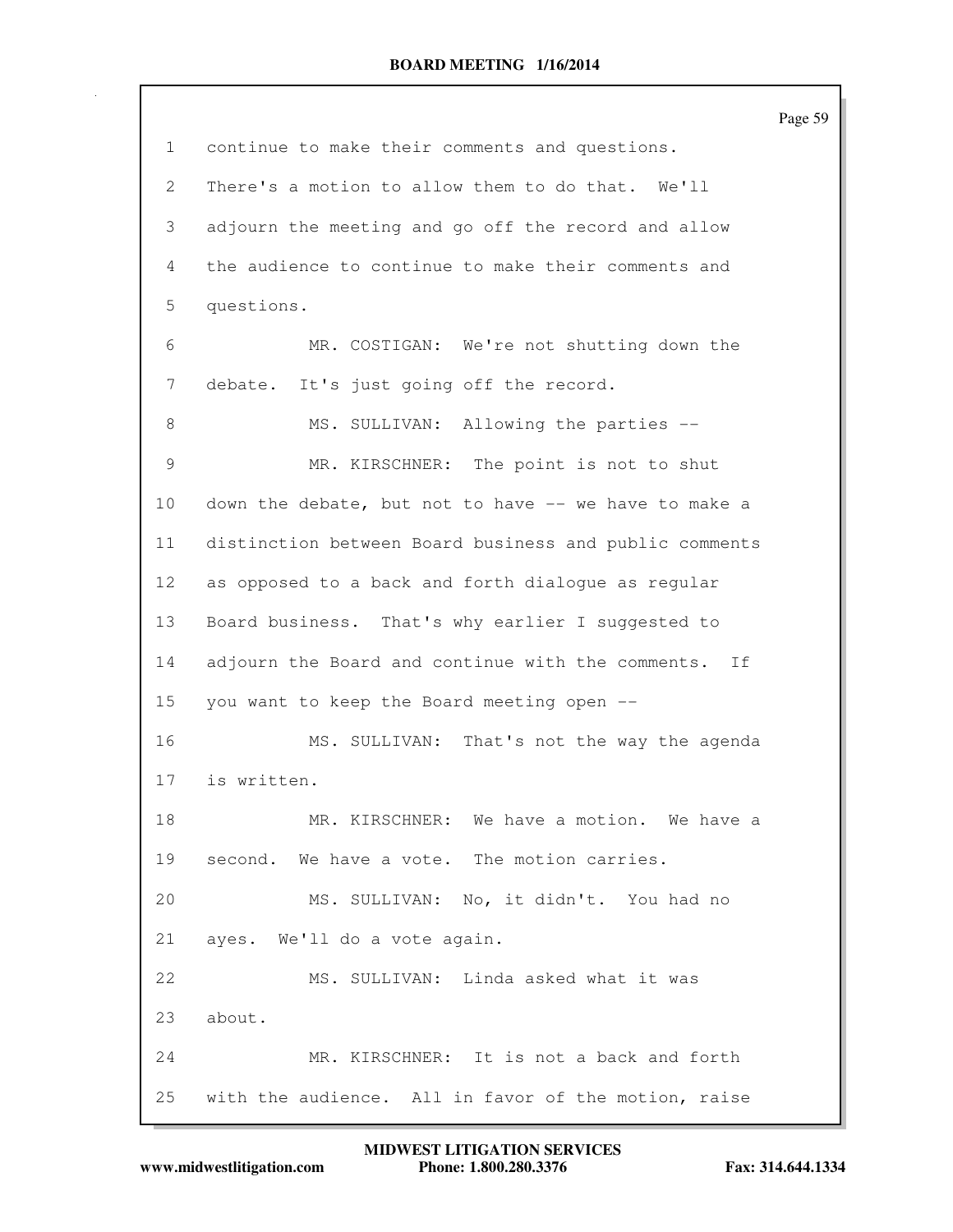|                |                                                      | Page 60 |
|----------------|------------------------------------------------------|---------|
| $\mathbf{1}$   | your hand. One, two, three, four, six, seven, eight. |         |
| 2              | MS. SULLIVAN: Allowing the court reporter            |         |
| $\mathfrak{Z}$ | to stop.                                             |         |
| $\overline{4}$ | MR. KIRSCHNER: Eight. The motion carries.            |         |
| $\overline{5}$ | The regular board business is adjourned. We are off  |         |
| 6              | the record.                                          |         |
| $\overline{7}$ | (The Board Meeting was adjourned at 5:41             |         |
| $\,8\,$        | $\texttt{p.m.})$                                     |         |
| $\mathcal{G}$  |                                                      |         |
| $10$           |                                                      |         |
| 11             |                                                      |         |
| 12             |                                                      |         |
| 13             |                                                      |         |
| 14             |                                                      |         |
| 15             |                                                      |         |
| 16             |                                                      |         |
| $17$           |                                                      |         |
| $1\,8$         |                                                      |         |
| 19             |                                                      |         |
| 20             |                                                      |         |
| $2\sqrt{1}$    |                                                      |         |
| 22             |                                                      |         |
| 23             |                                                      |         |
| 24             |                                                      |         |
| 25             |                                                      |         |
|                |                                                      |         |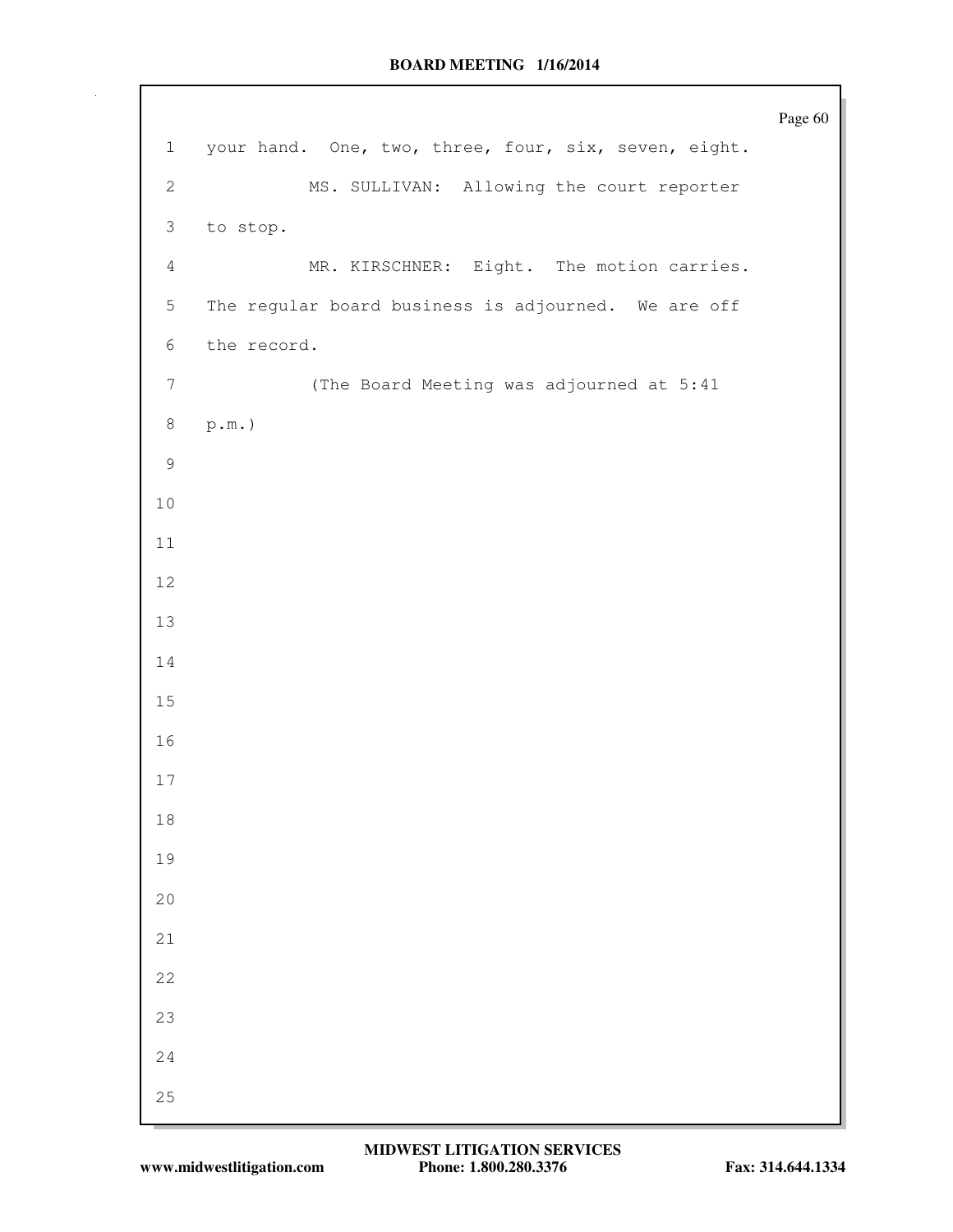|              |                                                      | Page 61 |
|--------------|------------------------------------------------------|---------|
| $\mathbf 1$  | CERTIFICATE OF REPORTER                              |         |
| $\mathbf{2}$ |                                                      |         |
| 3            | I, BRENDA ORSBORN, a Certified Court                 |         |
| 4            | Reporter (MO CCR No. 914) and Certified Shorthand    |         |
| 5            | Reporter (IL CSR No. 084-003460), do hereby certify  |         |
| 6            | that I reported in shorthand the proceedings had in  |         |
| 7            | connection with the above-entitled cause on January  |         |
| 8            | 17, 2014, and that the foregoing is a true and       |         |
| 9            | accurate translation of my shorthand notes so taken. |         |
| 10           |                                                      |         |
| 11           |                                                      |         |
| 12           |                                                      |         |
| 13           |                                                      |         |
| 14           |                                                      |         |
| 15           | Brenda Orsborn                                       |         |
| 16           |                                                      |         |
| 17           |                                                      |         |
| $1\,8$       |                                                      |         |
| 19           |                                                      |         |
| 20           |                                                      |         |
| $2\sqrt{1}$  |                                                      |         |
| 22           |                                                      |         |
| 23           |                                                      |         |
| 24           |                                                      |         |
| 25           |                                                      |         |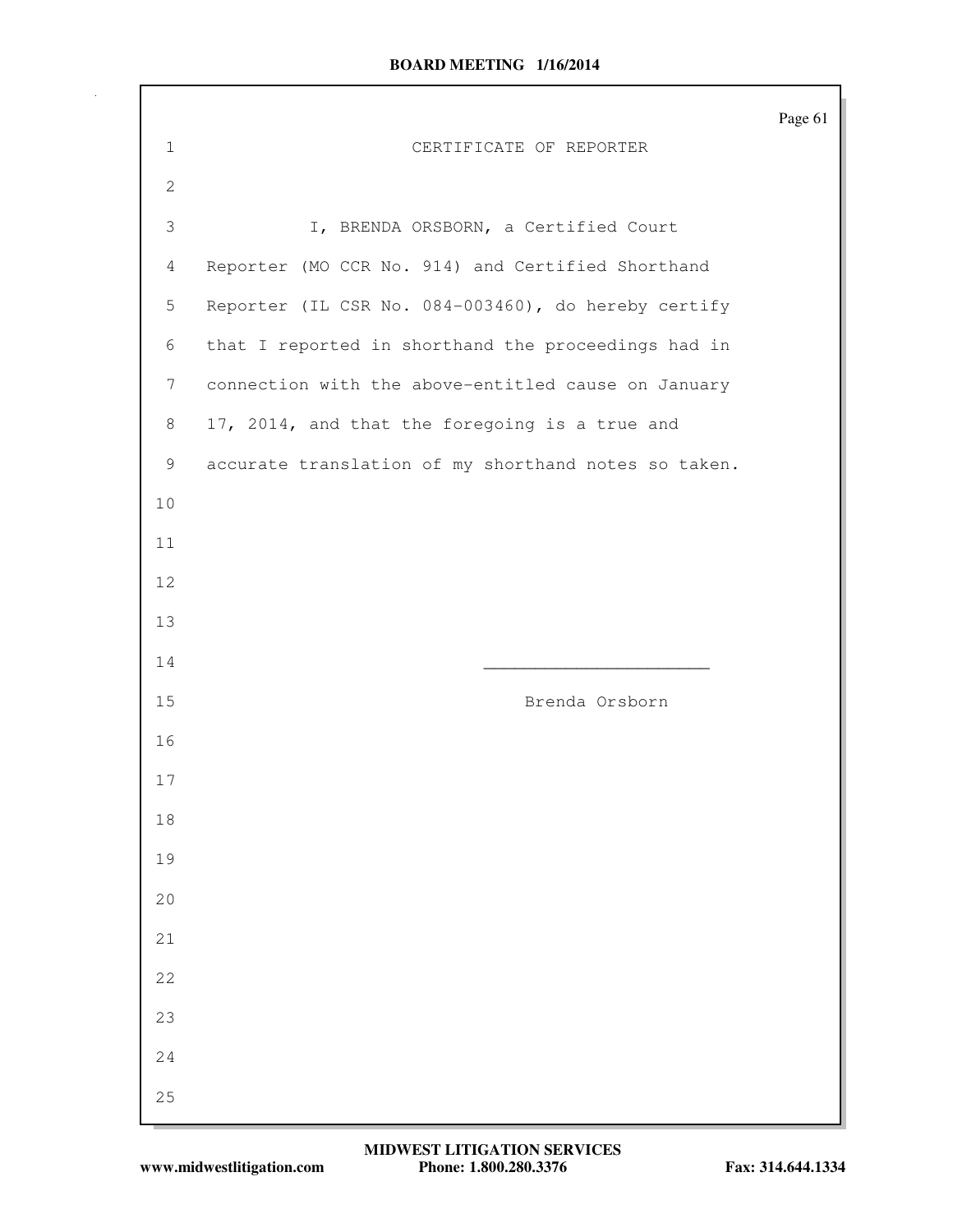|                    | adjourning                     | amusement 1:4                 | aside $10:22$                        | auspice 8:3                            |
|--------------------|--------------------------------|-------------------------------|--------------------------------------|----------------------------------------|
| A                  | 58:19                          | 7:8 8:21,22,23                | asked 58:11                          | authority 7:11,12                      |
| ability 46:17      | adjust $32:3$                  | 9:6 14:3,3,17                 | 59:22                                | automatic 36:22                        |
| 48:20 55:18        | adjustments                    | 20:13 21:6,24                 | asking $11:16$                       | available 29:2                         |
| 57:15              | 40:19                          | and/or $18:2$                 | 34:7                                 | 50:7                                   |
| able 33:3 37:23    | administration                 | 38:19                         | asks 36:6                            | axle 29:9,10                           |
| 48:12 49:5         | 20:15                          |                               |                                      | Aye 5:19,21                            |
| 51:12 56:18        | administrative                 | Angelo 1:19<br>Annabelle 23:9 | aspect $10:1$<br>aspects 6:6,9 8:4   | 58:22                                  |
| above-entitled     | 20:1 31:16                     | annual 2:2                    | 8:5,18                               | ayes 59:21                             |
| 61:7               | 32:11,16 33:12                 | <b>Anthony</b> 1:18           | asserted 8:24                        | A.R.M 28:16,22                         |
| absolutely 22:6,6  | 40:8                           |                               |                                      |                                        |
| 51:21 55:6         | <b>Adobe 34:1</b>              | anybody $11:7$<br>27:6 56:22  | assess $16:1,2$<br>36:16             | B                                      |
| accepted 17:7      |                                |                               | assessed 15:17                       | <b>B</b> 17:1,2,3 38:10                |
| access 45:13 47:2  | adopted 35:15<br>advance 10:24 | anyway $5:10$<br>38:11 51:8   |                                      | <b>Baba</b> 28:22                      |
| accident 24:12     |                                |                               | assessing 40:11                      | <b>baby</b> 22:19,21,22                |
| 26:25,25 27:10     | 15:18,20 36:2,5                | apart $41:20$                 | assist 48:18 49:6<br>assistant 38:25 | back 4:5 11:12                         |
| 27:25 34:21        | 36:12                          | appear $37:18$                |                                      | 15:8 25:8,8                            |
| 40:24 41:21        | adversarial                    | Appearing 1:19                | assisting 18:3                       | 29:16 35:10                            |
| 45:22              | 54:19                          | 1:19                          | assumption                           | 40:23 43:9 51:3                        |
| accidents 17:24    | advise 12:24                   | <b>Applause 57:7</b>          | 44:11                                | 58:6 59:12,24                          |
| 27:1,12,24 28:4    | <b>Advisory 52:25</b>          | applicable 14:12              | assure 10:2                          | background 32:8                        |
| 38:14,1941:11      | 54:15                          | 30:19                         | <b>ASTM</b> 4:4,4,7,10               | 32:21                                  |
| 57:6               | affect 38:7                    | application 6:7               | 4:12 35:8                            | <b>bad</b> 40:3                        |
| accurate 61:9      | affirmative 2:20               | 33:22,23,25,25                | attendance 2:3                       | <b>ball</b> 42:13,18,19                |
| acoustics 13:2     | agenda $2:14,16$               | 34:1 42:17                    | attendant 18:4                       | 42:19,20                               |
| acquainted 23:5    | 3:25 6:3 11:2                  | applications                  | 38:25                                | <b>Balls</b> 42:21                     |
| acronym 22:8       | 59:16                          | 31:13,18,23                   | attendants 18:3                      | <b>bar</b> 30:5                        |
| Act 1:4 8:4 19:4   | ago 23:4 52:5                  | apply $15:6,6$                | attending 3:18                       | <b>barred</b> 45:15                    |
| 19:8,15 20:17      | agree 5:4 54:19                | applying 9:18                 | 46:22                                | based 8:24 13:19                       |
| 20:21 21:5         | 55:17                          | appointed 53:1                | attention 38:18                      | <b>basic</b> 19:18                     |
| action 41:7,21     | agrees $55:7$                  | appreciate 23:1               | attorney 11:25                       | basically 9:6                          |
| 44:9               | <b>Agriculture 53:1</b>        | 23:12 46:4 47:7               | 51:24                                | 19:21 28:18                            |
| <b>adapt</b> 16:16 | ahold 35:12 37:2               | 47:14,25 49:4,9               | attorneys 52:7,15                    | 35:15 36:1                             |
| add 49:8 50:4      | aid 53:22                      | approval 2:23                 | 52:20                                | 41:15                                  |
| added 9:11,12      | air 42:20,24 43:5              | 5:25 18:19,24                 | attraction 8:22                      | basis 33:7                             |
| 19:21 40:6 46:5    | Ali 28:22                      | 18:25                         | 8:25 9:6,8,23                        | <b>believe</b> 5:5 40:8                |
| 46:13              | allow 3:4 20:21                | approve $2:16,25$             | 9:24 10:14 18:2                      | 53:13 57:16                            |
| adding $31:3$      | 47:2 56:7,9,11                 | approved 12:19                | 20:3 47:18                           | belong $15:1$                          |
| addition 15:23     | 59:2,3                         | 12:21 13:13                   | attractions 14:4                     | benefit 44:5                           |
| 16:7 23:16         | allowable 39:11                | 15:13 16:15,19                | 52:12                                | <b>best</b> 10:2 52:2                  |
| 35:11              | allowed 43:1                   | 33:11,13,15                   | attune $21:18$                       | 54:20                                  |
| additional 48:21   | allowing $51:19$               | 35:6 39:15                    | audience 2:10                        | better 55:8                            |
| address 34:12      | 59:8 60:2                      | 40:21                         | 11:19,20 13:2                        | big 23:5 31:5                          |
| addressed 14:22    | ambiguous 4:13                 | arcades 10:17                 | 26:4 34:24 57:8                      | 32:5 54:17                             |
| 17:3               | amended 19:15                  | area 50:24                    | 57:9,10,24                           | bigger $25:11$                         |
| addressing 16:21   | amendments                     | areas $16:17$                 | 58:25 59:4,25                        |                                        |
| adjourn 59:3,14    | 19:16                          | 53:14                         | <b>Auditorium</b> 1:10               | biggest 53:18<br><b>bill</b> 1:14 12:8 |
| adjourned 60:5,7   | amounts 55:24                  | arrested 56:11                | <b>August 33:13</b>                  |                                        |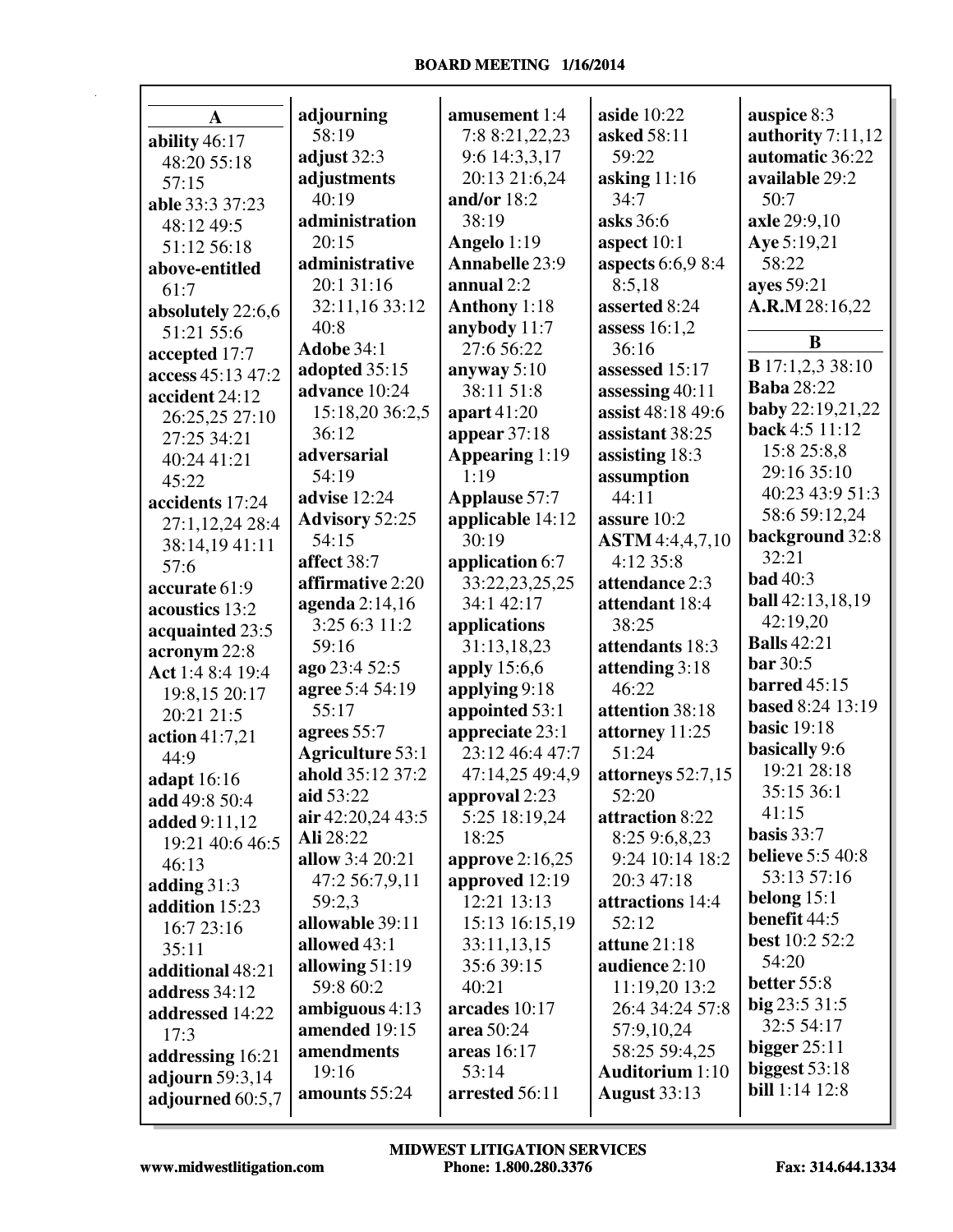| 19:22 30:24                               | 44:16,18,18              | cancellation                  | 16:18,21,25                   | coloring $51:3$         |
|-------------------------------------------|--------------------------|-------------------------------|-------------------------------|-------------------------|
| binding $44:24$                           | 45:1 51:12               | 16:12 36:23                   | 18:9,9,15 19:19               | come 12:23 19:25        |
| bit 3:19 6:17                             | bringing $21:18$         | cancels 16:3                  | 20:20 21:4                    | 31:18 32:22             |
| 10:25 18:5 26:1                           | <b>Broad</b> 13:7        | 35:25                         | 28:17 32:9                    | 37:11 45:7,15           |
| 28:8,14 30:21                             | brochure 53:5,5          | Capitol 1:21                  | 36:22                         | 48:22 49:14,25          |
| 33:1 43:10 48:9                           | <b>broken</b> 27:2,2     | card 50:8                     | changed 18:6                  | 51:8                    |
| 50:4                                      | 41:14,17                 | care 19:18                    | 20:6 32:17                    | comes 43:22 45:2        |
| <b>bite 56:8</b>                          | brother 23:5             | carnival $1:4$ $12:8$         | 39:21                         | comfortable 3:8         |
| <b>blame</b> 55:9                         | brother-in-law           | 21:7,21 22:10                 | changes 12:19                 | 26:16                   |
| <b>blowers</b> 29:13,18                   | 44:13                    | 50:19 51:6                    | 13:17 15:5,6                  | coming $24:19$          |
| <b>board</b> 1:6 2:2,5                    | brought $23:3,14$        | carnivals 54:1                | 18:18,22 19:18                | 37:1                    |
| 2:14 3:6,21,23                            | <b>budget</b> 48:4,24    | Carolina 45:24                | 19:18 20:18                   | commend 23:16           |
| 7:22 11:23 12:1                           | 49:2                     | carrier's 31:8                | 31:2,5 32:11,16               | comment 13:11           |
| 12:21,23,24                               | <b>bug 34:10</b>         | carries 2:22 5:22             | 33:8 34:25 35:8               | 14:2 19:1,23            |
| 13:17,24 14:2                             | bugs 33:21 34:14         | 59:19 60:4                    | 35:10 38:5,8                  | 21:12 40:15             |
| 15:13 16:22                               | building $10:7,19$       | carry 13:3                    | 47:1                          | 43:13 44:7,7            |
| 19:2 20:17,22                             | bullet 19:3              | carrying 20:16                | charge $8:4,18$               | 46:4 47:11,24           |
| 21:6 22:17                                | <b>bulletin</b> 28:19,21 | <b>CARSA 2:2</b>              | 11:9 16:13                    | 49:8 54:4 56:5          |
| 34:22 35:5,11                             | 29:14                    | case 36:13 43:21              | charged $37:11,12$            | comments 3:24           |
| 35:12 39:15,19                            | bulletins 24:13          | 57:5                          | 37:12                         | 11:15,17 21:13          |
| 40:17,18,20                               | 28:15 29:8               | cases 33:4                    | check 44:24 46:5              | 35:7,15,16              |
| 41:7 42:8 43:15                           | burden 55:9              | catch 34:10,17                | checks 32:8,21                | 43:21 44:2              |
| 43:18,21 51:22                            | busier $25:12$           | caught $41:16$                | Chicago 42:12                 | 46:10 47:19             |
| 51:23 52:25                               | business $3:254:1$       | cause 33:5 61:7               | child 46:8 54:25              | 49:9 51:14,20           |
| 53:19 54:5,13                             | 5:23,24,25               | caused 27:23                  | 55:1                          | 54:7,22 58:1,2          |
| 54:15,15 57:3                             | 12:18 16:5,9,13          | 45:5                          | children 46:9                 | 58:4,7,9,19             |
| 58:7,12,22                                | 32:10,17,25              | causes 27:4,10                | 50:6 53:17                    | 59:1,4,11,14            |
| 59:11,13,14,15                            | 36:21 37:5               | causing 29:20                 | children's 50:9               | comment/ques            |
| 60:5,7                                    | 43:15,15,18              | 56:12                         | <b>China</b> 29:18            | 43:25                   |
| <b>Board/Advisory</b>                     | 45:8,9 59:11,13          | <b>CCR61:4</b>                | Christmas 27:14               | commercials             |
| 21:6                                      | 60:5                     | cell 2:11 17:22,25            | circumstances                 | 42:12                   |
| <b>Boat 42:12</b>                         | businesses 45:8          | 18:6 39:1                     | 16:11 36:15                   | Commissioner            |
| <b>Bob</b> 51:16                          | busy $31:18$             | certain 13:17                 | 37:7,13                       | 53:1                    |
| bonds $17:5$                              | $\mathbf C$              | 29:11                         | claims $53:15$                | commitment              |
| <b>book</b> 47:22                         | cables 30:8              | certainly 21:16               | clarification                 | 23:14                   |
| bookmarks                                 | calendar 32:10           | 27:5 30:15                    | 38:12                         | committee 3:15          |
| 45:24                                     | 32:12,17 36:5            | <b>CERTIFICATE</b>            | clarifications                | 13:8 58:3               |
| <b>books</b> 33:15                        | caliber $7:12$           | 61:1                          | 18:20 39:20                   | common 32:20            |
| 55:25                                     | California 52:12         | Certified 61:3,4              | clarify 7:25                  | communicate             |
| box 28:22                                 | 54:18                    | certify 61:5                  | 39:25                         | 39:5 46:22              |
| break $45:11$                             | call 2:1,12 11:21        | cetera $54:2,2$               | clean $40:4$                  | communication           |
| breaks $53:25$<br><b>Brenda</b> 2:6 12:17 | 23:11 27:4               | chair 52:25<br>Chairman 11:23 | clear $33:10$<br>climate 49:2 | 34:9 54:12              |
| 44:2 61:3,15                              | 30:14,14 43:9            | challenge 31:17               | close 16:5,9,12               | companies 25:3<br>26:11 |
| <b>Brenda's 44:5</b>                      | 50:8                     | 34:4                          | 37:5 43:21                    | comparative             |
| briefly $24:13$                           | called 13:8 50:19        | change 3:3 15:9               | 58:15                         | 55:21                   |
| <b>bring</b> $9:144:4$                    | cancel 36:24             | 15:14 16:6,11                 | codified 20:4                 | compensation            |
|                                           |                          |                               |                               |                         |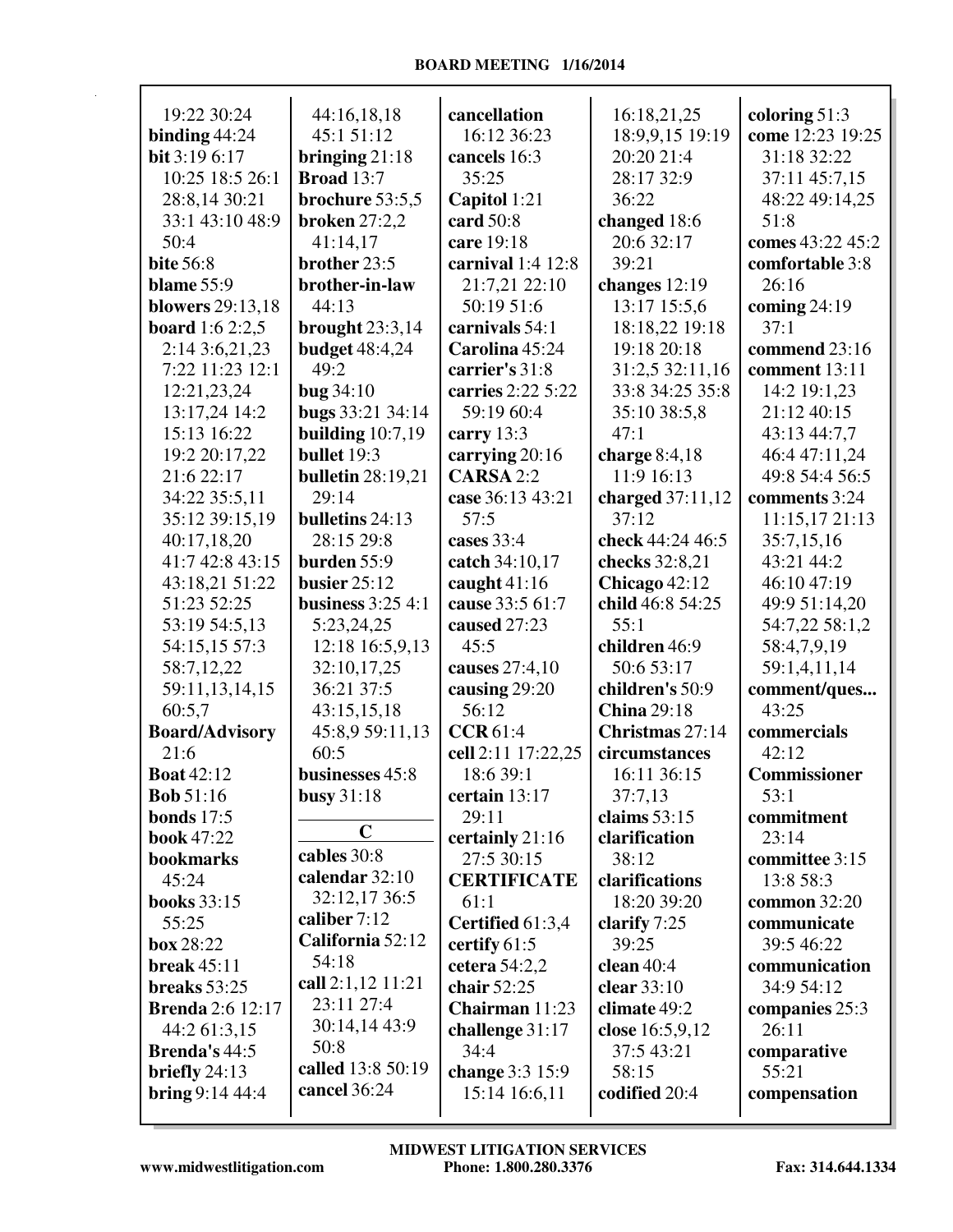| 55:19                           | 10:12                   | 22:7,10                       | 36:10                   | 34:12                  |
|---------------------------------|-------------------------|-------------------------------|-------------------------|------------------------|
| complaints 34:13                | copies 13:22 50:7       | <b>danger</b> 57:17,20        | develop 20:23           |                        |
| complicated                     | copy 13:25 30:16        | <b>Daniel 1:14,15</b>         | 47:8 53:5               | Doppelmayr<br>29:6     |
| 52:23                           | 48:13                   | database 34:3                 | developed 50:5          | <b>Doug</b> 44:8 47:13 |
| comply 15:22                    | corner 46:3             | dates 25:1 41:13              | 51:23                   | 52:24                  |
| 36:8                            | correct 4:14 5:3        | daughter 28:25                | device 10:15,15         | $draff 4:21$           |
|                                 | 35:1 51:21              |                               | 39:1                    | drafted 12:22          |
| concept 52:4,9<br>concern 27:23 | correction 5:16         | day 3:21,23 16:6<br>16:9 37:5 |                         | 37:24                  |
| concerned 53:11                 |                         |                               | dialogue 54:12<br>59:12 | dual 42:19             |
|                                 | correctly 17:20         | days 15:18,20<br>21:4 23:12   | different 3:19          | due 55:1               |
| concerns 16:17                  | cost 53:7,10            |                               |                         |                        |
| 17:4 38:2 43:4                  | Costigan 1:15           | 31:13 32:10,10                | 29:22 41:13             | duties 18:4 20:17      |
| conclude 43:18                  | 11:24,24 14:18          | 32:12,17,18,25                | 46:18 47:23             | 39:7                   |
| conduct 55:14                   | 14:20 17:14,18          | 36:2,5,12,18                  | 48:25                   | duty 31:22             |
| confident 26:12                 | 21:15,22,25             | 37:22                         | difficult 48:24         | E                      |
| confirm 14:5                    | 22:3,5,24 23:10         | debate 59:7,10                | 52:21,22                | earlier 46:25          |
| confusion 39:22                 | 24:2,6 43:10            | December 28:1                 | diligence 31:25         | 59:13                  |
| congratulate                    | 46:4 47:24              | decided 15:13                 | diminished 55:24        |                        |
| 22:18 23:17                     | 54:22 58:14             | dedicated 52:1                | direction 30:16         | early 26:8             |
| conjunction                     | 59:6                    | definition 9:11               | Director 12:3           | easy 2:8               |
| 17:25 39:2                      | count 32:14             | 9:20 10:4,10,21               | 23:19                   | economic 49:2          |
| connection 61:7                 | country 55:13           | 10:22 14:3 40:3               | Dirksen 1:10            | educate 53:16          |
| connections                     | couple $6:3,3$          | delay 31:21                   | disagree 56:6           | 56:3                   |
| 29:20                           | 23:12 25:9              | 33:17                         | discuss 6:17            | educated 51:13         |
| consider 21:16                  | course 6:24 7:6         | delayed 31:21                 | discussed 3:12          | education 50:6         |
| 46:7 47:8 53:12                 | 27:17 28:9 30:6         | demonstration                 | 15:12 19:19             | 50:10 55:6,8,8         |
| considered 50:2                 | 31:7 37:17              | 42:22                         | 33:9 37:15              | 55:17                  |
| consistent 32:10                | court 2:6 3:2           | <b>Dennis</b> 1:17 12:4       | 39:19 40:17             | educational 47:5       |
| 32:18                           | 12:18 44:1              | deny 45:13                    | discussing $5:1$        | effect 20:2 32:22      |
| consult 13:6                    | 55:19 60:2 61:3         | department 1:3,9              | discussion 3:3,5        | 40:12                  |
| Consumer 45:3                   | co-kart 53:10           | 3:7 15:17,20                  | 4:19,22 5:5,12          | efficient 3:22         |
| contact 8:14                    | <b>CPSC</b> 29:5        | 16:1,4,6,10                   | 5:24 6:1,2,8,12         | effort 18:21           |
| 13:13 49:14                     | <b>CRAP 22:9</b>        | 17:7 19:24                    | 7:22 8:13 11:2          | efforts 26:21          |
| contacted 13:14                 | crazy 52:8              | 20:22 23:15                   | 14:9 20:24              | 52:7,20                |
| continually                     | create 20:12            | 24:16 31:11                   | 35:23 42:8              | eight $60:1,4$         |
| 46:15                           | created 20:13           | 36:5,6,15,25                  | 43:14 48:5              | electric 49:12,14      |
| continue 58:12                  | $\text{CSR}61:5$        | 37:3,6 40:9                   | 58:13,16                | electrical 29:20       |
| 58:15,19 59:1,4                 | <b>Culton</b> 1:19 6:16 | 41:21 46:25                   | discussions 13:15       | 29:20                  |
| 59:14                           | 6:20 7:15,19            | 48:4,22,23                    | 13:20 48:24             | <b>Ellen</b> 1:16 12:2 |
| continued 31:24                 | 19:6,9 22:13,16         | depending 16:11               | distinction 59:11       | emergencies            |
| continuing 58:12                | 23:1,8,19 24:1          | 37:6,13                       | distracted 38:22        | 20:23                  |
| contributory                    | 24:4,8,24 41:10         | deposited 20:14               | documenting             | emergency 28:18        |
| 55:21                           | 42:4,16 43:8,11         | 20:14                         | 18:13                   | employ 6:19            |
| conversation 3:6                | current 15:7 49:2       | Deputy $12:3$                 | doing $4:24,25$         | enclosed 42:18         |
| conversations                   |                         | design $42:3$                 | 25:13 26:13             | 42:21 43:5             |
| 38:1                            | D                       | detail 40:16                  | 32:12 45:18             | encouragement          |
| conversion 30:3                 | daily 18:13             | determined                    | 50:18                   | 48:12                  |
| conveyance                      | Dan 11:22 12:11         | 15:25 27:9                    | dol.carnival            | enforceable            |
|                                 |                         |                               |                         |                        |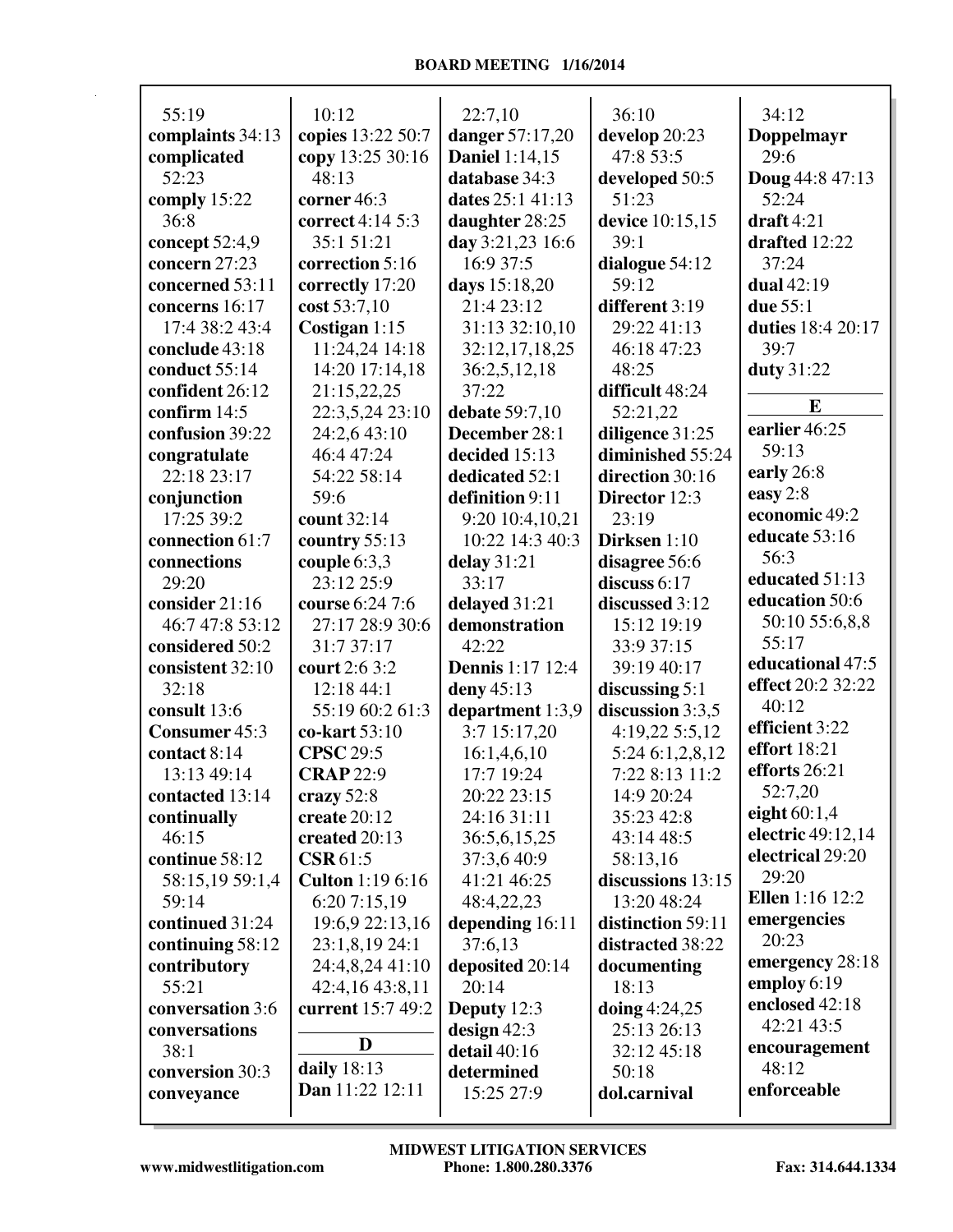| 33:19                  | explanations         | 35:13                   | forum $3:20$        | 26:24 28:3        |
|------------------------|----------------------|-------------------------|---------------------|-------------------|
| enforced 33:16         | 25:10                | felt 15:1 38:23         | forward 13:3        | 31:10 33:10       |
| engineering            | Expo 29:9,11         | figure $16:24$          | 47:9 48:14          | 35:3,18,19        |
| 41:24                  | 31:4                 | 49:10                   | four 24:8,20        | 37:17 40:15       |
| English 46:20          | extend 39:7          | fill 33:24              | 25:13,19 26:14      | 43:20 47:3,9,15   |
| 53:6                   | extended 27:6        | final 18:24,25          | 60:1                | 47:17 48:1,11     |
| entertainment          | 30:5                 | finally $33:13$         | <b>frame</b> 31:25  | 48:23 52:8,11     |
| 54:2,17                | extension 32:7       | find 4:3 42:15          | free 53:20          | 58:14,18 59:3     |
| entity $9:1,2$         | e-mail 34:12         | 47:17                   | <b>Friday 32:13</b> | goes 9:4 16:20    |
| environments           |                      | finding $29:17$         | 36:19               | 48:4,23           |
| 49:24                  | $\mathbf F$          | fine 39:5,10 42:6       | front 29:15         | going 2:1 3:19,23 |
| equipment 8:7          | facilities 6:5 11:5  | finger $27:2$           | full 35:5           | 6:7 11:16 18:24   |
| escort 57:16,21        | 11:9 53:7            | fining $33:7$           | fully $43:5$        | 24:17 25:8 26:3   |
| especially 31:18       | facility 6:19 8:6    | finish 50:22            | full-time 25:13     | 28:13 32:9        |
| 52:3 53:24             | 9:7 10:2,14          | fire 37:9               | 26:14               | 34:11 37:4 39:9   |
| essence 3:3            | 45:16                | first $5:24,25$ 14:1    | fun $41:9,1045:10$  | 39:18 40:23       |
| essentially 34:5       | fact 13:12 31:2      | 23:4 33:17              | 45:11 50:19,23      | 44:10,20 46:15    |
| et 54:2,2              | 40:21 41:3 43:3      | 46:21                   | fund 20:13,15       | 47:15 48:14       |
| Europe 29:25           | fail 37:4            | five 25:25 34:25        | further 38:12       | 51:6,7,18 53:25   |
| evacuation 28:18       | failed $15:17$       | five-day $32:7$         | 41:24 43:14         | 54:9,12 58:20     |
| Eve 27:14              | 36:23                | fix 34:14               | 57:13,18 58:11      | 59:7              |
| event 9:13 27:13       | fails 15:19 16:4     | <b>Flags</b> 22:10      | future 11:1 34:18   | good 11:3 26:18   |
| 27:15 28:7             | 36:4,25              | flexibility 16:15       |                     | 33:5 34:25 46:2   |
| 55:12                  | fair 52:25 55:19     | 35:14 48:10             | G                   | 54:11,18 55:18    |
| everybody 3:22         | fairs $54:1$         | flexible 15:15          | gear 28:22 44:16    | gotten $37:18$    |
| 4:15 13:5,25           | fall 8:19            | 18:5,7,22 40:20         | 44:17               | go-kart 53:3,4,7  |
| 24:19 28:10            | falls 9:19           | flood 37:8              | general 3:5,17,23   | go-karts 53:13    |
| 32:23 33:9             | families 49:6,21     | floor $8:1$             | 7:6 11:20 32:19     | grade 50:11,12    |
| 51:10                  | family 23:17 54:1    | <b>Florida 51:18</b>    | 38:23               | 50:16,24          |
| everyone's 55:5        | far 27:23 31:15      | 52:25 53:4              | getting 23:5        | grades $50:15$    |
| evidence 38:16         | 45:24 50:21          | 54:14,15,17             | 31:12 32:4          | grant 33:4        |
| exact 57:24            | fatalities 27:5      | <b>focus</b> 50:21      | 46:12 48:6 49:6     | Gravity 30:6      |
| exactly 56:1           | fault 55:1,12,22     | folks 49:13             | girl 22:19          | great 27:23 34:17 |
| exception 39:6         | 55:25                | follow 56:20,24         | gist $29:16$        | 40:16 51:23       |
| exchange 42:24         | favor 2:19 5:18      | <b>followed</b> 3:21,24 | give 15:15 19:22    | 53:11 54:2        |
| excuse 3:14,14         | 58:21 59:25          | follow-up $25:1$        | 19:22 32:25         | greater $35:14$   |
| 34:13                  | <b>February</b> 31:6 | 25:18 26:9,13           | 35:17 36:2          | greatly 34:18     |
| <b>Executive 29:15</b> | fee 16:1 35:24       | foolproof 49:20         | 38:24 40:7          | group $50:19$     |
| expansion 39:13        | 36:16,17,23          | foot 27:2               | 46:17 48:9 50:8     | guess 8:21 9:4    |
| expecting 30:6         | 37:11                | forced 9:14             | 50:8,16             | 27:3              |
| expedited 15:16        | feedback 13:15       | foregoing $61:8$        | given 18:19 35:5    | guests $45:6,10$  |
| 35:24 36:16            | feel 32:24 43:22     | <b>formal</b> 19:21,24  | 36:18 49:2          | 47:15 56:13       |
| expenses 20:16         | 57:15                | 20:20 40:7,11           | gives 29:22 37:7    | guidance 8:19     |
| expensive 53:8         | feeling 22:7         | format $3:18$           | giving $37:10$      | guide 14:16 24:3  |
| experiencing           | feels 57:23          | formed 3:15             | go 13:6,7,10,22     | guidelines 46:6   |
| 34:16                  | fees $15:12,16$      | forth 58:6 59:12        | 13:24 23:18,22      | gun 8:23 10:16    |
| explain 34:22          | 18:23 20:14          | 59:24                   | 24:9,12,21          | 11:5 44:12        |
|                        |                      |                         |                     |                   |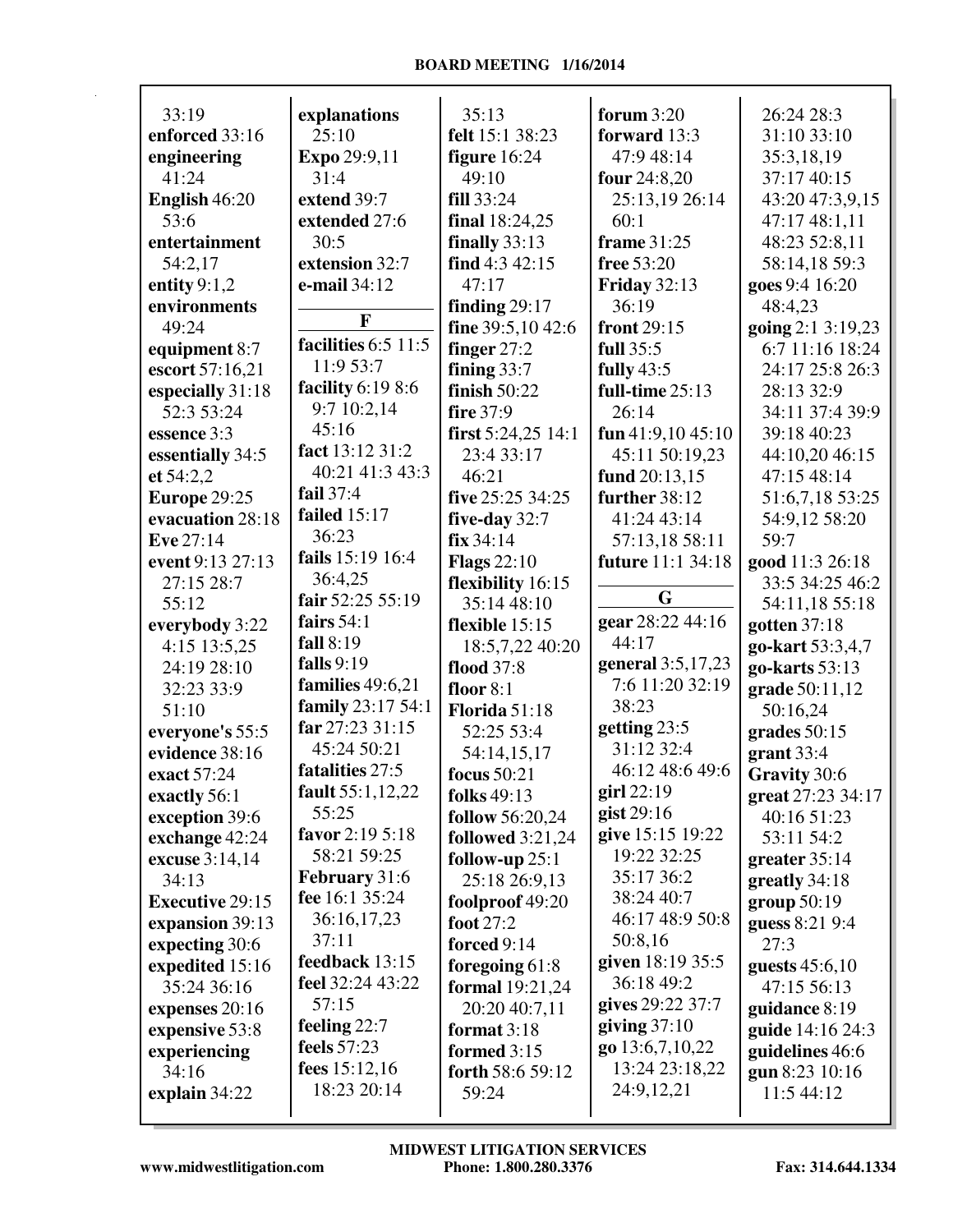| guns 7:5,12,13         | hoping $23:3$            | industries 55:11   | 36:20,25 37:17           | issuing $25:20$        |
|------------------------|--------------------------|--------------------|--------------------------|------------------------|
| 8:11 44:18             | hospital $27:7,20$       | 55:11,13           | 40:25 47:3               | 32:7                   |
| guys 31:21 44:23       | hours 23:4 36:21         | industry 13:14     | instance 29:25           | item 32:6 33:20        |
|                        | 50:13                    | 13:21 15:14        | instances 41:14          | 51:2                   |
| H                      | house 6:25 9:24          | 16:8,17,24         | 55:20                    | <b>items</b> 31:11     |
| hammer 31:12           | 44:13                    | 17:22,24 35:12     | instructions             |                        |
| 38:24                  | houses $6:22$            | 38:1,7,13 39:8     | 56:20,21                 | J                      |
| hand 39:1 53:6         | huge 53:3 54:15          | 49:12,16,19,22     | insurance 3:1,7          | <b>January</b> 1:8 2:3 |
| 57:22 60:1             | hundred 20:7             | 50:3 52:2,5        | 12:15 16:20              | 61:7                   |
| <b>handled</b> 48:6,24 | hung 41:17 52:14         | 53:3,5,9,10        | 17:5 18:22 20:6          | <b>JCAR</b> 13:8,15,21 |
| hang-ups 34:8          | hurt 44:14 56:10         | 54:7 56:3,7,8      | 20:9 35:9 38:8           | 33:10,11               |
| happen $45:21$         | hurting $56:13$          | 56:23              | integral 9:13            | <b>Jim</b> 19:4,12,12  |
| 47:10 57:25            | <b>Huss 30:2</b>         | inflatable 14:2,3  | intended 56:7            | job $2:7,8$ $26:18$    |
| happened 27:19         |                          | 20:3               | <b>intent</b> 15:16      | Joe 1:15 11:24         |
| 27:24 28:1             |                          | inflatables 29:13  | interchangeably          | <b>Johnson</b> 51:16   |
| 41:11,20 44:11         | <b>ideas</b> 46:13       | inform $54:10$     | 39:24                    | 51:16                  |
| happening 53:16        | identical 14:6           | information        | interest 35:19           | joining $23:13$        |
| 54:10                  | identify 44:6            | 46:14 53:23        | 52:2 54:21               | judge 20:1             |
| happens 35:25          | 50:21                    | informed 54:9      | interesting 29:12        | Judicial 13:7          |
| hard 26:23 51:24       | IL $61:5$                | initial 26:9       | internally 22:1          | <b>July 33:13</b>      |
| hardness 7:13          | Illinois $1:3,9,11$      | injured 27:15      | interpreted 14:7         | <b>June 25:15</b>      |
| haunted $6:22,25$      | 1:22 29:8 30:12          | 54:25              | interventions            | jurisdiction 8:24      |
| 9:24                   | 43:3 51:17               | injuries 41:5      | 12:24                    | 9:1,16,19 10:5         |
| head 25:10             | 52:18 55:20              | 45:5 55:23         | introduce 11:20          | 10:18,19,21            |
| heads $30:25$          | 56:15,17                 | injury 41:6 54:24  | investigation            |                        |
| <b>Health 29:14</b>    | immediately              | input 13:20,21     | 20:16                    | $\mathbf K$            |
| hear 6:15 34:24        | 15:24 33:19              | inside 7:15,16,18  | involve 6:4 41:4         | K 50:13,14             |
| hearing $1:8$ 13:3     | 36:9                     | 10:7,1341:16       | 41:12,14 45:19           | keep 13:2 26:3         |
| 15:14 19:24            | important 38:24          | inspect 36:20      | involved 6:14            | 31:17 34:9             |
| 40:8 43:17             | 45:19 56:15              | 44:23 54:16        | 16:5,8 21:7,9            | 59:15                  |
| heavy $52:12$          | improperly 40:9          | inspecting $44:17$ | 29:23 38:14              | keeping 18:17          |
| held $1:8$             | inaudible 47:23          | inspection 15:11   | involvement 6:18         | keeps 54:8             |
| helmets 44:19          | incidents $41:2,3$       | 15:19,21 16:4      | 9:25                     | key 55:7               |
| help 24:17 30:15       | 53:15 55:14              | 16:10 26:22        | <b>Island</b> 30:23      | kick 22:1              |
| 34:18 45:22            | include 16:16            | 35:24 36:6,16      | <b>issue</b> 7:14 8:21   | kids 45:25 49:24       |
| 47:18                  | 21:20                    | 36:17 37:6 53:2    | 10:12 14:22              | 49:25 50:20,23         |
| helpful 44:3           | <b>included</b> 21:3,11  | inspections 25:1   | 15:11,11 16:20           | 51:4 53:25             |
| helps 31:14 32:4       | inclusive 22:6           | 25:3,13,18,20      | 17:23 18:6,22            | <b>kind</b> $4:138:16$ |
| historic 14:15         | increase 26:17           | 25:23 26:9,13      | 18:23 25:18              | 10:25 21:23            |
| hit 37:8               | incurred 20:16           | 37:22 48:6         | 32:7 35:13 42:2          | 23:14 24:11,25         |
| holding $40:10$        | indemnify 55:11          | inspector $16:5,7$ | 46:23 52:24              | 25:10 26:6             |
| home 23:4 31:12        | indicated 14:11          | 25:16,25 31:16     | 53:3                     | 30:23 32:20            |
| 48:17 49:25            | 37:13,21 38:16           | 37:3,10,21         | <b>issued</b> 24:14 25:3 | 34:22 43:1 46:6        |
| hope 48:20             | indisposed 43:10         | inspectors 14:25   | 30:19 32:13              | 46:16 47:4             |
| hopefully 24:18        | individuals 28:7         | 15:3,5,7,7 25:5    | 39:18                    | 48:19 50:17            |
| 28:11 47:2             | <b>indoor</b> 8:16 9:5,7 | 25:14 26:14,15     | <b>issues</b> 8:21 10:25 | kinds $46:12$          |
| 51:12                  | 9:23,24 10:14            | 26:15,19 30:15     | 45:4 48:5 50:22          | 48:16                  |
|                        |                          |                    |                          |                        |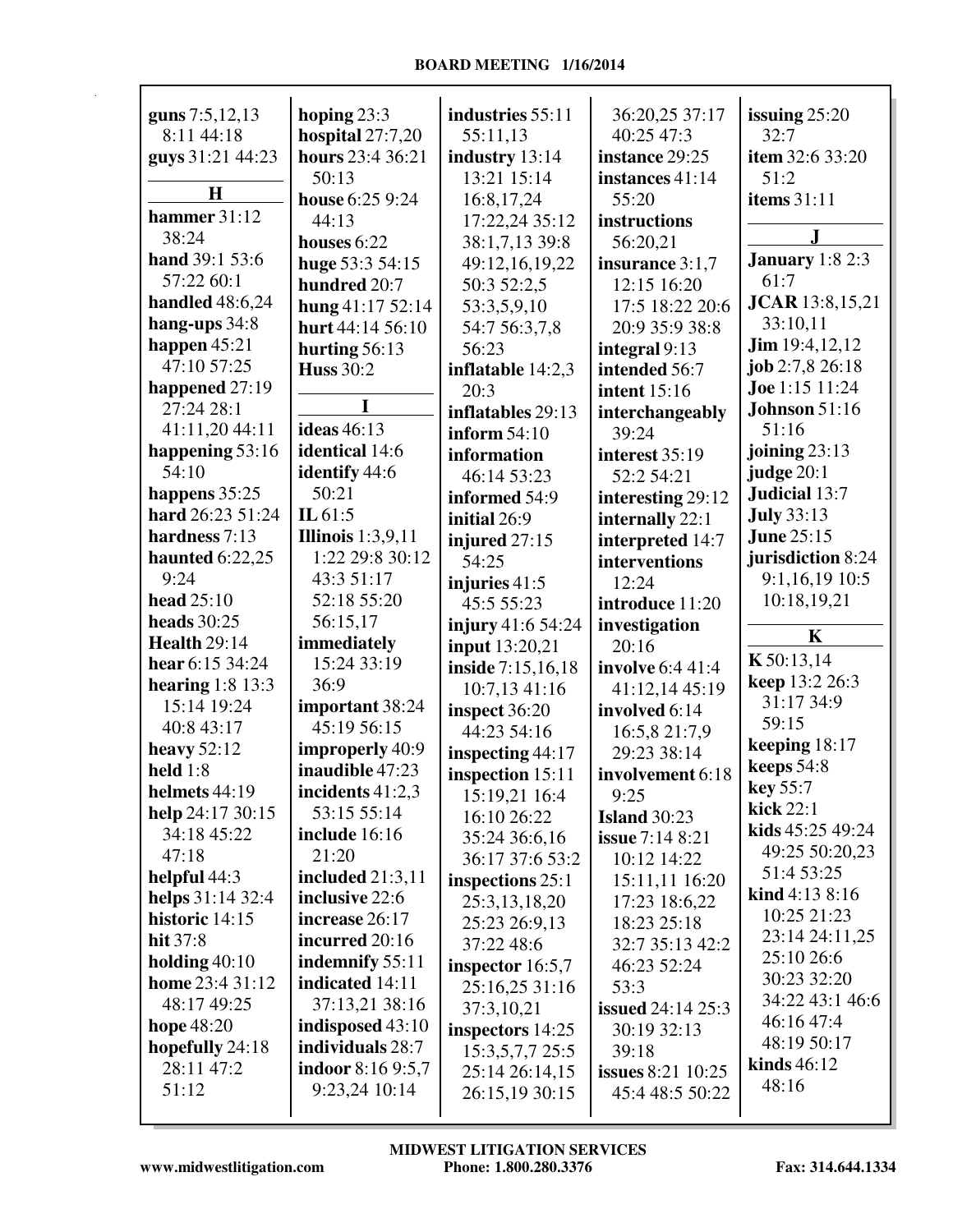| Kingdom 30:1         | 38:3 39:4 40:16    | liability 3:5            | 53:23                     | 10:18 27:9,10       |
|----------------------|--------------------|--------------------------|---------------------------|---------------------|
| Kirschner 1:14       | 41:15,24 44:11     | 52:16,17                 | looks 9:17                | 27:24 42:2          |
| 2:1,19,21 3:17       | 44:20,23 45:2,5    | liberal 39:14            | lost 55:1                 | 44:25               |
| 5:15,18,20,22        | 45:17,20 46:18     | liberalized 40:21        | $\text{lot } 7:17 \ 13:3$ | mechanical-ca       |
| 6:15,178:2,10        | 46:19,24 47:20     | <b>lied</b> 19:12        | 25:13 26:4,12             | 41:2                |
| 9:22 10:11 11:3      | 47:21,21 48:2,6    | life-threatening         | 30:11 31:1,1              | mechanics 8:11      |
| 11:7,14,17,22        | 50:2,5 51:4,18     | 27:22                    | 39:22 46:2,20             | meet 16:22 48:15    |
| 11:22 12:17          | 51:25 52:2,5,13    | <b>lift</b> 29:7         | 51:11 52:13               | meeting $1:62:2,3$  |
| 13:1,25 19:2,7       | 52:15,15,16,18     | <b>lifted</b> 41:23      | Lower $1:10$              | 2:7 3:18,21,23      |
| 19:11 20:24          | 52:23,24 53:9      | lifts $21:21$            | luxury $45:6$             | 11:12 14:13         |
| 21:13 22:10,14       | knows $4:15$       | <b>limited</b> 47:1 48:3 |                           | 15:13 16:23         |
| 22:20 23:25          | 32:23              | 48:7                     | M                         | 17:5 23:13 35:3     |
| 24:23 34:20          |                    | Linda 1:16 12:6          | Macs 33:23 34:2           | 35:4,5,11,12,22     |
| 40:23 42:1,6,10      | L                  | 49:8 59:22               | Mag 30:23                 | 39:15 40:18         |
| 43:7,12,17,24        | <b>LABOR</b> 1:3   | line $17:6,11,12$        | mail 42:14 43:9           | 43:21 44:1 58:8     |
| 47:12 51:14          | lacerations 27:2   | 17:17,19                 | <b>Maine 52:11</b>        | 58:13,15,20         |
| 54:23 57:11          | lack 16:12         | lines 3:4,8 17:10        | maintenance               | 59:3,15 60:7        |
| 58:1,6,11,17,23      | language 15:12     | 34:9                     | 18:10,10,11,13            | member 5:21         |
| 58:25 59:9,18        | 15:15 16:25        | list 8:15 29:22          | 18:16,17 42:3             | 11:19 12:5,7,10     |
| 59:24 60:4           | 19:19 46:21        | 30:24 41:1               | major $27:4$              | 12:11 34:24         |
| kit 30:3             | languages 46:18    | listening 54:6           | mandatory 16:2            | 51:23 53:21         |
| <b>Knight 44:8,8</b> | lanyards 29:4      | <b>LITIGATION</b>        | manufactured              | 57:8,9,10,24        |
| 47:11,13,13          | large $54:13$      | 1:21                     | 29:18                     | members $2:5,10$    |
| Knight's 44:8        | late 35:13,23,24   | little 3:19 6:17         | manufacturer              | 2:20 3:17 5:19      |
| know 4:14 5:2        | law $20:121:3$     | 10:25 18:5 28:8          | 55:3                      | 16:22 53:19         |
| 6:23,25,25 7:4       | 45:3 47:1 48:9     | 28:14 30:21              | manufacturers             | 54:10 58:22         |
| 7:9,19 8:22          | 56:22 57:1,18      | 33:1 48:9 50:4           | 29:23                     | mentioned 19:13     |
| 9:18 17:2 18:5       | laws 52:6 55:10    | 51:7                     | <b>Margaret</b> 54:7      | 27:25               |
| 20:1,19 21:15        | 55:10,20,25        | live 51:17,17            | <b>Massachusetts</b>      | mic 44:4            |
| 23:11,20 24:14       | 56:1,6,14 57:1     | LLC 29:9                 | 54:14                     | middle 33:13        |
| 24:16,19 25:2,8      | 57:3,12            | lobbying $52:7,20$       | material 53:21            | 50:20               |
| 25:9,15,18 26:4      | lawyer 54:24       | lobbyists 54:8           | materials 46:17           | <b>MIDWEST</b> 1:21 |
| 26:5,6,8,10,11       | layout 8:6         | locations $25:4,21$      | 47:5 48:16 49:5           | million 20:8 38:8   |
| 26:14,19,21          | leaves 21:8        | lock 29:4 30:4           | <b>math 25:22</b>         | 38:9                |
| 27:4,19,21,22        | left 22:7 28:24    | log 18:10,11,13          | matter 55:4               | mind 38:15 55:5     |
| 27:23 28:4,9,15      | 29:2 42:14         | 18:16,16                 | Mazzenga 1:19             | mindful $24:17$     |
| 28:23,25 29:22       | $\log 41:14,15,16$ | logging $18:14$          | 5:4                       | mine 14:10          |
| 29:24 30:21,24       | legislation 12:23  | logistical 33:2          | mean $4:8,14,24$          | minimum38:10        |
| 30:25 31:12,14       | 20:12 21:19        | logo 24:4                | 7:19 9:16,16              | minor 33:21         |
| 31:15,20,24          | 45:18 46:11        | long 3:9 39:10,21        | 21:16,25 26:19            | minute 50:18,18     |
| 32:1,2,3,6,8,19      | legislative 19:14  | 54:11                    | 28:5 35:16                | minutes $2:23,24$   |
| 32:20,21,22,24       | 20:5               | look 6:10 8:14,17        | 41:12 44:18               | 2:25 3:10 5:16      |
| 33:1,4,5,6,14        | legislature 48:25  | 9:1 13:24 24:25          | 47:20 53:13               | misbehaving         |
| 33:16 34:5,9,11      | 49:1 52:22         | 49:19 53:14              | meaning 34:9              | 56:9,11             |
| 34:12,14,17          | lend $9:10$        | looking $7:5,8$          | means 30:14               | misnomer 56:2       |
| 36:12,12,12          | Let's 30:2         | 11:5,8 26:16             | mechanical                | 57:4                |
| 37:1,2,3,10          | <b>Level</b> 1:10  | 28:1 41:2 46:12          | 10:10,13,15,15            | missing $17:10$     |
|                      |                    |                          |                           |                     |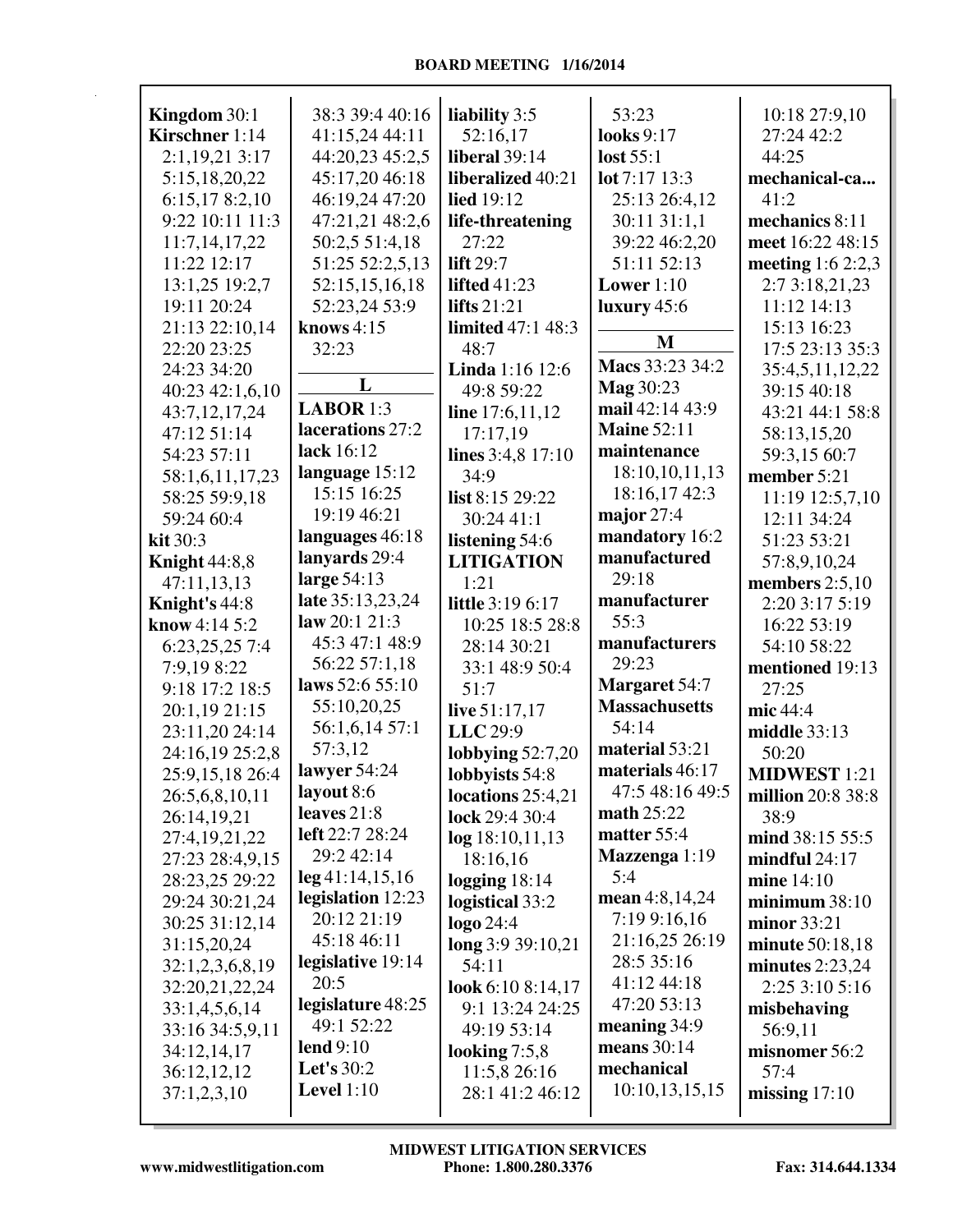| MO 61:4               | 48:9 52:11          | <b>office</b> 30:14 | 38:17                  | 49:25 53:17,17        |
|-----------------------|---------------------|---------------------|------------------------|-----------------------|
| mobile 39:1           | newer 34:5          | officials 54:6      | opinion $7:10,20$      | park 6:7 7:9,16       |
| model 49:11,14        | nice 51:2,18        | Oh 19:11            | 56:2,4                 | 8:5 12:13 21:21       |
| 50:1                  | nomenclature        | okay 4:20,23 5:9    | opportunity 2:14       | 44:9 45:23            |
| modernize 20:21       | 18:12               | 5:17 11:7,11,13     | 2:24 51:11             | 47:18 51:9            |
| modification          | nondestructive      | 14:23 17:19,20      | opposed 14:7           | parks 6:2,4,9,18      |
| 17:21 39:13           | 30:21               | 19:13 22:2 24:1     | 59:12                  | 6:20 8:15,19          |
| modified 18:2         | non-mechanical      | 24:8,24 30:20       | opposition 2:21        | 21:3,7,9 45:7         |
| 36:24 39:7            | 27:11               | 36:16 42:7 43:6     | 5:20 58:23             | 46:22 53:25           |
| money 20:13           | normal 36:19,21     | 43:17               | order 2:2 3:25         | 54:1                  |
| 37:20                 | normally 3:20       | old 1:21 15:12      | 5:24,25 12:18          | Parkway 1:10          |
| month 41:20           | 25:25               | 16:15 17:2,5        | 41:22,23               | part 4:3,4,12 8:2     |
| motion 2:16,17        | north 46:19         | 36:3 43:14          | organization           | 9:22 10:7 14:12       |
| 2:21,25 5:22          | note 30:11          | older 34:4 35:21    | 45:22                  | 20:5 25:11            |
| 43:18 58:14,17        | notes $61:9$        | omitting 28:18      | original 17:18         | 26:23 33:12           |
| 58:18,21 59:2         | notice 16:12        | once 8:25 40:14     | originally 37:16       | 43:2 55:15            |
| 59:18,19,25           | 35:18 36:2,18       | ones 16:15,19       | <b>Orsborn</b> 61:3,15 | participants          |
| 60:4                  | 37:10,18 38:4       | 30:10 38:6 40:5     | outdoor 8:16 9:5       | 45:20 49:7            |
| move 6:23 43:13       | notification        | 40:6,7 42:22,24     | outreach 49:15         | participate 46:20     |
| moving 5:23 6:5       | 28:17 39:9          | 51:13               | outs 36:11 38:2,3      | participating         |
| 6:6 10:6,9            | notify 15:17,19     | online 33:22,24     | outside 7:6,18         | 47:6                  |
| 12:18 19:3            | 16:4 36:4,25        | 33:25               | 36:21 51:18            | particular 27:15      |
| 21:14                 | 37:4 39:10          | open 34:9 42:20     | oversee 53:2           | 29:25 30:11           |
|                       | notwithstanding     | 42:24 43:5 51:5     | oversight 5:25         | 41:8                  |
| N                     | 13:12 55:14         | 51:5 54:11          | 6:1                    | particulars 28:24     |
| name 23:7,8,8         | number 26:15        | 59:15               | oversights 6:11        | 28:25                 |
| 49:9                  | 28:8,10 29:11       | opening 7:21        | overview 12:19         | parties 59:8          |
| <b>NDT</b> 29:5 30:24 | numbers 24:10       | operating 40:2      | 19:4,8                 | partners 21:9         |
| necessarily 37:12     | 24:25 28:4,5        | operation 8:17      | owner 39:24            | parts 9:2 28:19       |
| necessary 6:11        |                     | 11:8 15:18 18:1     |                        | pass 13:23            |
| 44:3 47:9             | $\mathbf 0$         | 21:14               | P                      | passed 12:23          |
| need 2:11 15:25       | <b>OAB</b> 53:21    | operational         | padding 44:19          | 40:18 46:11           |
| 30:16 32:2,5,23       | <b>OABA</b> 50:7,18 | 22:11,15 34:19      | paint 9:18 10:16       | patience 31:24        |
| 36:10 37:22           | 51:17               | operator 12:8,14    | 11:5                   | patient 34:8          |
| 43:22 46:2 50:9       | objection 19:23     | 15:17,19,21         | paintball 6:2,4,9      | patron $41:15$        |
| 53:16                 | obligations 39:22   | 16:3 19:25          | 6:18,207:5,9           | 55:4 57:16,20         |
| needed 30:5 46:1      | 39:23               | 35:25 36:4,7,11     | 7:13,16 8:5,15         | patrons 48:11         |
| negligence 55:2,3     | obtain 47:9         | 36:23,24 37:7       | 9:9,13 10:7,14         | 51:8 56:8,9,11        |
| 55:14,21              | obvious $21:8,9$    | 37:19 39:3,23       | 10:20 11:9             | 56:19,23 57:21        |
| neither 21:21         | obviously 6:6       | 40:3,7,20 41:4      | 44:10,12,12,16         | <b>Patty</b> 1:17 5:4 |
| never 54:24           | 15:6 19:17          | 42:17 43:3 55:3     | paintballs 7:4         | 12:9 14:11,22         |
| new 4:1 5:23          | 40:14 44:2          | 56:20 57:14,19      | 8:12 9:17,18           | 20:25 51:21           |
| 15:7 22:19,21         | 49:13 52:7          | operators 19:22     | painters 49:13         | 53:18                 |
| 22:22 23:5            | occurred 38:19      | 29:7 30:11          | pamphlets 46:16        | <b>Patty's 35:8</b>   |
| 30:17 31:17           | occurrence 20:8     | 38:18 39:4 41:1     | paramount 55:4         | paying $38:18$        |
| 36:1 38:4,21          | 41:19               | 48:2,12 55:15       | parent 54:25           | <b>PDF</b> 34:1       |
| 39:18 43:15           | occurring 41:5      | operator-contr      | parents 46:6,7         | penalties 20:14       |
|                       |                     |                     |                        |                       |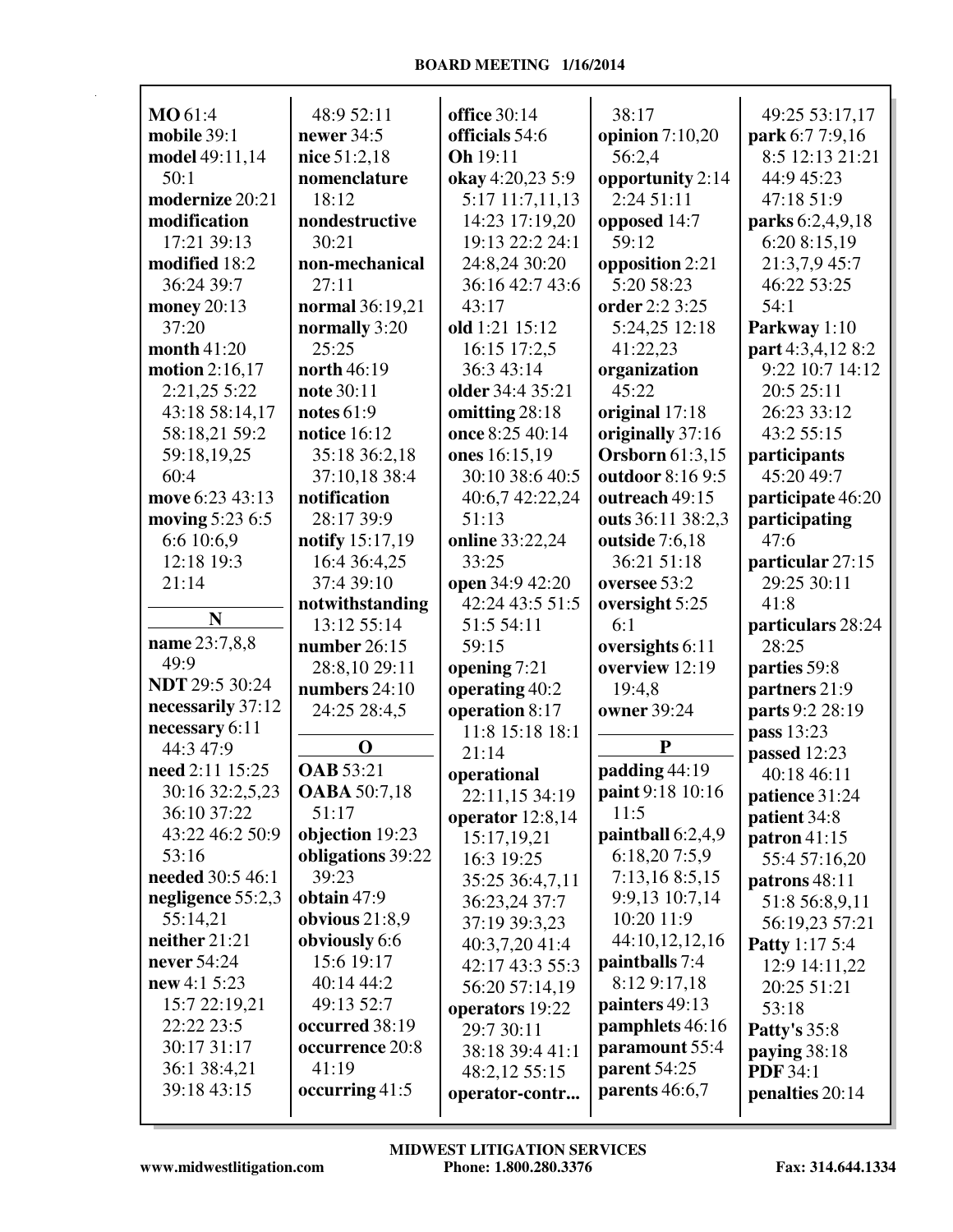|                     | 48:7                |                          |                   | ran 43:3                 |
|---------------------|---------------------|--------------------------|-------------------|--------------------------|
| penalty 40:11       |                     | 31:13 37:4,5             | 49:11,15 51:19    |                          |
| people 6:23 7:7     | plans 49:5 53:4     | probably 8:13            | 52:3 54:21 58:2   | <b>rating</b> 17:1 38:10 |
| 13:13 24:15         | plant 49:18         | 16:18 21:17,17           | 58:5,9 59:11      | reach 49:21,23           |
| 25:19 26:4          | plates 30:7         | 24:14,15 26:7            | publication       | 49:24                    |
| 27:15,20 32:2       | play 44:12,14,15    | 26:12 31:8               | 46:16             | read 14:18 28:23         |
| 32:25 33:7,23       | 44:20               | problem $41:25$          | published 13:10   | 29:1 34:2 35:17          |
| 39:10,25 40:17      | Plaza $1:21$        | problems 29:17           | 28:14 29:5,14     | 48:1,11                  |
| 44:15 45:13         | plus 17:1,3 38:10   | 33:2 56:12               | 29:16 31:7,8      | reads 14:6               |
| 46:20 48:1          | point 4:15 9:22     | procedure 19:21          | 40:14             | ready 22:14,16           |
| 49:21,22 51:8       | 10:13 11:10         | 19:25 20:20              | publishing 31:5   | real 16:18 34:24         |
| 51:11 52:8 53:9     | 13:16 19:4          | 40:11                    | pull 48:12        | 54:5                     |
| 53:10               | 22:20 56:21,23      | proceedings 61:6         | pulled 4:5        | realize 49:19            |
| people's 57:5       | 56:25 59:9          | process 13:6             | punish 56:4       | really 7:2,7,22          |
| percent 25:23,24    | pointed 17:24       | 33:11 34:23              | purport 57:18     | $9:10$ 15:1,9            |
| 26:21 45:4          | policies 3:4,8      | 54:11                    | purposes 48:13    | 20:18,19,21              |
| perfect 49:12       | 17:6,13 24:16       | Product 45:4             | pursue 7:23       | 24:10,16,20              |
| performance         | 31:11               | program 34:3             | pushing $55:10$   | 25:6,9,19,22             |
| 14:16 18:3 39:6     | pop41:3             | 50:5,10 53:2             | put 8:13 11:1     | 28:16 31:1,3,14          |
| period 19:1 27:6    | position $23:15$    | 54:3                     | 19:16,17 28:16    | 32:4,22 33:2,4           |
| 40:15               | possible 36:15      |                          | 29:6 30:23        | 37:21 38:6               |
|                     |                     | programs $51:23$         |                   |                          |
| permanent 6:7       | 45:3                | promoting 45:25          | 37:16 41:21       | 39:20 40:1.5             |
| permit 15:16,19     | posted 56:21        | promotion 51:3,7         | 45:10 46:7,14     | 45:1 50:23 51:2          |
| 15:21,25 36:6       | posters 46:14       | promotional              | 46:16 47:25       | reason 37:15             |
| 36:10 40:10         | posting 18:25       | 51:2                     | 48:10,18 49:16    | reasonably 15:22         |
| permits 30:19       | potential 5:24      | promulgation             | 49:17 50:20       | 36:8                     |
| 35:13               | 6:1                 | 19:20                    | 51:3,6,7          | recall 29:4              |
| permitted 42:25     | <b>PowerPoint</b>   | proof 36:7               | p.m.60:8          | recognize 52:19          |
| person 22:21        | 23:23               | proper $18:12$           |                   | 55:20                    |
| 23:2,20 39:8        | practice 32:20      | 29:19 47:19              | Q                 | recommended              |
| 40:1 44:3           | practices 10:2      | proposed 13:18           | qualification     | 16:8                     |
| personal 54:24      | premises 57:16      | 35:21 36:1               | 14:25             | record 5:16 44:5         |
| Persons 55:22       | 57:21               | proposing 14:10          | qualifications    | 58:15,18,20              |
| <b>Peters 51:25</b> | <b>PRESENT</b> 1:13 | 14:14                    | 15:3,4,8          | 59:3,7 60:6              |
| phone 17:23 18:6    | presentation        | proposition 53:8         | question $8:1,2$  | records 32:9             |
| 39:1                | 50:16               | protect 55:11            | 21:1,16 34:21     | recover 55:23,23         |
| phones $2:11$       | President 51:16     | 56:3,7,22                | 43:13 44:7        | 55:24                    |
| 17:25               | presuppose 49:1     | protest 19:25            | questions 19:3    | redefined 20:3           |
| phonetic 16:14      | pretty 46:1         | proud $54:25$            | 30:13 46:8        | redesign 29:9            |
| 31:8 36:7 52:25     | previous 24:11      | prove 15:21              | 51:15 58:2,7,10   | reduced 26:7             |
| pick 45:12 50:24    | 41:20               | provided 8:7,9           | 59:1,5            | reduction 25:23          |
| picking 45:6        | previously 33:8     | 8:10                     | quick $54:5$      | 25:24 26:20,22           |
| Pirate 30:2         | pre-approval        | provision 15:2           | quite 3:2 23:11   | reference 5:3            |
| place 19:16,17      | 13:9,10             | <b>public</b> 3:18,20,24 | 26:1 34:1 50:12   | referenced 14:8          |
| 47:17               | principal 50:14     | 11:18 12:4,6,9           |                   | refers 49:13             |
|                     |                     | 12:11 13:11              | $\bf{R}$          | reflect 38:2             |
| plaintiffs 52:20    | printing $45:24$    |                          | raise 57:22 59:25 |                          |
| plaintiff's 54:24   | prior 16:5,6,8,9    | 19:1 43:13,25            | raised 17:4       | regarding $5:12$         |
| plan 28:18 37:22    | 16:12 25:7 28:5     | 46:22 47:5               |                   | 6:1 13:7,16              |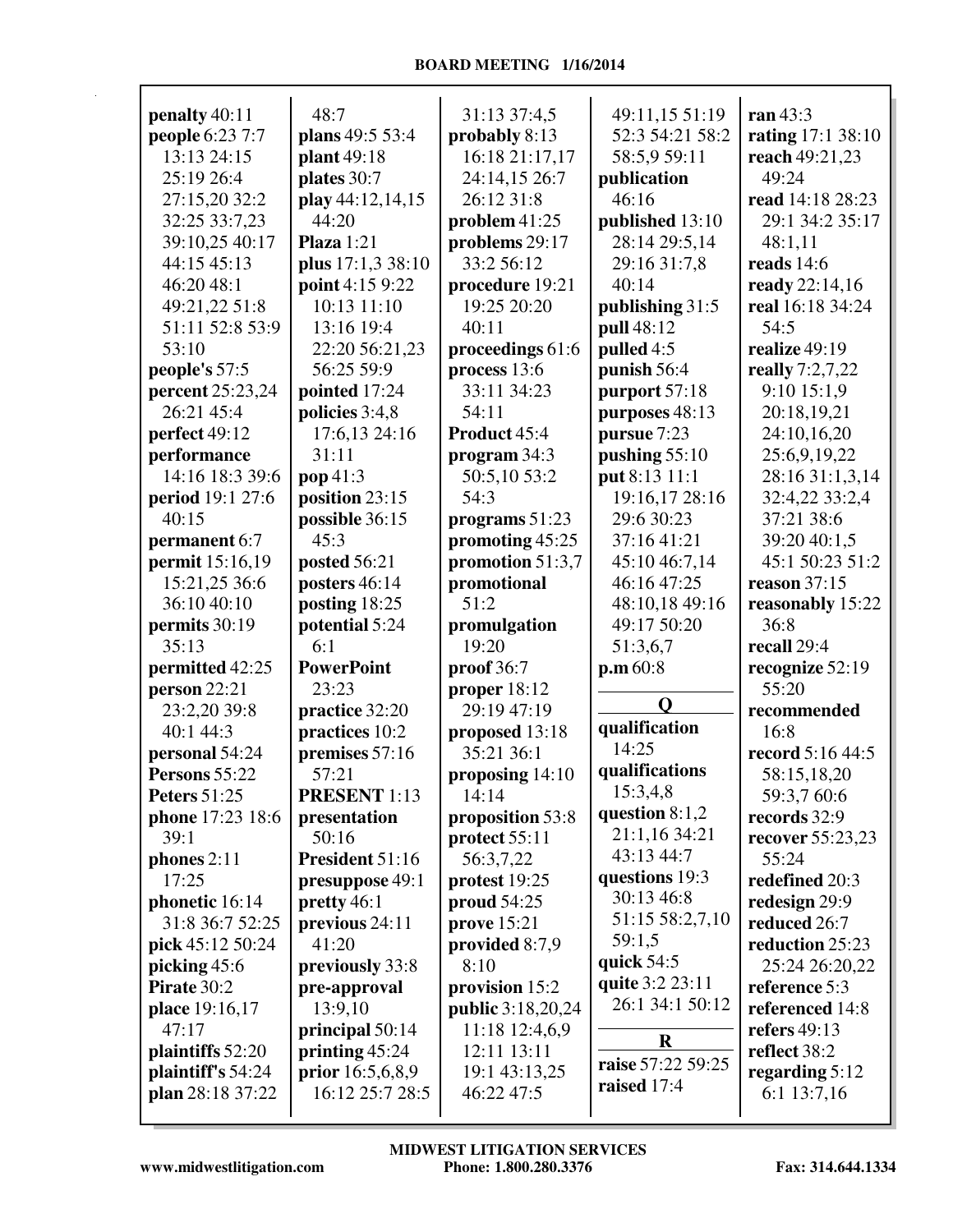| 19:20 35:7,8,9              | 36:9,14                        | 36:13 37:18                     | 47:22 56:24                            | 50:16,24 53:24                  |
|-----------------------------|--------------------------------|---------------------------------|----------------------------------------|---------------------------------|
| 35:13,23                    | requested 15:18                | 39:2,24 40:2,10                 | rule-making                            | schools 49:24                   |
| regardless 9:24             | requests 15:20                 | 41:4,8,11,13,18                 | 13:6                                   | 50:11,12 51:2                   |
| register 25:4               | 36:6                           | 41:19,22,24                     | run 24:18                              | 53:19                           |
| regular 33:7                | required 16:24                 | 45:13,20 46:8                   | running $42:11$                        | Schwabe 1:15                    |
| 43:18 59:12                 | 30:8,18                        | 50:6,9                          | 48:4                                   | 12:11,11,14                     |
| 60:5                        | requirement<br>15:23 20:6 31:4 | rider 45:3,5,15                 | <b>Ryan</b> 1:19 3:6,7<br>3:156:157:10 | 21:11                           |
| regulate $7:128:4$<br>53:13 |                                | 45:18,25 52:3,9                 |                                        | screen 23:24<br>seal 29:19      |
| regulating 7:3              | 36:8                           | 52:13,13 56:1                   | 16:22,23 19:5<br>22:11,20 23:18        | season $25:12$                  |
| regulation 6:2              | requirements<br>29:5 30:18     | 56:14,22,25<br>57:3             | 34:20,24 37:21                         | 33:18                           |
| 38:21,22,23                 | research 10:25                 | rides 14:17 38:19               | 40:23 42:7,11                          | second 2:18 5:14                |
| 39:12 49:23                 | resent 57:2                    | 45:23 46:20                     | 43:12 46:24                            | 5:17 24:5 36:22                 |
| regulations 6:11            | resolve 41:25                  | 50:22 52:25                     | 49:3                                   | 41:19 58:17,20                  |
| regulators 49:16            | resource 47:9                  | 54:16 56:19                     | <b>Ryan's 18:21</b>                    | 59:19                           |
| reinforcement               | resources 46:12                | riding $7:7$                    | 23:14                                  | secondary 30:4                  |
| 30:7                        | 46:13 47:1,3                   | right $3:254:35:6$              |                                        | seconds 5:9                     |
| reinserted 15:4,8           | 48:3,8,14,21                   | 5:12,23 14:21                   | S                                      | section 3:1 43:14               |
| related 5:5                 | respect 6:6 41:8               | 17:9 21:22                      | S1:14                                  | 43:25                           |
| relationship                | respects 6:3                   | 28:19 30:16,25                  | safe 46:1 50:19                        | see 25:2 30:2                   |
| 54:18                       | respond 20:22                  | 34:2 40:7 43:24                 | safely 45:20                           | 34:10 47:16                     |
| relative 24:11              | response 43:16                 | 48:19 50:20                     | safer 45:23                            | 56:16 57:20                     |
| 25:6 28:5                   | responsibilities               | 56:18 57:15                     | safety 1:4 7:14                        | seed 49:18                      |
| remember 4:25               | 47:16,20                       | 58:2                            | 8:7 10:1,21                            | seeing $53:15$                  |
| 19:14 28:19                 | responsibility                 | rights 19:22 57:5               | 19:4,8,15 20:13                        | seek 55:11,19                   |
| remind 2:5                  | 45:3,12,18 52:4                | risk 44:11                      | 21:6 24:13                             | 56:3,3                          |
| removed 17:8                | 52:6,9,14 56:1                 | road 33:3 47:22                 | 28:14 29:8,14                          | send 34:13                      |
| rental $44:25$              | 56:14,22 57:1,3                | 47:22                           | 29:14 30:8 45:4                        | sense 8:16 9:2                  |
| rentals 44:21               | responsible                    | roll 11:21                      | 45:10,25 46:23                         | 21:10                           |
| replace 4:10                | 55:22                          | Ron 1:18 8:19                   | 49:15 50:6,9,22                        | sent 27:20                      |
| report 3:15 11:12           | rest 27:10                     | 11:1,25 12:19                   | 52:3,13 54:21                          | separate 41:11                  |
| 13:16 22:15,18              | restraint $30:3,5$             | 19:9,11,12 33:9                 | 55:4                                   | serial $29:11$                  |
| 24:12 26:25,25              | <b>result</b> 3:5 18:21        | room 13:3 52:15                 | Saturday 32:14                         | serve 54:14                     |
| 34:19,22 40:24              | 35:14 38:19                    | 57:14                           | saw 42:22                              | served 51:22                    |
| 43:245:21                   | retrofit $29:10$               | rule 3:4 14:5,6                 | saying 56:1 57:3                       | <b>SERVICES</b> 1:21            |
| reportable 27:1             | review 2:24                    | 15:1 32:11,16                   | says 14:14,15                          | serving $52:2$                  |
| 27:12                       | 12:19 23:22                    | 33:8,12 34:25                   | 15:2 18:12,13                          | session 19:15                   |
| reported 61:6               | 24:2,7                         | 36:3 38:25                      | 26:18 36:1                             | set 35:5 39:18                  |
| reporter 2:6 3:2            | reviewing 14:25                | 45:11                           | 38:13 39:12                            | 43:4 50:14                      |
| 12:18 44:1 60:2             | 15:2                           | rules 10:23 12:22               | scenario 9:9                           | seven 27:14,19                  |
| 61:1,4,5                    | <b>Rhode</b> 30:23             | 12:24 13:7,8,9                  | Schanzle-Hask<br>$1:16$ 12:2,3         | 28:7 60:1                       |
| reports 45:4                | <b>Rhodes</b> 1:16 4:6         | 13:12,16,18                     | schedule 32:1                          | share 52:17                     |
| represent 54:25             | 7:25 12:6,6                    | 15:4,9 18:24                    | scheduled 16:9                         | sheets $51:4$                   |
| 55:6                        | 49:8,9 58:24                   | 19:16,20,20                     | 37:5                                   | shifting $55:9,9,10$            |
| representative              | ride 1:4 7:8 8:22              | 20:4 35:3,6,21                  | schedules 32:3                         | shock 29:21                     |
| 12:16                       | 8:23 18:1 20:13                | 36:1 39:14,16<br>39:18,21 40:14 | school 12:19                           | shoot 6:25<br>short 31:15 51:12 |
| request $15:24$             | 21:6,24 30:2,4                 |                                 |                                        |                                 |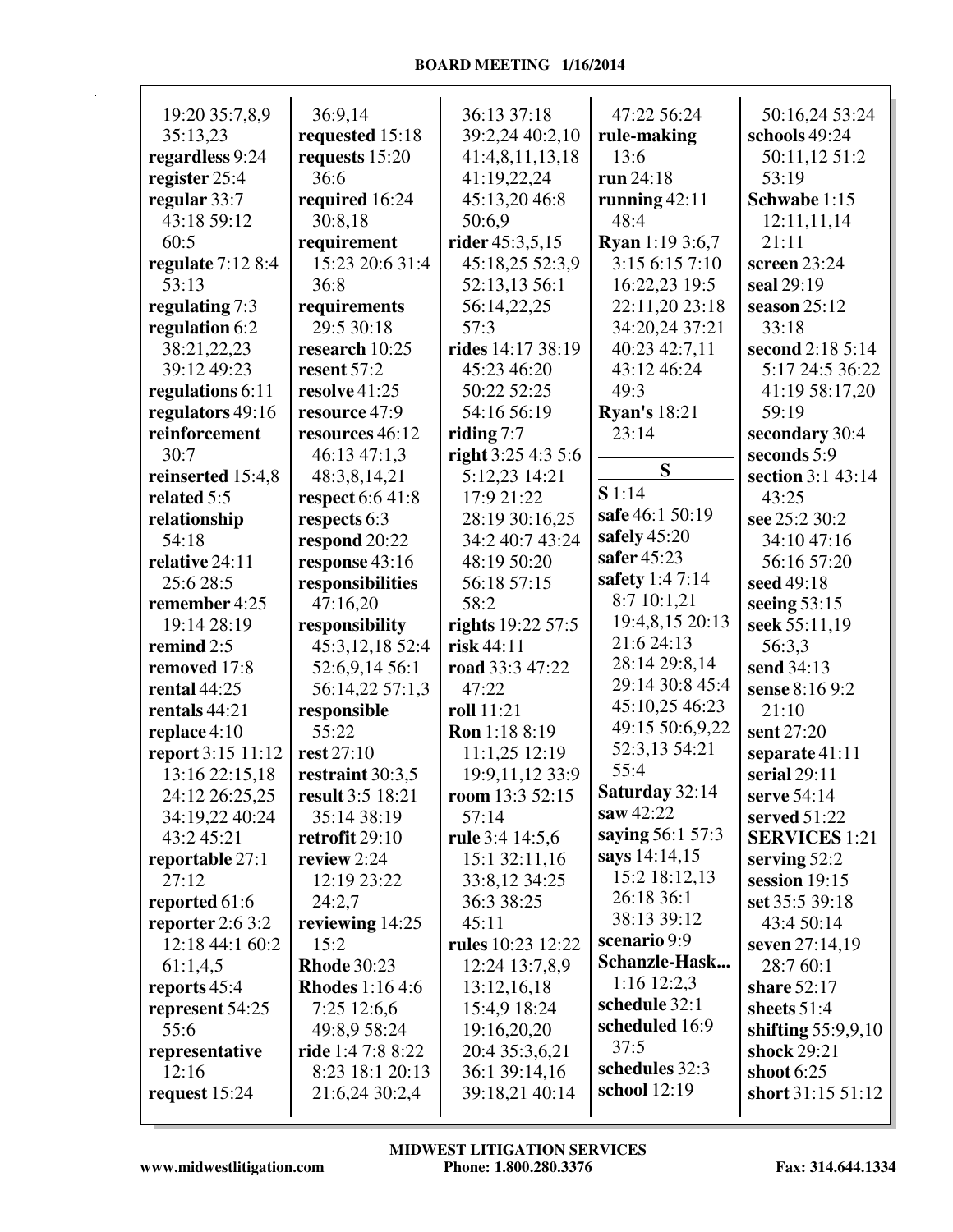| shorthand 61:4,6       | 42:25 43:9              | statistics $24:9,10$ | summer $25:12$      | teach 49:25         |
|------------------------|-------------------------|----------------------|---------------------|---------------------|
| 61:9                   | sort 9:6,12 41:3        | statute 8:17         | <b>Sunday 32:14</b> | Teachers 53:23      |
| <b>Shot 28:20</b>      | <b>South 1:9,21</b>     | 11:10 14:4,6         | <b>Super 28:20</b>  | teaching 53:22      |
| show 24:25 33:5        | 45:23                   | 15:2 38:9            | supposed 4:14       | technical 15:9      |
| 42:12 44:15            | Spanish 53:6            | stay 34:7,8          | 16:23 42:13,13      | 18:9 35:7 38:7      |
| 51:9 57:11             | <b>Sparks</b> 1:14 2:17 | stays $32:18$        | sure 3:2 11:6,22    | 40:6                |
| shown 38:15            | 12:8,8                  | step $2:13$          | 32:4 39:25          | technology 34:6     |
| shut 59:9              | speak 23:13 44:3        | stepped 26:20        | 44:21 47:12         | teeth 56:25         |
| shutting $40:10$       | 46:15 49:15             | stop 41:22,22        | 50:10               | telephone 1:19      |
| 59:6                   | 57:18                   | 60:3                 | surplus $3:4,8$     | 1:19                |
| sic 4:11 20:2          | Speaking 54:23          | stopped 37:9         | 16:25 17:6,10       | telephones 38:18    |
| side 49:23 52:16       | Special 12:3            | strict 52:6          | 17:15,17,19         | tell 4:9 38:24      |
| sides 49:22            | speculate 42:5          | stricter 35:22       | surprised 49:20     | 41:7 56:19          |
| signage $47:19$        | speed $7:13$            | 37:25 40:22          | surrounding         | telling $26:5,23$   |
| signed $26:11$         | spelled 17:14           | strong $52:19$       | 16:11               | 45:25               |
| signs $47:21,23$       | spent 37:20             | struggle 48:22       | Swinger 30:8        | tells 26:2,10       |
| similar $41:5$         | spindle 41:16           | stuff 44:18,19,21    | switch 24:21        | ten 51:22           |
| simple 53:5            | spirit $49:10$          | 44:24                | 32:24               | term 18:11,16       |
| sister's $44:13$       | spring $11:12$          | subcommittee         | system $30:3$       | 40:2                |
| site 35:24 36:16       | 24:19 26:6,8            | 8:14 11:4,8,11       | systems $55:19$     | terms 8:13,17       |
| 36:17 48:13,17         | 51:5                    | subject $5:15$       | Szerletich 30:24    | test 44:4           |
| 48:18                  | <b>Springfield</b> 1:10 | 13:10 18:25          |                     | testament 40:25     |
| situation 6:25         | 1:22 44:9               | 45:2                 | T                   | testimony 38:17     |
| 38:14                  | staff 25:24 26:20       | submitted 42:17      | table 13:4          | testing $14:16$     |
| situations 20:23       | 31:15,16                | subsidize 53:9       | take 8:17 11:15     | 30:21               |
| six 13:23 22:10        | stamp 17:16,17          | substantive          | 11:17 12:20         | thank $2:3,13$      |
| 25:8 60:1              | stamped 17:10           | 16:18 20:20          | 19:17 23:17         | 5:22 11:14          |
| skates 44:25           | 17:11,14                | success $50:3$       | 40:12 45:7          | 12:17 19:2,3        |
| ski 21:21 29:7         | stamps 17:6             | sudden 36:13         | 48:17 50:11         | 20:24 23:10,19      |
| 44:23 52:5,8,12        | standard 14:15          | sue 56:18            | 53:18 56:17         | 34:20 40:23         |
| 55:13,15               | 35:8,9                  | suggested 59:13      | 57:4,6              | 42:7 43:7,12        |
| skier 55:16            | standards 4:5,12        | suggestion 22:4      | taken 14:24 41:8    | 49:7 51:19 54:5     |
| slide 24:4,7,7,22      | start 3:20 33:7         | 47:7 49:4            | 61:9                | 54:7,21,22,23       |
| 26:24 28:3,13          | 44:17                   | suggestions          | takes 44:2 50:1     | <b>Thanks</b> 14:23 |
| 30:20 31:10            | started 22:18           | 34:13                | talk 2:8,9,12 11:1  | theme 54:1          |
| slides $23:23$         | 28:23 29:1              | Sullivan 1:17        | 16:23 30:20         | thing $8:25\,34:16$ |
| slopes 44:23 52:8      | 32:22 52:5,10           | 2:18 4:2,7,20        | 34:5 46:23          | 50:23 53:18         |
| slower 35:20           | starting 6:4            | $4:23\;5:7,10,13$    | 51:12               | 54:4 55:18          |
| <b>Smith 1:17 12:4</b> | state 1:3,21 32:5       | 5:17 6:13 9:3,8      | talked 3:7 20:8     | 57:25               |
| 12:4                   | 52:18 53:14             | 10:4,17 11:15        | 20:19 46:24         | things $10:18$      |
| smoother 24:18         | 54:6,13,16,17           | 12:9,9,12 14:23      | 49:3                | 23:21 24:8,18       |
| somebody 25:17         | 56:15,16 57:12          | 21:1,12,20,23        | talking $8:5,7,11$  | 24:20 26:2 33:3     |
| 33:5 34:15             | 57:13                   | 22:2,4,17 23:7       | 13:2,4 17:22        | 44:14 46:7 47:4     |
| somewhat 39:14         | stated 57:19            | 43:20 50:4 56:5      | 19:5,7 44:9,17      | 48:17,19 54:19      |
| soon 36:14             | states $45:17$          | 58:4,9 59:8,16       | 47:4 48:19 55:2     | 54:20               |
| sorry 3:11 23:2        | 51:24 52:11,18          | 59:20,22 60:2        | talks $28:13$       | think $4:18,225:1$  |
| 23:20 33:23            | 57:2                    | summary 39:16        | targets $7:1$       | 5:3,77:15,21        |
|                        |                         |                      |                     |                     |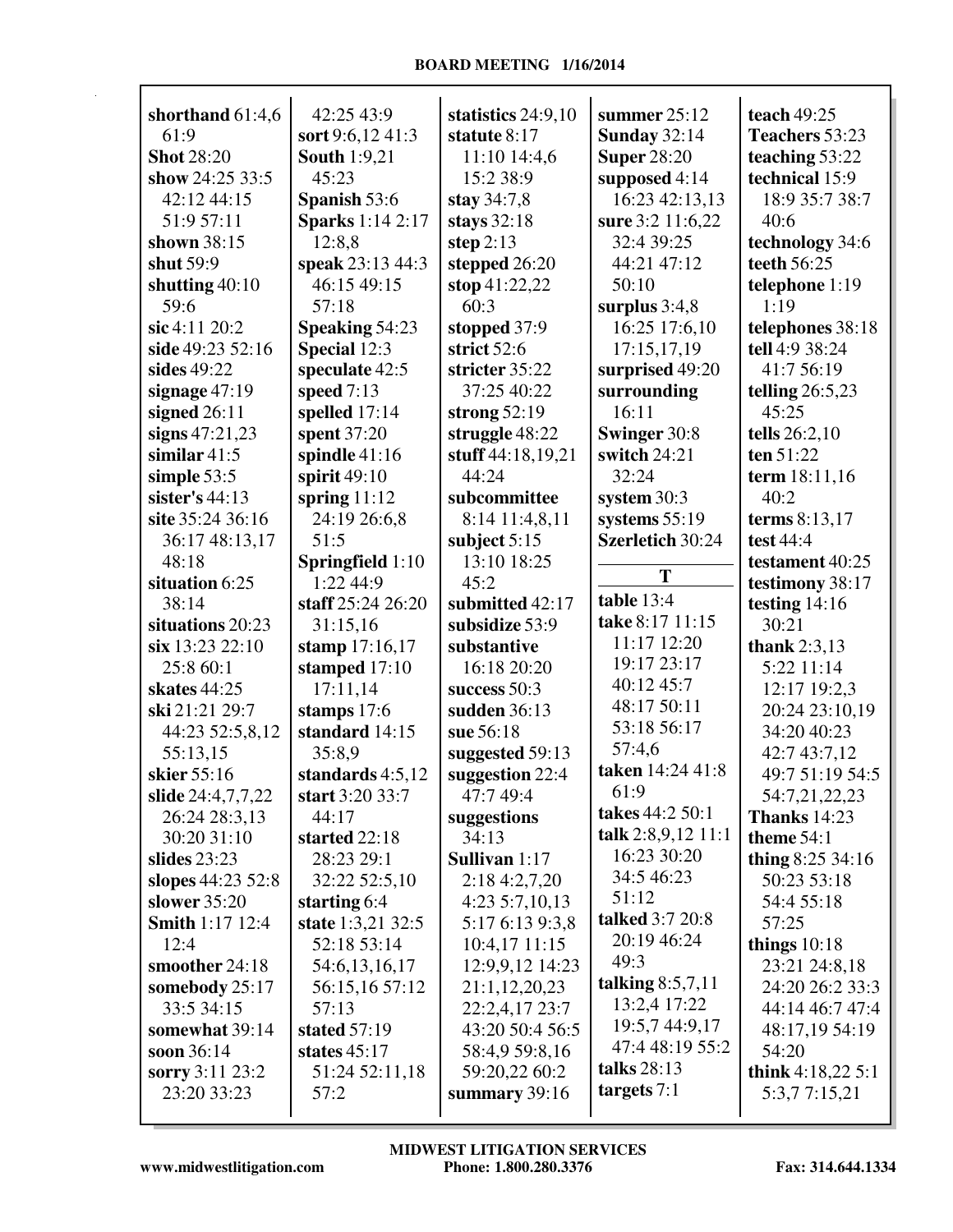| 7:21 8:2,12 9:9   | tool 53:22          | typically 6:21          | voice 42:14 43:8      | 45:24                   |
|-------------------|---------------------|-------------------------|-----------------------|-------------------------|
| 9:19,22 10:20     | top $25:10$         | 50:13                   | vote 58:18 59:19      | weren't 30:9            |
| 11:3 14:1 17:2    | topic 42:9,10       | typo $14:9$             | 59:21                 | wet 26:6                |
| 17:3 18:19 19:9   | tornado 37:9        |                         | <b>voted 2:20</b>     | we'll 3:15 11:17        |
| 19:13 20:2,19     | total 25:2,4        | U                       |                       | 23:18 24:12             |
| 22:17,23 26:2,3   | totally 42:21 56:6  | ultimately 41:17        | W                     | 26:12,13,16             |
| 26:7,22 27:11     | touch 24:13,15      | umbrella 10:8           | waiting $5:13$        | 28:11 30:20             |
| 29:6 30:6,11      | track $14:4$        | understand 40:1         | waive 56:17           | 31:5 35:3 44:4          |
| 31:2 32:21        | training $25:16,17$ | 58:24                   | Walk 42:12,17         | 49:4 59:2.21            |
| 35:18 38:2,6      | 32:9                | understanding           | 42:19,19,21           | we're 3:23 4:24         |
| 39:16 40:24       | tram $6:22,247:2$   | 42:2                    | want 4:6 6:8,10       | 7:21 8:5,6,11           |
| 42:14 45:10,19    | 7:69:25             | understands             | 7:23 10:2 11:4        | 9:13 11:16 13:3         |
| 45:23 46:10,11    | trams 6:5,6,13,14   | 13:5                    | 11:722:5,6            | 14:10,14 24:2,6         |
| 49:18 50:2        | 6:19,21 9:11,15     | understood 39:3         | 24:21 26:24           | 24:16 26:16             |
| 52:24 56:14       | 9:20                | unfortunately           | 31:10,20,21           | 28:1 32:4,24            |
| 57:14,22          | translation 61:9    | 27:19                   | 33:4 34:1 36:17       | 33:20,21 34:2           |
| thinks $57:20$    | transportation      | <b>United 29:25</b>     | 40:24 42:4            | 46:12,15 57:4,5         |
| third 18:20,20    | 1:9 9:12 10:11      | update 22:11,15         | 44:14 45:1,1,8        | 57:6 59:6               |
| thorough $31:23$  | traveling 32:15     | <b>Urbik</b> 1:18 3:1   | 45:9,15 46:23         | we've 14:5,5            |
| thought 46:1      | treated 27:20       | 3:11,147:10,17          | 49:1 53:12 54:4       | 17:23 18:2 20:3         |
| thousand 20:7     | tried 16:16 39:25   | 8:9 10:24 11:6          | 58:12 59:15           | 26:19 30:22             |
| three 17:9 27:8,9 | 40:4                | 11:13 12:15,15          | wanted 13:16          | 31:14 32:6              |
| 50:13 60:1        | tries 49:17,23      | 17:9,13,16 22:8         | 23:22 24:9,21         | 36:24 38:14             |
|                   | true $61:8$         | 42:9,11 43:6            | 35:14 38:1            | 40:12 42:11             |
| tighter $35:22$   |                     | use 4:8,16 6:4,5        | wanting $6:18$        | 43:2 58:7               |
| time 2:9 12:21,25 | try 15:23 16:14     | 6:19 7:4,4              | wasn't $3:12$         |                         |
| 13:13,20,23       | 18:4 24:17          | 18:16 39:1,4            | 20:11 27:3 53:8       | <b>Wheel 29:9 31:4</b>  |
| 17:4 18:19        | 35:19 42:14         | 46:13,24 48:13          | <b>Water 42:13,18</b> | <b>Wheels</b> 29:11     |
| 19:19 21:2 23:4   | 45:12 47:8 49:4     | 51:1                    | 42:19,20,21           | whirlwind 23:12         |
| 27:6 31:25 33:1   | 49:16 54:20         | users $8:8$             | Watermelon            | wife 22:22              |
| 33:17 35:6        | trying $4:9$ 25:20  | usually $30:25$         | 41:9                  | <b>Willis</b> 1:18 3:10 |
| 37:15,20,25       | 31:12,13 33:24      | utility 49:12 50:3      | <b>Wave 30:8</b>      | 3:124:18,21,24          |
| 39:19,21 44:4     | 39:20 46:15         |                         |                       | 5:6,9,117:24            |
| 44:13 45:15       | 49:10 57:4,6,6      | $\mathbf{V}$            | way 7:20 14:10        | 8:20 9:4 10:9           |
| 48:15 50:1        | <b>Tubs</b> 41:9    | varied 27:1             | 21:5 25:8 37:24       | 11:25,25 12:21          |
| 51:12             | Tuesday 36:19       | Vaughn $54:7$           | 37:24 48:6 57:1       | 13:5 14:1,19,21         |
| times $31:1951:5$ | turn 2:11 43:25     | <b>venue</b> 49:7 51:13 | 57:23 59:16           | 14:24 17:12,17          |
| tips $46:9$       | 46:2 54:9           | venues $47:6$           | <b>Wayne</b> $51:25$  | 17:19 35:2              |
| today $2:4,6,15$  | <b>Twist 30:4</b>   |                         | 52:1                  | wings $9:14$            |
| 3:18 22:21        | twisted 41:15,17    | versus $25:23$          | ways $41:5$           | win-win $51:10$         |
| 35:15 43:19       | two 5:9 8:21        | 39:23                   | website $31:6,9$      | wish $44:6$             |
| told 18:11 22:25  | 18:19 20:8 26:2     | victim $56:10,18$       | 33:22,22 46:5,6       | withdrawn $4:10$        |
| tonight $23:2,21$ | 28:16,16 36:11      | victims $55:6,10$       | 46:9 47:15,16         | 4:17 14:13              |
| $T$ ons 41:10     | 36:13,14 38:9       | 55:18 56:4              | 47:25 48:10           | withdrew 4:8            |
| Tony 11:4,8,11    | 41:1,3,11,12        | <b>video</b> 50:19      | 50:7 53:20            | wonderful 40:25         |
| 12:15 16:21       | 60:1                | 53:18                   | week 3:13             | 53:22,22                |
| 18:21 43:8        | type $6:22$         | view $2:14$             | well-taken 46:10      | wondering $21:2$        |
| Tony's 9:22 35:9  | types $34:5$        | virtually $41:5$        | went 33:9 35:3,9      | 21:4                    |
|                   |                     |                         |                       |                         |

 $\mathsf T$